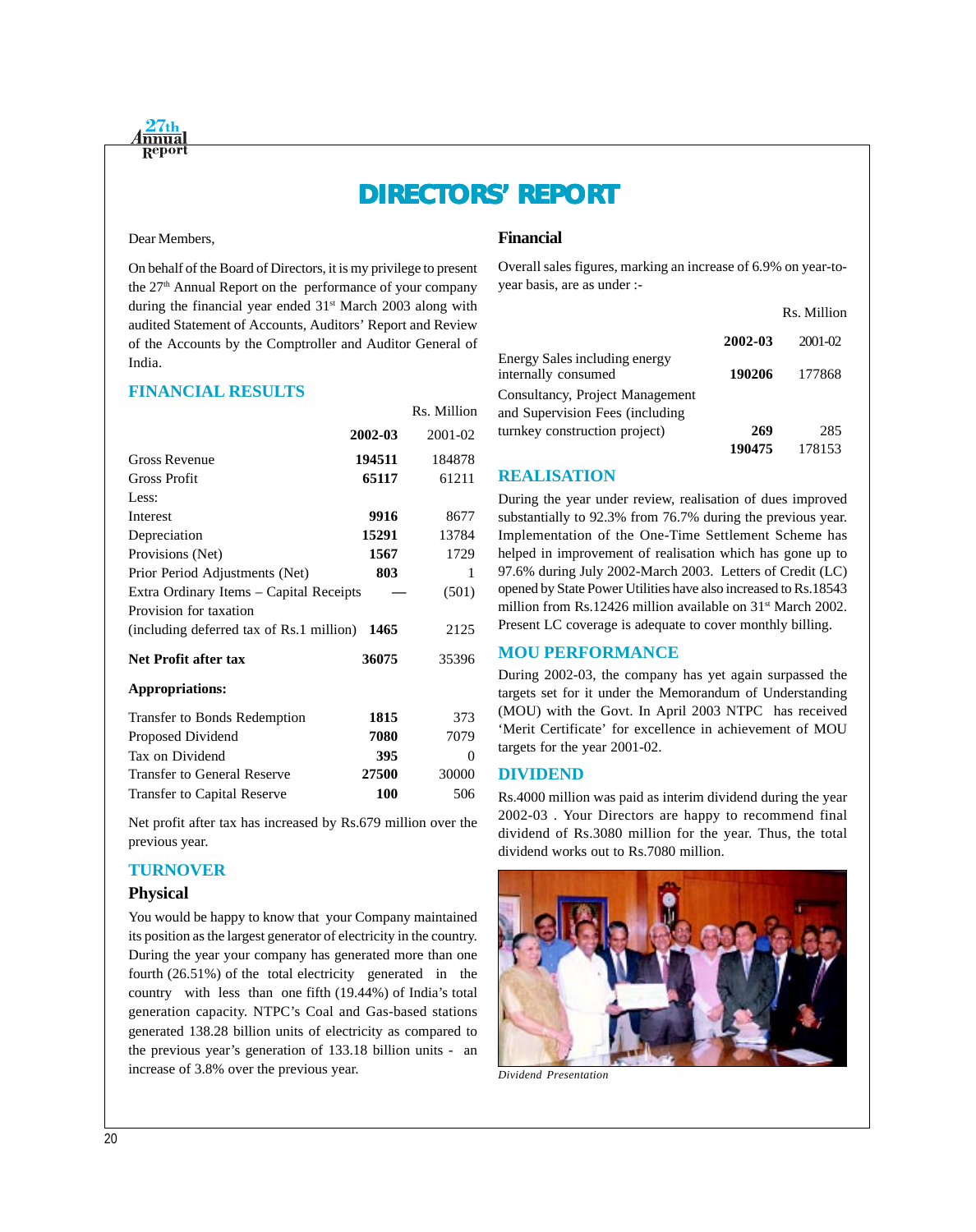

#### **MANAGEMENT DISCUSSION AND ANALYSIS**

A report on Management Discussion and Analysis is at Annexure-I.

#### **CORPORATE GOVERNANCE**

A report on Corporate Governance is given at Annexure-II.

#### **OPERATIONAL PERFORMANCE**

The coal-based stations achieved a Plant Load Factor (PLF) of 83.6%, the highest ever since inception. The PLF would have been much higher if NTPC's stations in Eastern Region were not forced to back down generation due to grid restriction. The PLF has consistently shown a trend of surpassing past achievements year after year. Considering the large capacity base of 20,497 MW with some of the units being as old as 22 years, this performance assumes significance.

NTPC has progressively shifted towards condition based maintenance with the strategic partnerships established with world renowned organizations like EPRI and TVA through their collaborative efforts with USAID. This could help it to achieve high availability factor and loading factor at its various power stations. This has resulted in exemplary performance in respect of PLF and Availability. With various performance enhancement initiatives, NTPC could also achieve excellent performance with respect to other operational parameters such as Heat Rate, Auxiliary Power Consumption, Specific Fuel Consumption. The structured and well-engineered R&M schemes of the old vintage units undertaken by NTPC will help in sustaining the high performance through the years.

#### **CAPACITY ADDITION**

During the year 2002-03, one unit of 500 MW each at Simhadri and Talcher Projects were commissioned ahead of schedule. Thus, the total generation capacity of the Company has increased from 19,935 MW to 20,935 MW.

#### **PROJECT IMPLEMENTATION**

Through judicious project planning and packaging as well as continuous innovative and pro-active approach in project implementation, NTPC has successfully synchronized during the year one 500 MW unit at Simhadri Project and the first unit of identical capacity at Talcher Project under Stage-II in 39 months, setting a national benchmark in power project execution. Progressive reduction in project execution period has resulted in substantial saving in the overall cost of the project. A comprehensive Business Process Re-engineering exercise is under way to face the emerging challenges of continual cost reduction and improvement in engineering deliveries.

#### **ORGANISATIONAL TRANSFORMATION**

With the objective of positioning NTPC as a premier and competitive power utility of international standards and to maximize the value of its equity, a comprehensive organization transformation project has been undertaken availing of the services of M/s A.T. Kearney, a reputed global management consultancy firm.

Phase-I of this Project covering diagnostic studies and preparing a roadmap for transformation has been completed. Organization-wide implementation of the recommendations of the Management Consultant has also commenced under Phase-II.

#### **CORPORATE PLAN**

In tune with the transformation roadmap, the Corporate Plan of NTPC for the period 1997-2012 has been updated to 2002- 2017 and the updated Corporate Plan has been approved by your Board of Directors. The updated plan envisages a total installed capacity of 56,000 MW comprising 42,000 MW coal and gas based capacity, 11,000 MW hydel capacity, 2000 MW nuclear capacity and 1000 MW from non-conventional sources. The ownership profile of the total planned capacity addition comprises 48,000 MW on Company's own Balance Sheet, 6,000 MW through Joint Ventures, 1,000 MW through Domestic Subsidiaries and another 1,000 MW through Overseas Ventures. The plan also envisages NTPC's presence in coal mining, washeries, LNG, power distribution and trading businesses. Further, major thrust has been laid on Research & Development and Integrated Enterprise Resource Planning. In essence, by 2017 NTPC aims to have presence in many countries through different business vehicles and a combined group annual turnover of Rs.1400 billion.

NTPC has adopted a multi-pronged growth strategy to reach the desired goals by the year 2017. The strategy, inter-alia, includes capacity addition through greenfield projects, expansion of existing stations, joint ventures. Further, new business opportunities are being continuously explored through environment scanning.



*Infrastructural facilities being inaugurated at Barh*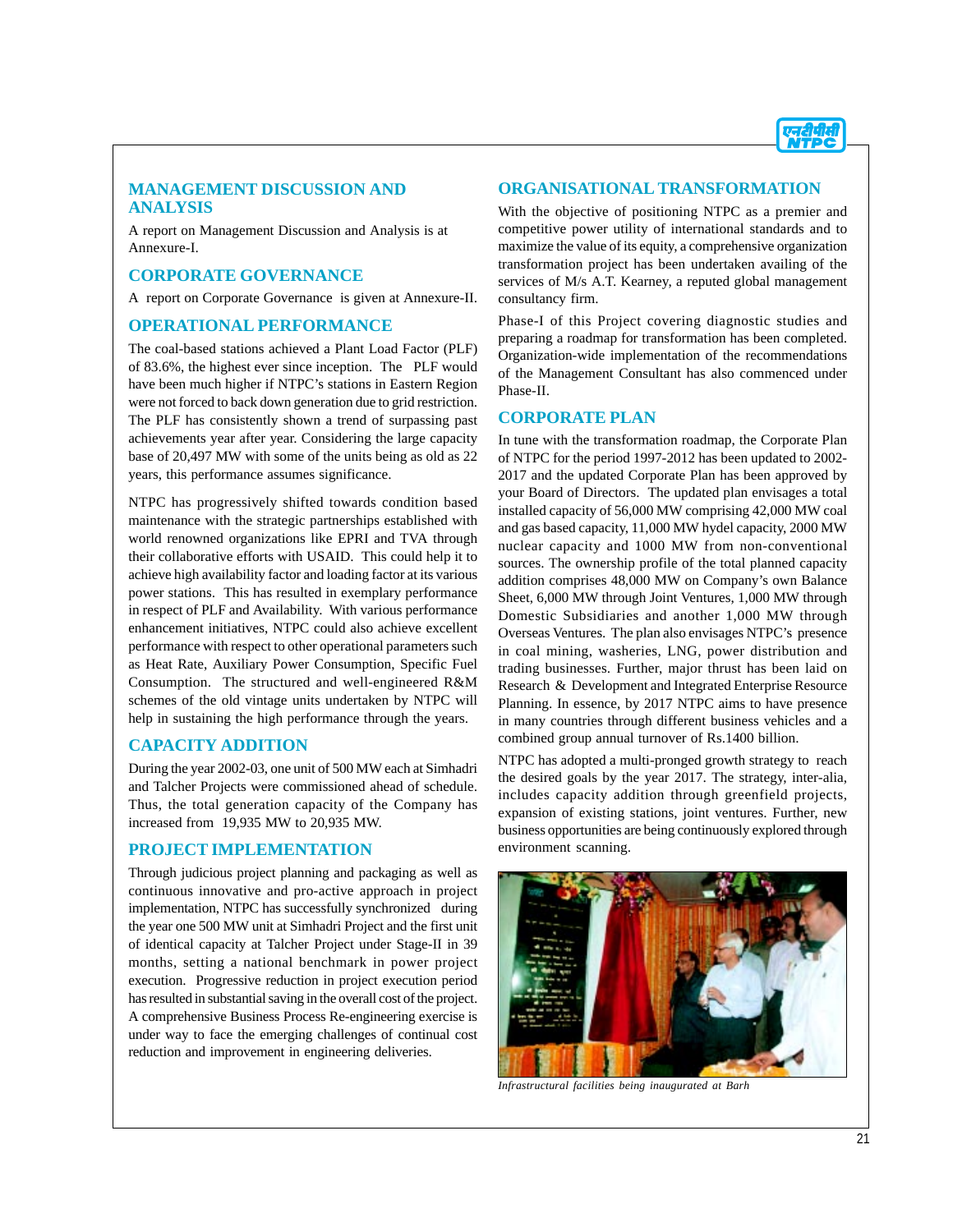

## **CAPACITY ADDITION PLAN**

NTPC has planned to add a capacity of 9,370 MW during X Plan period and 11,210 MW during XI Plan period as per table given below:

|                                         |          |                  | $(1.1)$ guits in <i>i</i> vi <i>iv</i> |
|-----------------------------------------|----------|------------------|----------------------------------------|
| <b>Project / State</b>                  | Capacity | X Plan (2002-07) | <b>XI Plan (2007-12)</b>               |
| APPROVED AND ONGOING PROJECTS           |          |                  |                                        |
| Simhadri / Andhra Pradesh               | 1,000    | 500              |                                        |
| Talcher-II / Orissa                     | 2,000    | 2,000            |                                        |
| Ramagundam -III / Andhra Pradesh        | 500      | 500              |                                        |
| Rihand-II / Uttar Pradesh               | 1,000    | 1,000            |                                        |
| Vindhyachal-III / Madhya Pradesh        | 1,000    | 1,000            |                                        |
| Kahalgaon-II Phase-I / Bihar            | 1,000    | 1,000            |                                        |
| Koldam (Hydro) / Himachal Pradesh       | 800      |                  | 800                                    |
| <b>Total</b>                            |          | 6,000            | 800                                    |
| <b>NEW PROJECTS</b>                     |          |                  |                                        |
| Main Plant Bids invited                 |          |                  |                                        |
| Unchahar-III / Uttar Pradesh            | 210      | 210              |                                        |
| Kahalgaon-II Phase-II / Bihar           | 500      | 500              |                                        |
| Sipat-II / Chhattisgarh                 | 1,000    | 1,000            |                                        |
| Sipat-I / Chhattisgarh                  | 1,980    | 660              | 1,320                                  |
| Barh / Bihar                            | 1,980    |                  | 1,980                                  |
| <b>Total</b>                            | 5,670    | 2,370            | 3,300                                  |
| <b>OTHER PROJECTS</b>                   |          |                  |                                        |
| North Karanpura / Jharkhand             | 1,980    |                  | 1,980                                  |
| Kawas-II / Gujarat                      | 1,300    |                  | 1,300                                  |
| Gandhar-II / Gujarat                    | 1,300    |                  | 1,300                                  |
| Loharinag Pala (Hydro) / Uttaranchal    | 520      |                  | 520                                    |
| Tapoban Vishnugad (Hydro) / Uttaranchal | 360      |                  | 360                                    |
| Kayamkulam-II / Kerala                  | 1,950    |                  | 650                                    |
| <b>JOINT VENTURE PROJECTS</b>           |          |                  |                                        |
| Railway JV- Nabinagar / Bihar           | 1,000    | 500              | 500                                    |
| SAIL JV-Bhilai / Chhattisgarh           | 500      | 500              |                                        |
| JV with TNEB - Ennore / Tamil Nadu      | 1,000    |                  | 500                                    |
| <b>Total (New)</b>                      |          | 3,370            | 10,410                                 |
| <b>GRAND TOTAL</b>                      |          | 9,370            | 11,210                                 |

Out of the capacity of 9370 MW planned during X Plan, 1000 MW has already been commissioned. Currently, your Company is simultaneously executing five coal-based expansion projects at Talcher, Ramagundam, Rihand, Vindhyachal and Kahalgaon setting up a total of 10 units of 500 MW each. These projects are expected to be completed in stages during the X Plan i.e. by the year 2007 adding 5000 MW capacity. Besides, at the Koldam Hydro Electric Project four units of 200 MW each are being set up. Construction activities in all these projects are in different stages and are progressing satisfactorily.

Keeping in view CERC's tariff norms, which has substantially affected NTPC's internal resource generation, capacity addition from new projects is subject to resource gap being met by appropriate modality. Necessary financial tie-ups for implementation of these projects are being made.

 $(Fi$ gures in  $M W$ )

All these projects will require timely clearances and approvals including environmental clearance before start of work. These clearances are being vigorously followed up with the respective agencies with requests to accord the clearances/approvals matching with the project schedules.

The Company has initiated necessary action for international competitive bidding to procure five MTPA of LNG for the gas projects' expansion. Bids received are under techno commercial evaluation and the award is likely to be placed by January 2004.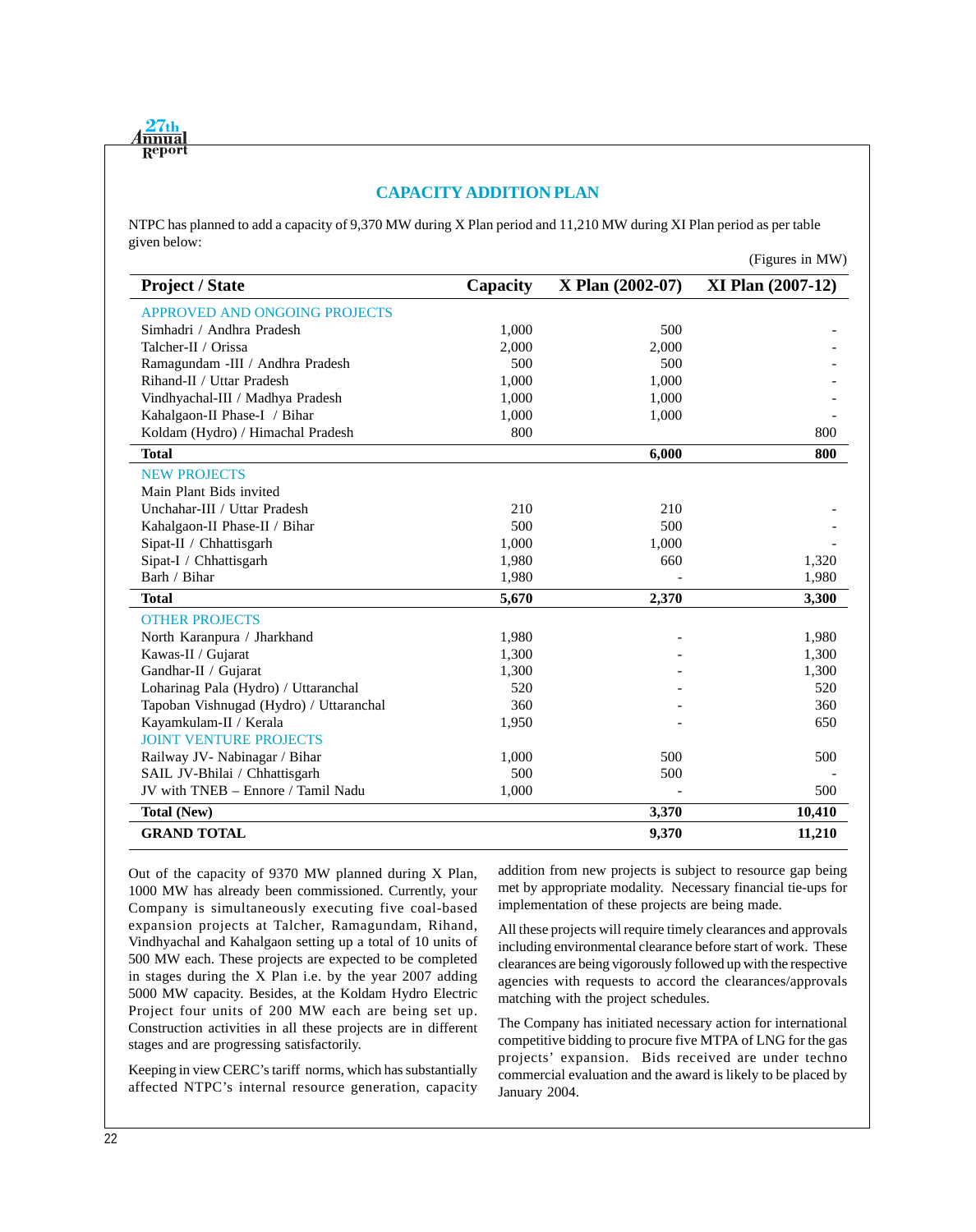



*Tunnel work nearing completion at Koldam*

## **HYDRO POWER INITIATIVE Koldam Hydro Power Project**

The Central Electricity Authority (CEA) has accorded revised Techno-economic clearance for Koldam Hydro Power Project (4x200 MW). Despite being a new area of activity for NTPC, day lighting of diversion tunnel, a major activity in Hydel Project construction, has been completed ahead of schedule in keeping with the tradition of NTPC. The tunnels are targeted to be ready for river diversion by early 2004. Various other activities in relation to this project are progressing satisfactorily. This project is expected to be completed during the early part of XI Plan.

## **Tapovan Vishnugad and Loharinag-Pala**

The Company has entered into a Memorandum of Understanding (MOU) with the State Government of Uttaranchal for development of Tapovan Vishnugad (360 MW) and Loharinag-Pala (520 MW) Hydel Power Projects. Detailed survey and investigation for both the projects for preparation of Detailed Project Report and establishment of technoeconomic viability have already commenced. These Projects are expected to be completed during the XI Plan period.



*MOU Signing Ceremony for Loharinag-Pala and Tapovan Vishnugad at Dehradun*

NTPC is accelerating its further growth in Hydro Power for a broad-based capacity portfolio aiming at improving the Thermal-hydro mix which, in turn, would lead to better management of peak demand and long term tariff stablisation. NTPC has short-listed a few more Hydro Power Projects in the country for development/implementation which would have least adverse impact on environment.

## **Joint Ventures**

The performance of the Joint Venture Companies, in which your Company has equity stake, are covered in the Management Discussion and Analysis. The Company lays great emphasis on establishing Joint Ventures (JVs) as a vehicle for growth. Towards this end, the following Joint Ventures are on the anvil:-

**JV with Railways:** NTPC has entered into an MOU with Ministry of Railways for setting up power plants to meet the power requirements of Railways. The Company contemplates to set up a 1000 MW power plant at Nabinagar in the State of Bihar in Joint Venture with Railways. Action is being taken for preparation of feasibility report for this Project.

**JV with TNEB:** An MOU has also been executed with Tamil Nadu Electricity Board (TNEB) for setting up a 1000 MW Coal-based Power Project near Chennai at Tamil Nadu in Joint Venture with TNEB. Clearances for the proposed site are being obtained for preparation of feasibility report. A Joint Venture Company with 50:50 equity participation by NTPC and TNEB has already been incorporated to pursue this project.



*Exchange of MOU Documents for JV with BHEL*

**JV with BHEL:** NTPC is forming a Joint Venture Company with BHEL for taking up EPC and maintenance jobs in the power sector. MOU to this effect has been executed with BHEL and the terms of the Joint Venture Agreement are under discussion.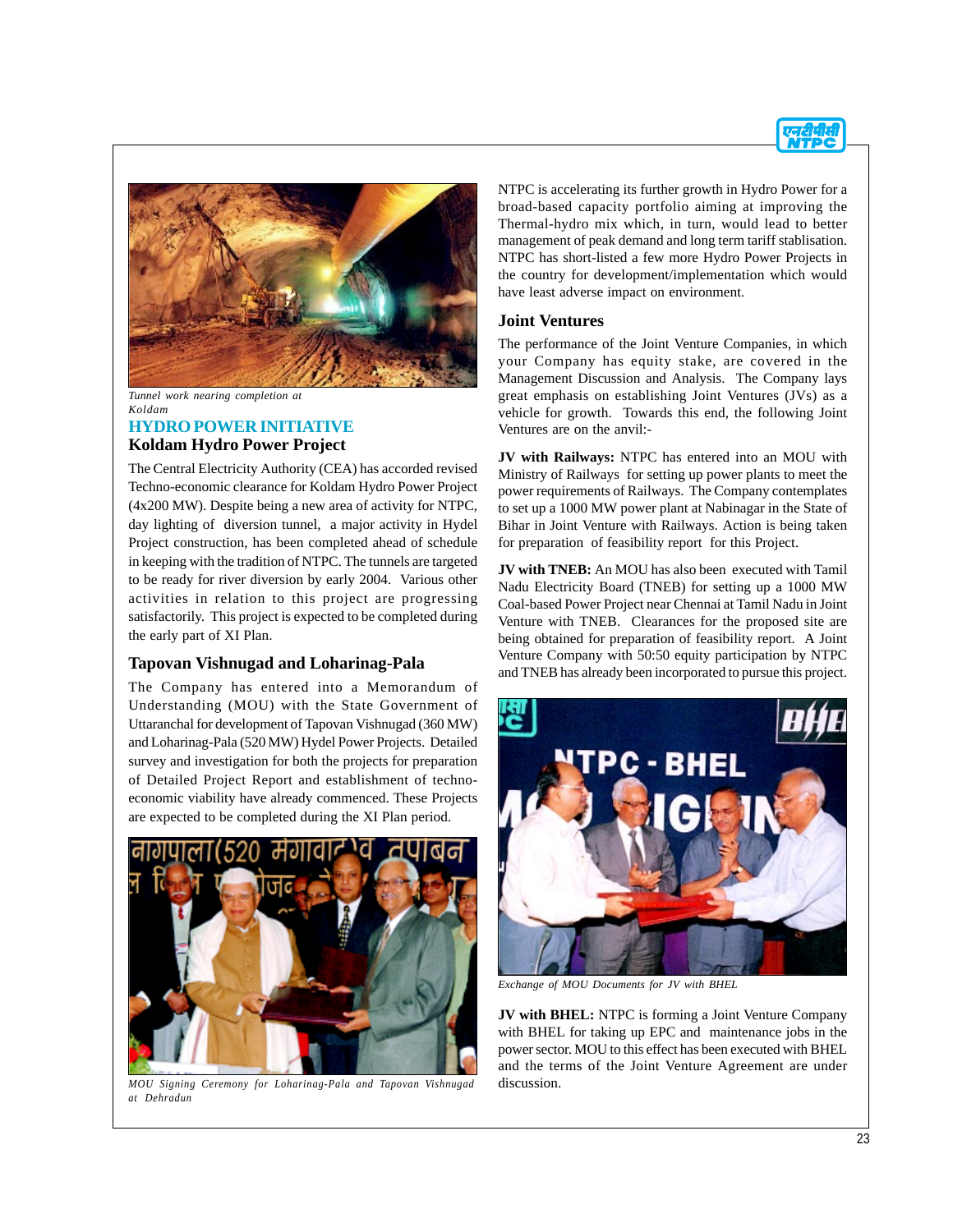

## **STRATEGIC ALLIANCE**

To tap the growing potential in the field of power globally, the Company has entered into a strategic alliance with Black & Veatch (B&V),an Internationally acclaimed Company based in USA. An MOU has been executed between NTPC and B & V to collaborate, on project to project basis, to provide efficient and reliable services for Operation & Maintenance of Thermal Power Plants and for setting up state-of-the-art power plants for clients in India and abroad. Various other allied services are also covered in this MOU.

#### **SUBSIDIARIES**

During the year, the Company has incorporated three subsidiary companies for branching out to the related fields of electricity distribution, developing small and medium hydel projects and power trading respectively. With these, the Company now has four subsidiaries. The results of these subsidiaries are briefly dealt with in the Management Discussion and Analysis. Detailed coverage on these subsidiaries is available in the respective Directors' Report appended hereto. Statement pursuant to Section 212 of the Companies Act, 1956 (Act) in respect of these subsidiaries is given at Annexure-III.

#### **RESEARCH & DEVELOPMENT**

Currently, NTPC is engaged in applied research. NTPC is collaborating with IIT-Delhi for developing its future plans and the roadmap for the R&D activities.

NTPC has decided to significantly upgrade its R&D activities and expand as well as intensify the role of R&D, covering basic research also. The Company is planning to engage itself in research works on a major scale in the fields of developing alternate fuels for electricity generation, assessing and assimilating new age technologies including developing clean coal technologies to take care of high ash content in Indian coal, harnessing non-conventional energy sources, etc. In addition, NTPC contemplates to undertake study/research inter alia on distributed power generation technologies, fuel cell technology as a part of its Corporate Social Responsibility.

To actualize all these, NTPC is contemplating to establish a state-of-the-art 'Power Technology & Research Centre' of international standards in Greater Noida. This Centre will be a resource center for the entire Indian power sector.

## **CONSERVATION OF ENERGY, TECHNOLOGY ABSORPTION, FOREIGN EXCHANGE EARNINGS & OUTGO**

Technology driven innovation and adaptation of best engineering practices have been a source of strength for your Company over the years in project implementation, operation & maintenance as well as renovation & modernisation. In

tune with this tradition several technological initiatives have been taken in the areas of Integrated Gasification Combined Cycle, 765 KV System, Supervisory Control and Data Acquisition and Gas Insulated Technologies.

The Integrated Gasification Combined Cycle (IGCC) technology offers opportunities for the country to increase the conversion efficiency of coal to the level of 42-45% from the conventional levels of 35-36%. This offers the twin benefits of preserving the natural resource of the country i.e. coal by reducing its consumption and results in substantial reduction in the CO<sub>2</sub> emission per unit of electricity generated. The challenge lies in Indianisation of the technology to suit the high ash Indian coal. Realizing the huge potential, NTPC, in collaboration with USAID, has undertaken the selection, assimilation, Indianisation and commercialisation of the IGCC technology.

Information in accordance with the provisions of Section 217 (1) (e) of the Companies Act, 1956 regarding conservation of energy, technology absorption and foreign exchange earnings and outgo is given in Annexure-IV to this Report.

#### **ENVIRONMENT AND SAFETY**

NTPC is committed to protect and promote the environment and attaches great importance to Safety standards. Towards this end, NTPC has taken a number of pro-active measures in its various business units including implementation of ISO-14001 Standard.

Under the Environment Action Plan, a number of environment projects were completed during the year. These help in better treatment of the main plant effluents, besides conservation of water. Action has been initiated to explore use of technologies such as Flue gas conditioning and Sodium Dosing at some of its stations for performance enhancement of Electrostatic Precipitators and reduction of stack particulate emission at these stations.

#### **ASH UTILISATION**

Ash produced in different Stations of NTPC is channelled to different productive uses in cement and asbestos industries, land development and road embankment. Studies have also been undertaken for underground mine stowing with ash in association with Central Mining Research Institute.

## **HUMAN RESOURCE MANAGEMENT**

NTPC takes pride in its highly motivated and trained Human Resource that has contributed its best to bring NTPC to its present height. The total strength of employees of the Company was  $23527$  as on  $31<sup>st</sup>$  March 2003 as against 23972 as on 31st March 2002. The overall Man-MW ratio for the year 2002-03 was 1.02 as against 1.07 for the year 2001-02.

Employee morale continued to remain high facilitating smooth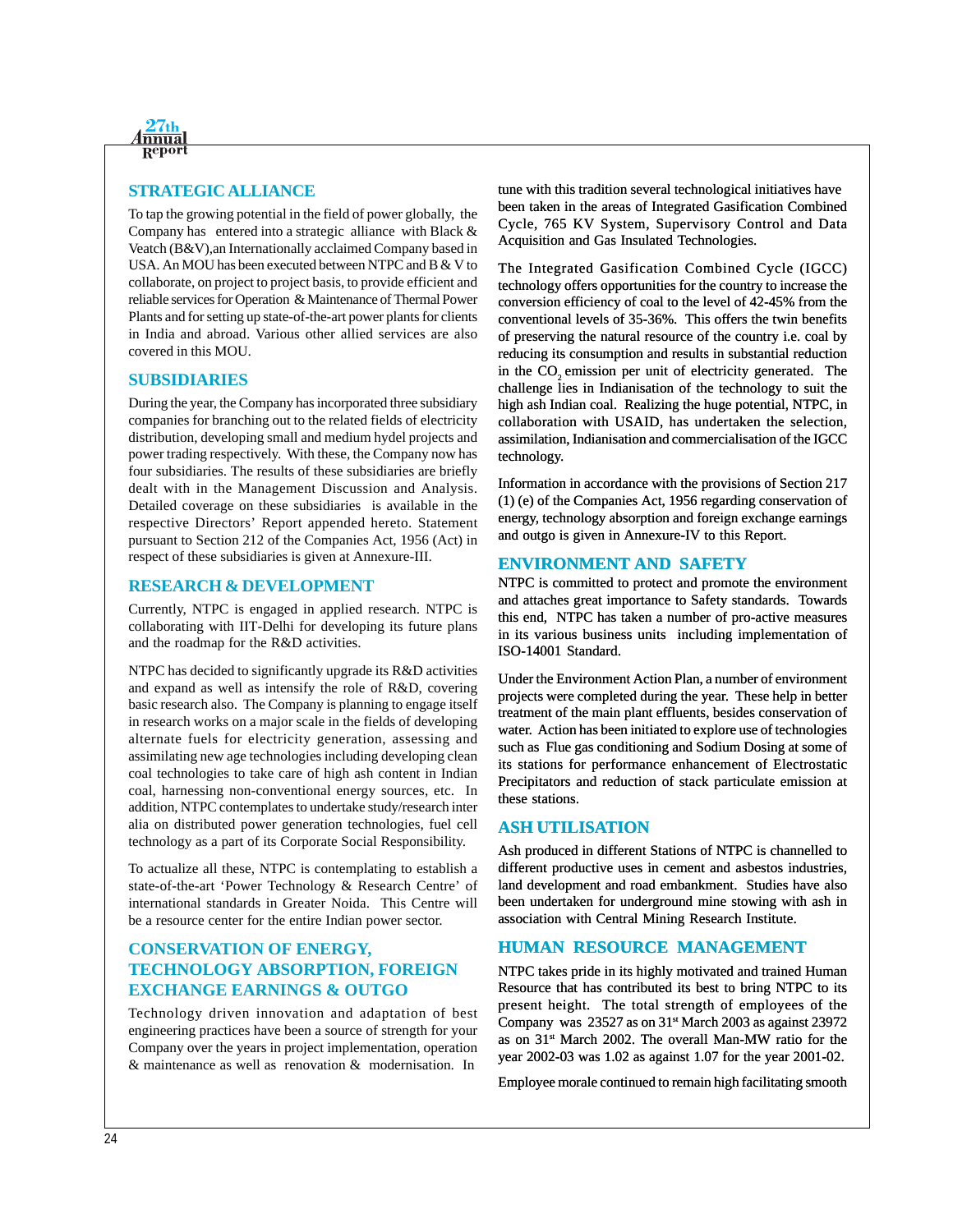

working of the Corporation and contributing to higher generation of power. All efforts to achieve employee satisfaction were made through measures like job-rotation, re-deployment etc. The turnover rate of the executives during the year was as low as 0.13% compared to 0.24% during the previous year.

With a view to improving commitment and motivation, various HR initiatives/interventions were launched based on the four foundation blocks of Competence, Commitment, Culture and Systems of HR to attain the stated HR vision: "To enable our people to be a family of committed world-class professionals, making NTPC a learning organisation". These, inter alia, include Rewards & Recognition, Manpower Rationalisation, Innovative Benefits, Social Security Design, Career Path & Job Rotation Scheme, Developmental Initiatives, Employee Feedback & Involvement etc.

#### **TRAINING AND DEVELOPMENT**

The ISO-9001 certified Power Management Institute is committed to be a leading institute in developing world class competencies by providing training, management development programmes and consultancy services catering to the needs of power professionals both in Public and Private Sectors including MNCs like PSEG Global, Alstom Power and Siemens.

With a view to enhancing mutual understanding and strengthening bonds between NTPC and State Electricity Boards (SEBs), NTPC is conducting the "Partner in Progress" pilot programme for SEBs.

#### **EMPLOYEE RELATIONS**

Employee Relations in NTPC, rooted in the philosophy of bipartism, continued to be cordial and harmonious during the year.

#### **REHABILITATION & RESETTLEMENT**

NTPC is committed to help the populace displaced for execution of its projects and has been making efforts to improve



the socio-economic status of Project Affected Persons (PAPs). In line with its social objective, the company has focused on effective resettlement and rehabilitation of its PAPs and also community development works in and around the projects.

During the year under review, rehabilitation work for PAPs in Korba and Faridabad projects were completed. Rehabilitation work for Talcher-Kaniha project has almost been completed.

#### **CORPORATE SOCIAL RESPONSIBILITY**

NTPC became member of Global Compact, an UN initiative for Corporate Social Responsibility committing to the basic principles in the areas of human rights, labour standard and environment.



*Telephone booths for the physically challenged persons*

Focussing on its role of a socially responsible and conscious corporate citizen, NTPC has taken steps for representation of physically challenged persons in its workforce. NTPC decided to make up the shortfall in employment of physically challenged persons through recruitment in a phased manner. 173 physically challenged persons were recruited during the year 2002-03. NTPC submitted to Global Compact a case example on employment of physically challenged persons which was accepted by Global Compact and posted on its web site.

## **SC/ ST/ OBC**

It is the policy of the company to promote the interest of SCs/ STs/OBCs in the recruitment and service matters. Statistical information with regard to SCs/STs is given in Annexure-V to this Report.

## **IMPLEMENTATION OF OFFICIAL LANGUAGE POLICY**

Several steps have been taken to implement the Official Language Policy in the Company. During the year offices located at Kahalgaon, Lucknow and Tanda were notified under *R & R Township under construction at Koldam*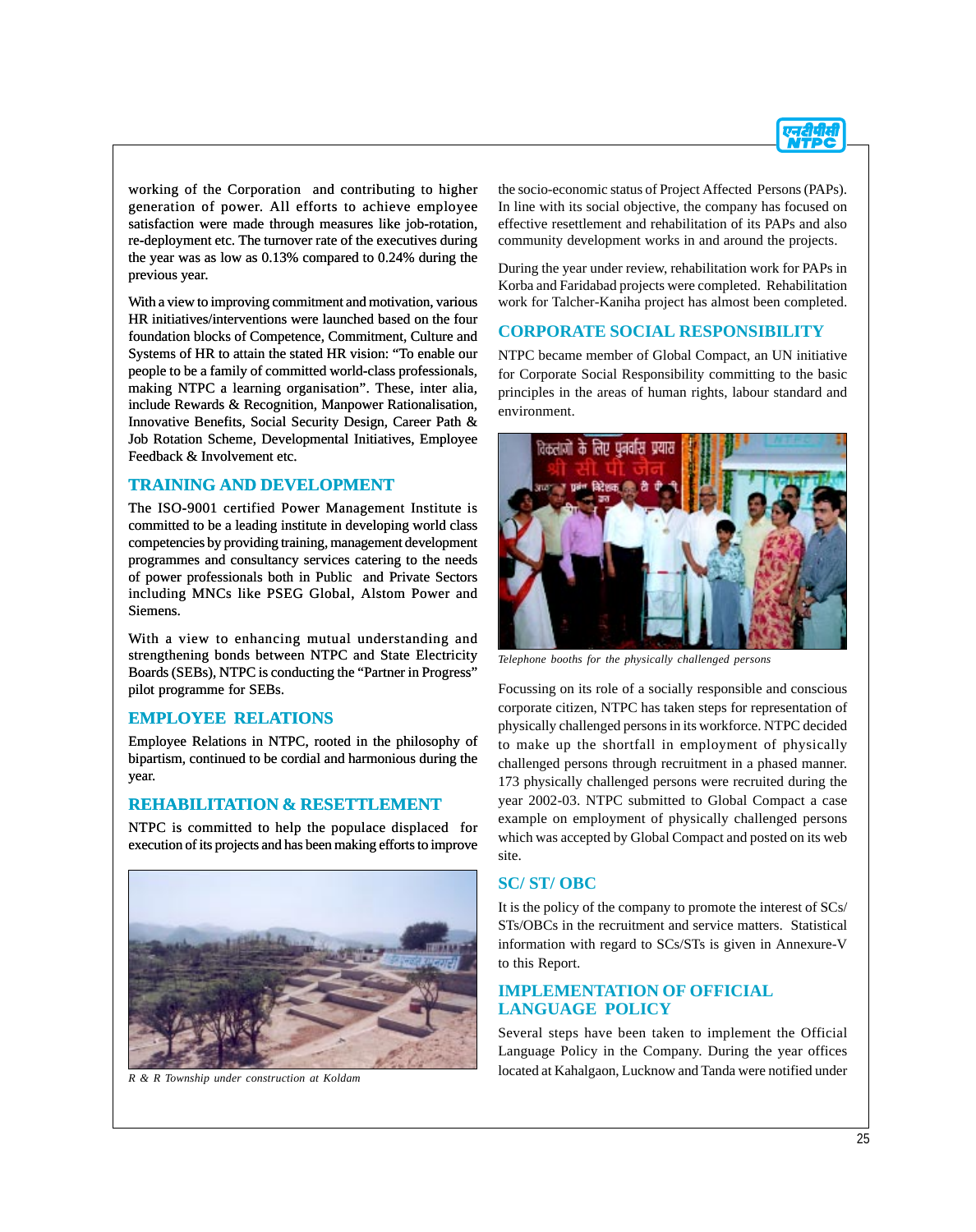

*Promoting the official language*

sub rule 10(4) of the Official Language Rule 1976 for performing their entire official work in Hindi. So far, 16 offices of the Company have been notified under the same rule.

#### **VIGILANCE**

NTPC Vigilance Department is an ISO 9001:2000 accredited Deptt. of the Company. It lays emphasis on preventive vigilance to protect the interest of various stakeholders.

During the year 2002-03, 79 complaints were taken up for investigation besides 39 complaints which were already under investigation. Out of total 118 complaints, investigation were completed in 74 cases. In addition, 10 references were received from other sources for investigation. All these complaints were investigated and investigation reports sent to concerned authorities. Based on investigations conducted and the intensive examination of packages, substantial savings were effected.

#### **STATUTORY AUDITORS**

The Statutory Auditors of your Company are appointed by the Comptroller & Auditor General of India. M/s. K.K. Soni & Co., S.K. Mittal & Co., Laxminiwas & Jain, Vardhaman & Co. and B.C. Jain & Co. Chartered Accountants were appointed Joint Statutory Auditors for the financial year 2002- 03.

## **MANAGEMENT COMMENTS ON STATUTORY AUDITORS' REPORT**

Members' attention is drawn to the comments of the Statutory Auditors as contained in paragraph number 3(i), (ii)  $\&$  (iii) of their report to the Shareholders. In this regard your Directors clarify that:

The reconciliation of advances, debtors, creditors, materials

lying with customers and material issued on loan is an ongoing process and is under progress.

CERC have notified, by regulations, the terms and conditions for determination of tariff effective from 1<sup>st</sup> April 2001. Further, CERC have directed by notifications that the billing of sales shall continue to be done on the same basis as on 31<sup>st</sup> March 2001 subject, however, to adjustment after final determination of tariff. Sales as per CERC regulations are likely to be lower than the billed amount, and accordingly, the company provisionally recognised sales on the basis of tariff worked out as per CERC regulations pending final determination of tariff by CERC. The fact has been also explained in note no. 3a of the Annual Accounts.

Under the Government of India Scheme for one-time settlement of the dues of State Electricity Boards (SEBs) (the Scheme), 8.5% tax-free bonds of the State Governments are to be issued to NTPC by the Reserve Bank of India for the amount of outstanding dues as on  $30<sup>th</sup>$  September 2001 and the late payment surcharge agreed to be securitised. Under the scheme there are also certain incentives payable to SEBs if the conditions thereto are complied with. In accordance with the Scheme, Tripartite Agreements for issuance of bonds with retrospective effect from 1<sup>st</sup> October 2001 have been signed during the year by the Government of India, Reserve Bank of India and Governments of 24 states. The bonds were not issued upto the date of the Balance Sheet as the State Governments did not issue relevant notifications. The impact of the Scheme on the accounts of the Company could not be ascertained and accounted for as the aforesaid surcharge, incentive and the interest on the bonds are interrelated.

#### **C&AG REVIEW**

Review of the Accounts for the year ended 31<sup>st</sup> March 2003 by the Comptroller and Auditor General of India (C&AG) is furnished at Annexure-VI to this Report. Comments of C&AG on the Accounts of the Company for the financial year 2002- 03 and management replies thereon are also given in the aforesaid Annexure-VI.

### **PARTICULARS OF EMPLOYEES**

Information pursuant to provision of Section 217 (2A) of the Companies Act, 1956 read with the Companies (Particulars of Employees) Rules, 1975 as amended, is given as Annexure-VII to this Report.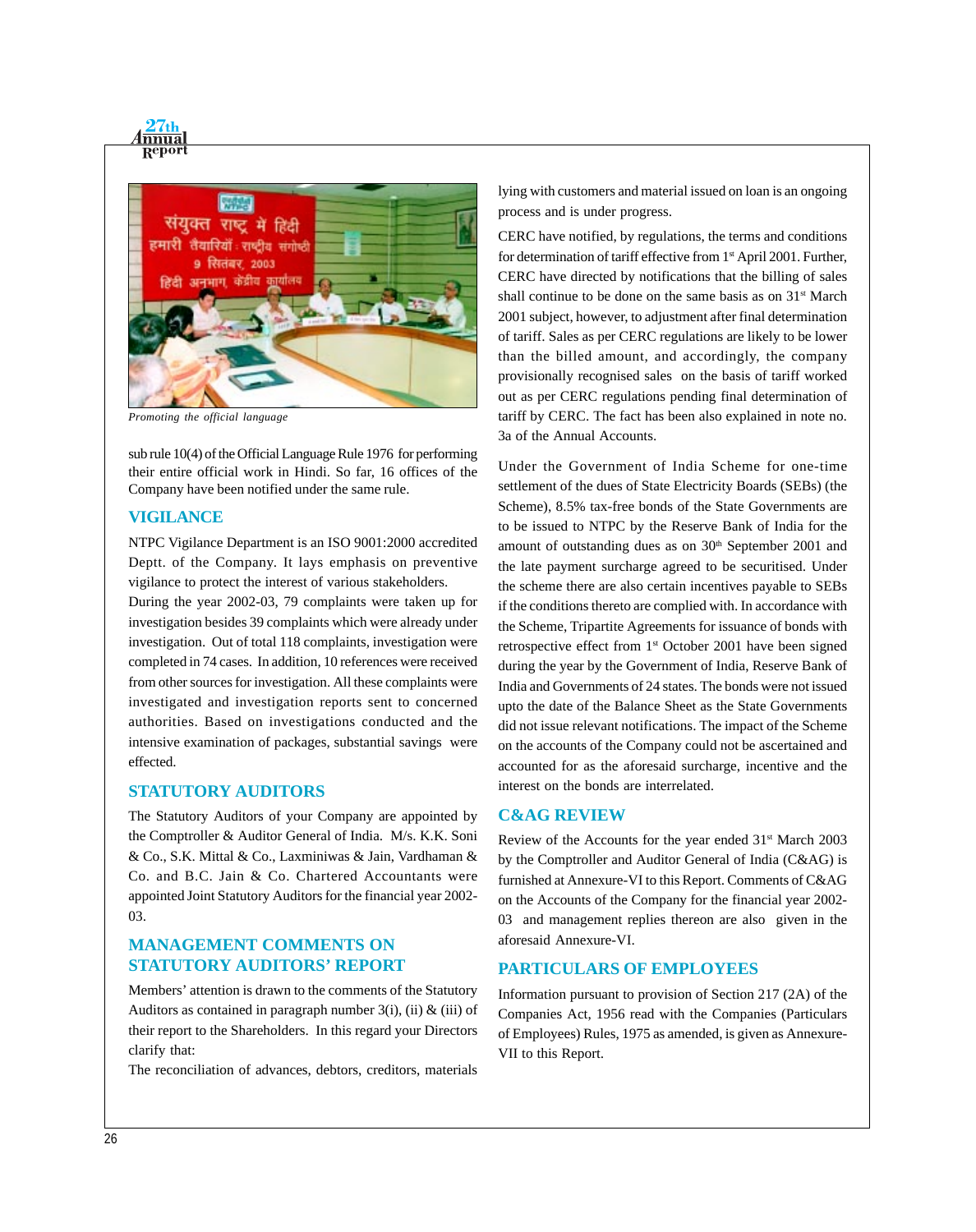

#### **REDRESS OF GRIEVANCES**

The Company Secretariat is the nodal point for redress of Public Grievances and the Company Secretary has been designated as Director (Grievances) for the Corporation. Grievance Officers have also been appointed in all Projects/Regional Offices. Grievances received from the public are being processed as per guidelines issued by Department of Administrative Reforms and Public Grievances.

Grievances from employees are being dealt as per staff grievance procedure framed in this regard. The statistical data of the grievance cases are given in Annexure-VIII to this Report.

#### **BOARD OF DIRECTORS**

Shri N.S.Sisodia, Special Secretary, Union Ministry of Power, ceased to be member of the Board w.e.f. 8<sup>th</sup> August 2002 consequent upon his relinquishment of charge in the Ministry of Power on his appointment as Secretary (Defence Production & Supplies), Govt. of India. Shri Deepak S. Parekh, Non-official Part-time Director also tendered his resignation from the Board w.e.f. 5.8.2003. The Board wishes to place on record its deep appreciation for the valuable services rendered by Shri N.S.Sisodia and Shri Deepak S. Parekh. Shri Ajay Shankar, Joint Secretary (Thermal), again joined the Board w.e.f. 17<sup>th</sup> December 2002 and Shri R.D.Gupta took over as Director (Commercial) of the Company on 29<sup>th</sup> April 2003.

## **DIRECTORS' RESPONSIBILITY STATEMENT**

As required under Section 217 (2A) of the Companies Act, 1956 your Directors confirm that:

- i) In the preparation of the annual accounts, the applicable accounting standards had been followed along with proper explanation relating to material departures;
- ii) The Directors had selected such accounting policies and applied them consistently and made judgements and estimates that are reasonable and prudent so as to give a true and fair view of the state of affairs of the company at the end of the financial year 2002-03 and of the profit of the company for that period;
- iii) The Directors had taken proper and sufficient care for the maintenance of adequate accounting records in accordance with the provisions of the Companies Act, 1956 for safeguarding the assets of the company and for preventing and detecting fraud and other irregularities; and

iv) The Directors had prepared the Annual Accounts on a going concern basis.

## **ACKNOWLEDGEMENT**

The Board of Directors, acknowledges with deep appreciation the co-operation received from the Govt. of India, particularly the Ministry of Power, Ministry of Finance, Ministry of Environment & Forests, Ministry of Coal, Planning Commission, Department of Public Enterprises, Central Electricity Authority and Central Electricity Regulatory Commission as well as from the State Governments, Regional Electricity Boards and State Electricity Boards.

The Board also conveys its gratitude to various International and Indian Banks/Financial Institutions as well as Indian investors for the confidence reposed by them in NTPC. Board's special appreciation and thanks are due to the valued customers, the purchasers of power as also to valued consultancy clients, who have reposed confidence in NTPC. The Board also appreciates the contribution of contractors, vendors and consultants in the implementation of various projects of the Company. The Board acknowledges with thanks the constructive suggestions received from C&AG and the Statutory Auditors.

The Board wishes to place on record its appreciation for the untiring efforts and contributions made by the employees at all levels to ensure that the company continues to grow and excel.

For and on behalf of the Board of Directors

 $\sim$ 

Place: New Delhi Date: 23.9.2003

**(C.P. JAIN) CHAIRMAN & MANAGING DIRECTOR**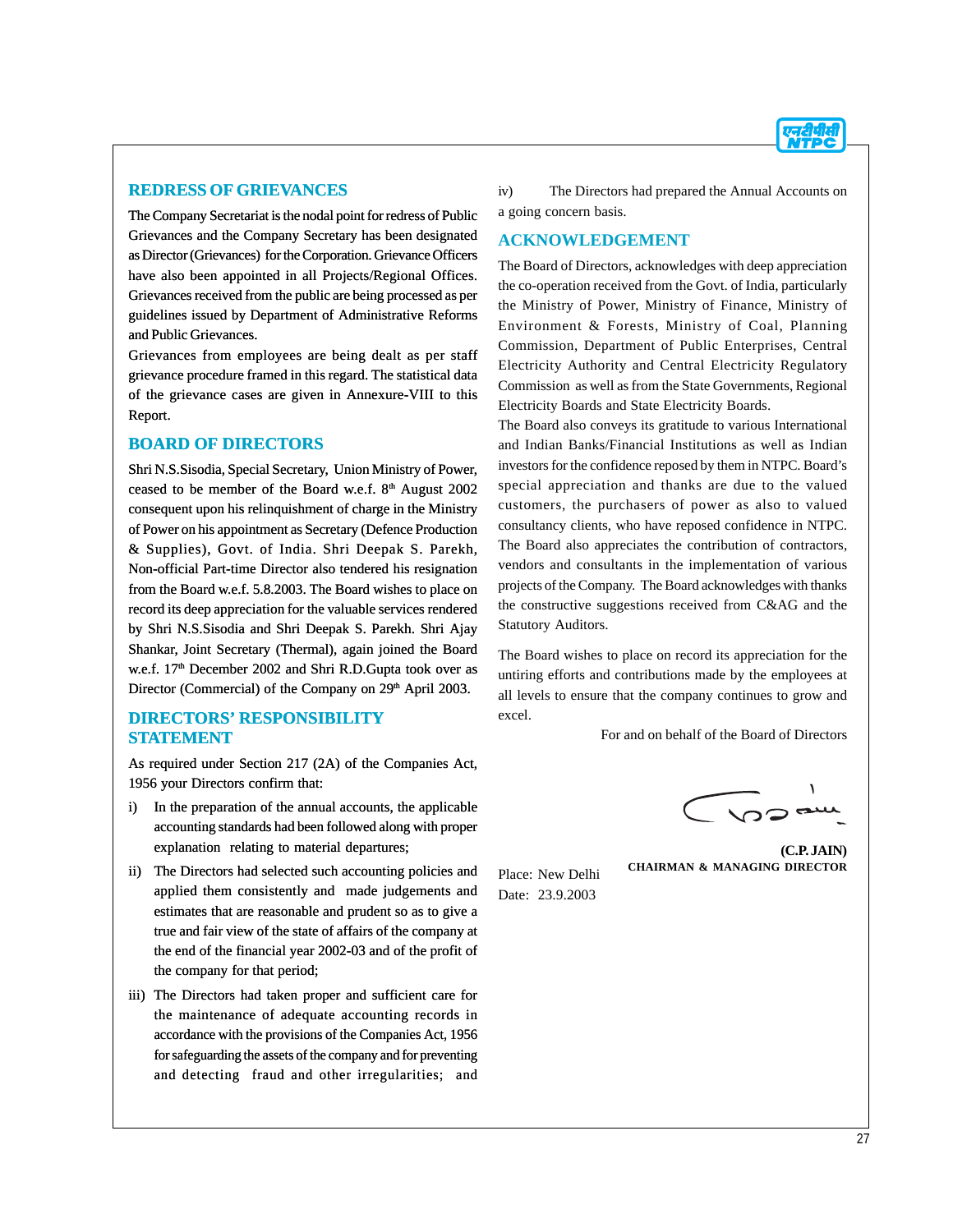**Annexure-I to Directors' Report**

# **MANAGEMENT DISCUSSION AND ANALYSIS**

## **INDUSTRY STRUCTURE & DEVELOPMENTS**

<u>nnua</u>

Since 1948, the power sector has been dominated by monopolistic and monolithic State Electricity Boards. Since 1991, they controlled 70% of electricity generation and almost the entire distribution. Installed capacity of the country under this set up has increased from around 1500 Megawatt in 1948 to over One Lakh Megawatt as of now. Consequent upon the initiation of economic reforms and the liberalisation, the Government of India has permitted private investment in power generation. These Independent Power Producers (IPPs) were to supply power to the SEBs under a long term Power Purchase Agreement. This was intended to supplement dwindling investments by the state sector through encouraging private participation.

After the decade-long efforts failed to attract significant private investments; the policy-makers analysed the situation and came to the conclusion that the poor financial health of the SEBs was the root cause that was withholding the private investment flow. Hence, thrust shifted from the generation sector to the distribution reforms in the country. Reducing the technical and commercial losses of the SEBs/Distribution companies, tariff rationalisation, system modernisation and improvement in the service standards were the prime motives behind the distribution reforms.

To facilitate reform of the electricity sector and to make it commercially viable, a comprehensive Electricity Bill was drafted to replace all existing legislation and introduced in the Parliament in 2001 and enacted in June 2003. The Act assumes significance as it provides a statutory basis to reform the sector. Some of the key features of the Act are freeing generating companies from licensing requirements, encouraging captive generation, providing open access subject to availability of transmission capacity, freedom to supply to any licensee/consumer, providing for trading of electricity, providing the freedom to bulk consumers to choose the electricity supplier etc.

These policy provisions will be operationalised progressively by the respective Electricity Regulatory Commissions (ERCs).

This enactment aims to pave the way for a qualitative transformation of this sector by opening up new vistas, focussing on regulation through an independent quasi-judicial regulatory framework and ushering in an era of competitive growth. The Accelerated Power Development and Reforms Programme of the Government of India and the anti-theft legislations by some of the States would provide further fillip to reform the sector. Your Company, backed by its tradition of excellence, has taken a series of initiatives to seize the opportunities thrown up in the areas of distribution and trading, besides setting in motion a plan to further consolidate its core activities.

## **OPPORTUNITIES & THREATS**

The Electricity Act, 2003 would open up several new opportunities for players like NTPC, e.g. direct supply to bulk customers, retail supply and distribution, etc. The focus of the Act on factors such as compulsory metering of power would improve operational efficiencies in state utilities, thereby improving their ability to pay for power purchased from NTPC.

The realisation of the plans of NTPC as also the goal of achieving 'Power for all by 2012' depends to a great extent on the effective and efficient reform of the sector. The pace of reforms will have an impact on the growth of the sector and NTPC. Fuel (coal and gas) is the dominant input for the generation business constituting about 60% of the cost. The rate of increase of the fuel prices will have a significant impact on the despatch ability of power stations under the current ABT Regime. Therefore, it is equally essential to have independent regulators for these industries without which few elements like the generators in the value chain will come under severe strain.

## **RISKS AND CONCERNS**

**Competition:** The Electricity Act, 2003 could also result in increased competition for NTPC. The waiver of licensing requirement for generation companies and improved viability of the generation business could make it attractive for private players. NTPC has built large generation capacities at pit head, the competitive economics of which are difficult to replicate by potential competitors. NTPC always endeavours to provide reliable power at competitive costs.

**Tariff**: Downward regulatory pressure on tariffs is a concern for the sector. CERC is coming out with new terms and conditions for tariff, which will be implemented with effect from April 2004. New Power Tariff Policy, which is under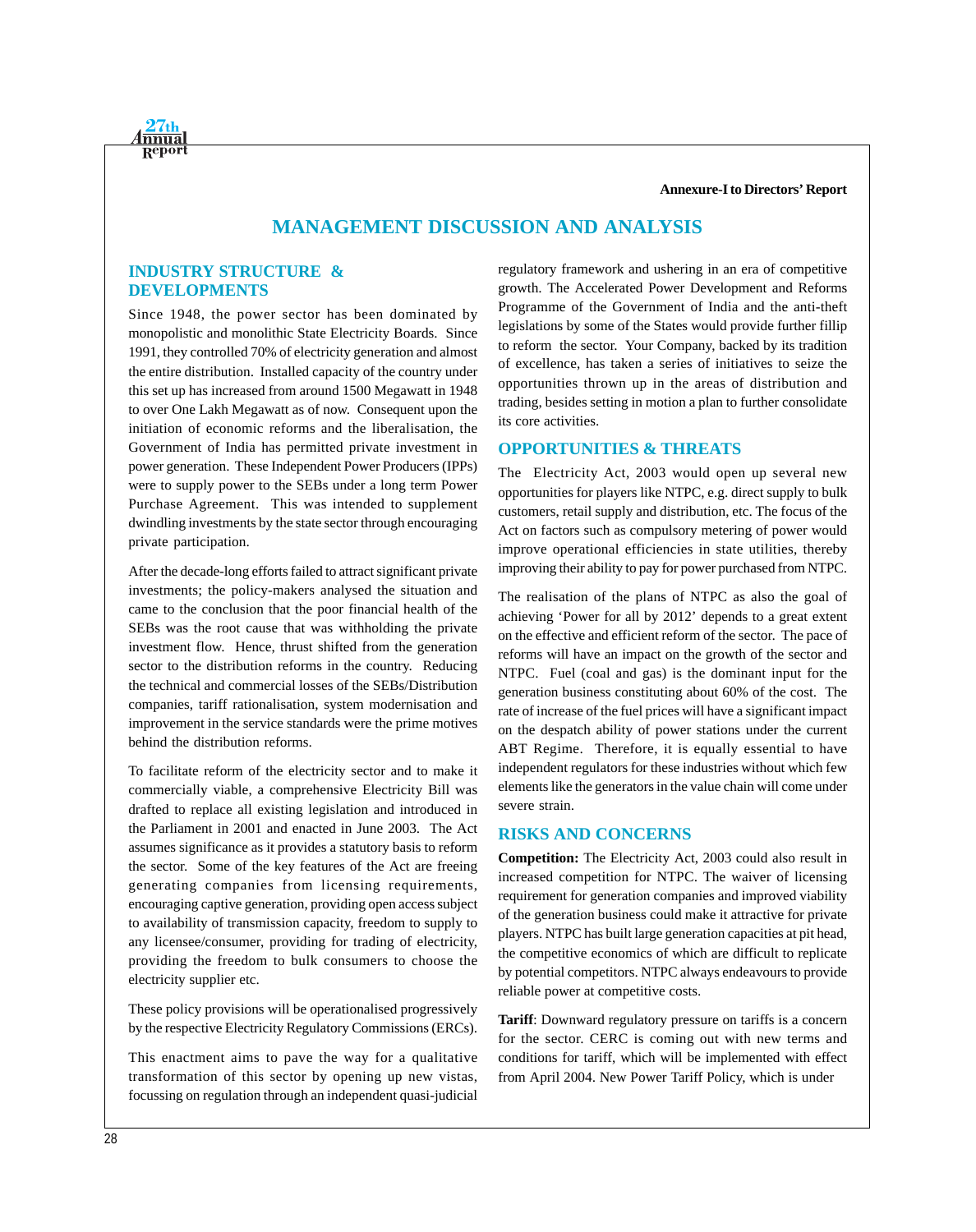

formulation by Govt of India may impact/influence long-term growth and viability of this sector.

**Ash utilisation:** High ash generation (Indian coal being high ash content one) coupled with limited avenues for utilisation and absence of facilitating policies pose a challenge in achieving the desired ash utilisation level. NTPC has identified new avenues for ash utilisation like mine filling and has approached the Government and Coal companies for necessary support in this area. Stringent environmental norms in the future may add to the cost of generation.

**New Business Ventures:** NTPC is entering into new businesses of electricity distribution, trading, coal mining, and coal washery. These businesses are expected to yield reasonable returns over a period of time. Developments midway may impact the company's performance. NTPC's steady cash generation in existing generation business will provide the required financial resilience.

NTPC is expanding its services business portfolio in EPC, R&M and O&M activities in the domestic as well as international markets.

NTPC is moving towards backward integration into fuel management to secure improved fuel security and to understand supply economics. NTPC's forward integration into the distribution business in India is to gain competitive advantage.

## **INDUSTRY OUTLOOK**

The Sixteenth Electric Power Survey published by the Central Electricity Authority in September 2000 has projected an energy demand of about 975.22 Billion Units by the end of the XI plan period and about 1318.64 Billion Units by the end of the XII plan period. In effect, this would call for a trebling of the energy generation in the next 15 years. At present, there is a wide gap between demand and supply of power. During 2002-03, there was peak demand deficit of 12.0% and energy deficit of 8.8%. To meet this deficit and for projected growth in energy demand of a rapidly expanding economy and achieve the goal of "power for all", it has been estimated that India may require additional generating capacity of 100000 MW by the year 2012. The Company views that the growth potential of the power sector would provide ample opportunities to NTPC to take it to newer heights in the days ahead.

## **FINANCIAL REVIEW**

The annual accounts have been prepared in compliance with

the requirement of the Companies Act, 1956 and on going concern basis. There is no material departure from the prescribed accounting standards in preparation of the annual accounts. The accounting policies adopted by the company and the estimates and judgments relating to the financial statements have been made on a prudent and reasonable basis in order to reflect the true and fair view of the financial statements.

#### **SHARE CAPITAL**

The entire share capital is owned by Government of India. During the year no addition has been made. However, the authorised capital has been increased from Rs.80,000 million to Rs. 1,00,000 million and the face value of shares has been split to Rs. 10 each from Rs. 1,000 each.

#### **RESERVES & SURPLUS**

#### **(a) Capital Reserve**

During the year the company has transferred Rs. 102 million to capital reserve. Out of this Rs.100 million relates to profits on sale/disposal of fixed assets. Balance Rs. 2 million relates to grants received for R&D equipments.

#### **(b) Bonds Redemption Reserve**

Rs.1815 million have been credited during the year leaving a balance of Rs.2588 million at the end of the year.

#### **(c) General Reserve**

Rs.27500 million have been transferred from profit & loss account during the year. The closing balance as on  $31<sup>st</sup>$ March 2003 is Rs. 232500 million.

#### **(d) Foreign Project Reserve**

The closing balance as on  $31<sup>st</sup>$  March 2003 was Rs.4 million as against the previous year's figure of Rs.4 million. During the year Rs. 81,229/- has been transferred from Profit & Loss Account.

#### **SECURED LOANS**

During the year, the company has redeemed foreign currency term loans (guaranteed by GOI) amounting to Rs.232 million. Formalities for creation of securities in respect of 10 % Secured Non Convertible Bonds (XII Issue) of Rs. 5000 million, shown as unsecured as on  $31<sup>st</sup>$  March 2002 have been completed during the year. In addition, bonds amounting to Rs. 20000 million have been issued on private placement basis during the year. Thus, closing balance of secured loan increased to Rs. 41226 million from Rs. 16455 million as on 31st March 2002.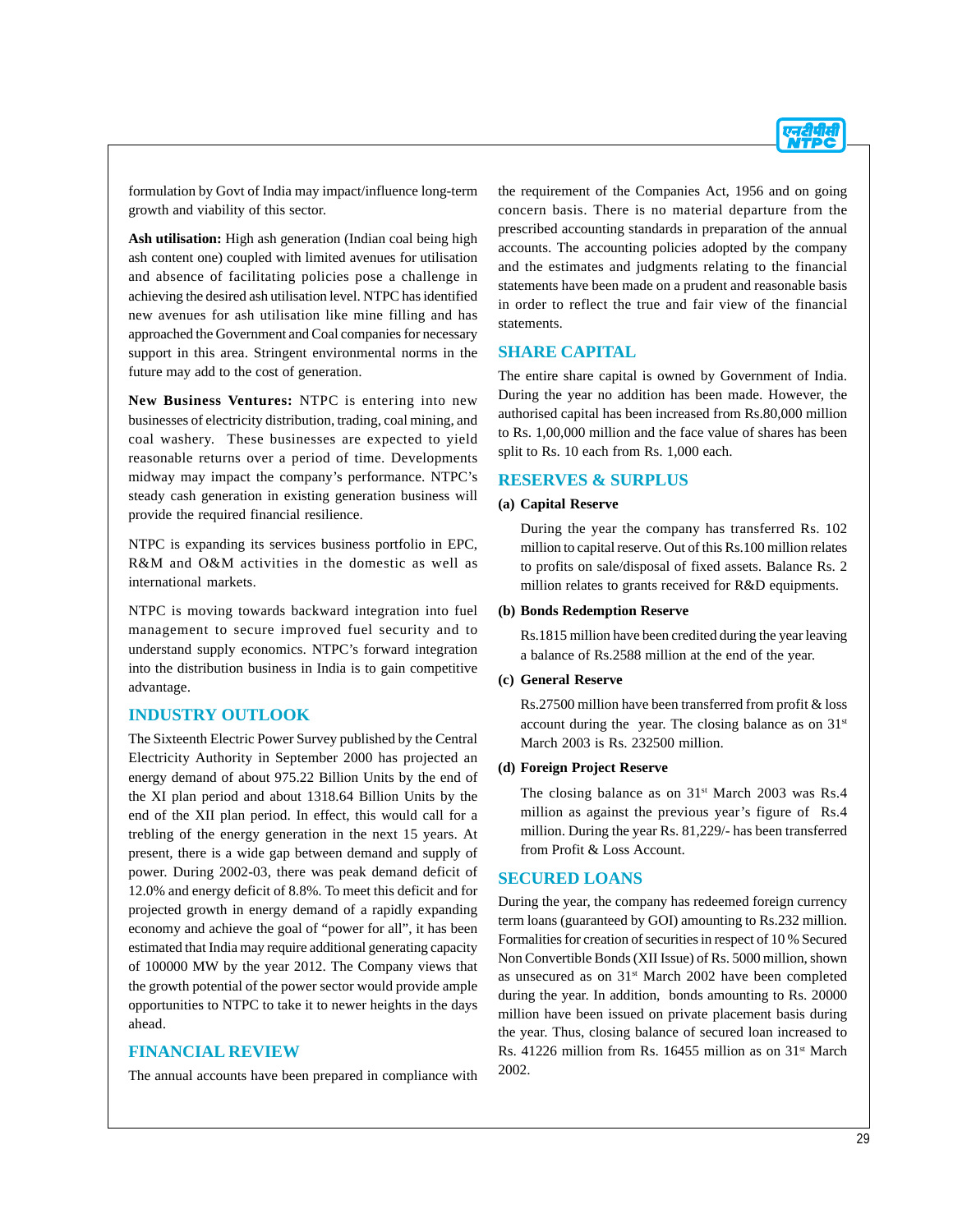

#### **UNSECURED LOANS**

During the year, the company has raised

- (a) Rs. 3656 million by fixed deposits.
- (b) Rs. 1363 million by issue of bonds.
- (c) Rs. 5273 million by foreign currency term loans.
- The repayment during the year was
- (a) Rs. 1240 million of fixed deposit.
- (b) Rs. 850 million of bonds.
- (c) Rs. 7300 million towards foreign currency term loans.
- (d) Rs. 20501 million to the Government of India which includes prepayment of higher interest bearing loans of Rs. 19887 million.

Foreign currency loans as at the end of the year is Rs.40677 million as against previous year's figure of Rs.42704 million.

NTPC has received funding proposals aggregating to Rs. 80000 million from various banks and financial institutions for participating in the capacity addition programme. The aggregate amount of domestic loans tied-up is Rs. 65194 million. Balance outstanding in respect of rupee term loan as on 31st March 2003 is Rs. 43232 million as against the previous year's figure of Rs. 27059 million.

#### **FIXED DEPOSITS**

The deposits received by the Company from 4082 depositors as on end-March 2003 stood at Rs.5067 million. Besides, an amount of Rs.9.6 million has not been claimed after maturity by 240 depositors as on 31<sup>st</sup> March 2003.

#### **FIXED ASSETS**

|                                    | As on $31st$ March |        |
|------------------------------------|--------------------|--------|
|                                    | (Rs. million)      |        |
|                                    | 2003               | 2002   |
| <b>Total Gross Assets</b>          | 366106             | 328912 |
| Less: Accumulated Depreciation     | 167456             | 152131 |
| Net Block                          | 198650             | 176781 |
| Capital Work In Progress           | 51543              | 52038  |
| <b>Construction Stores/Advance</b> | 12320              | 13512  |
|                                    | 262513             | 242331 |
| Depreciation as % of Total Revenue | 7.86               | 7.46   |
| Accumulated Depreciation as % of   |                    |        |
| Gross Block                        | 45.74              | 46.25  |

The company added Rs. 37194 million to its gross block of assets including investment in Plant & Machinery Rs. 29,141 million, Building Rs. 2483 million, Land Rs. 1781 million, Earth Dam & Reservoir Rs. 878 million, Railway Siding 689

million, Furniture, Fixture & Other Office Equipment Rs. 177 million, EDP, Satcom Equipments Rs. 141 million. Capital work-in-progress has reduced from Rs. 52038 million to Rs. 51543 million as at  $31<sup>st</sup>$  March 2003. During the year, an amount of Rs. 31736 million has been capitalised mainly on account of capitalisation of two units of Simhadri STPP and Rs.31241 million (net) has been added mainly due to investments on the ongoing projects viz. Talcher Stage-II, Ramagundam Stage-III, Rihand Stage-II and Koldam Hydro Electric Power Project.

Construction stores have also increased from Rs. 5522 million to 7053 million for the procurement of stores for construction activities at the projects. Advances made to different contractors/suppliers and sub-contractors in respect of capital work-in-progress have decreased from Rs.7990 million to Rs.5267 million.

The capital commitment as on  $31<sup>st</sup>$  March 2003 works out to Rs. 61836 million against the previous year's figure of Rs. 60092 million.

Company will resort to borrowings, public deposits and loans to meet its fund requirement for expansion plans. However, partial requirement of funds will be met from internal accruals.

#### **INVESTMENTS**

The company has made several strategic investments in joint ventures and subsidiary companies. These investments are strategic in nature and are aimed at procuring business benefits. Company has also invested in bonds in liquidation of sundry debtors in case of some customers. Company has invested a nominal amount in NTPC Employees' Consumer and Thrift Co-operative Societies for promoting Co-operative movement in the townships of the units. Cumulative investment upto  $31<sup>st</sup>$  March 2003 is Rs. 36674 million against the previous year's investment of Rs. 40281 million.

**Management & Technology Applications (I) Ltd.** As per the direction of the Deptt. of Public Enterprises, Management & Technology Applications (I) Ltd. was formed as a joint venture company between Management & Technologies International Inc. (MTI), a USA based NRI company and six Public Sector Undertakings (PSUs). The subscribed capital was fixed as Rs.20 lakh. The share holding of MTA (I) was 51% and balance 49% of the equity was held by six PSUs. NTPC had made an investment of Rs. 1.634 lakh in the equity share capital of MTA (I). The share holders of MTA (I) in the Extra–ordinary General Meeting held on 1<sup>st</sup> February 2002 decided to wind up the company voluntarily in view of no possibility of reviving the business. NTPC received an amount of Rs.11,106/- out of the above investment and provision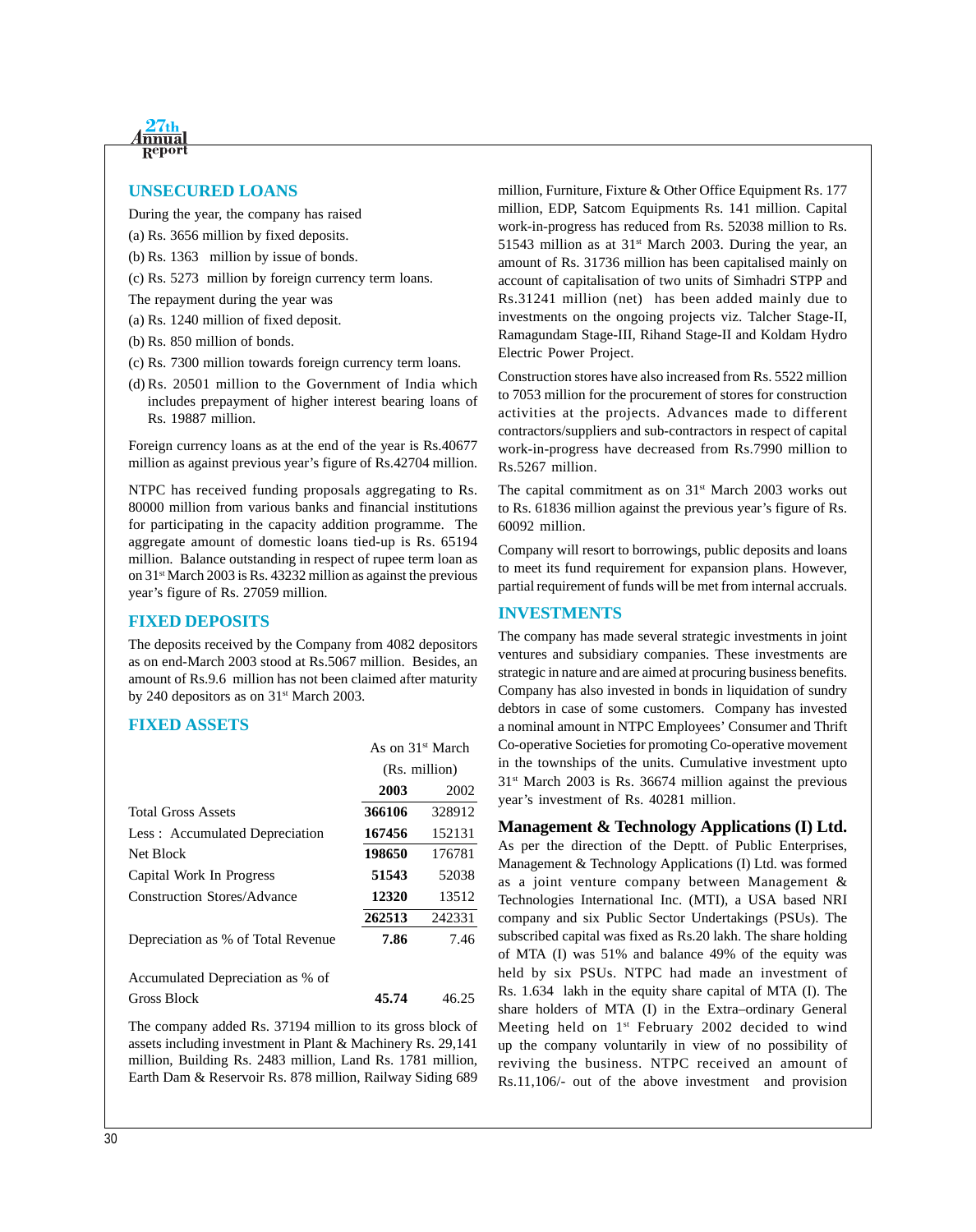

for diminution in value of investment was made in the Accounts for the year 2001-02. During the year 2002-03, the investment to the extent of provision made has been written off in the Accounts.

## **INVESTMENTS IN JOINT VENTURE COMPANIES**

## **Utility Powertech Ltd. (UPL)**

Utility Powertech Ltd., a joint venture company of NTPC & BSES has been taking up construction, erection and project management works in power and other sectors. Total investment in the company as on  $31<sup>st</sup>$  March 2003 is Rs.10 million. Net profit after tax for the year 2002-03 is Rs. 46.29 million. The company has declared dividend of 150% for the current year (Previous year 30%).

## **NTPC Alstom Power Services Private Ltd. (NASL)**

NTPC and Alstom Power Generation AG, Germany had formed a 50:50 joint venture company namely NTPC - Alstom Power Services Private Ltd.(NASL), with the authorised capital of Rs. 500 million, to undertake the work of renovation & modernisation of under performing power stations in India and SAARC countries. Both NTPC and Alstom Power have so far subscribed an amount of Rs. 30 million each towards their share of equity capital in NASL. Net profit after tax for the year 2002-03 is Rs. 4.41 million with a turnover of Rs. 348.8 million.

## **Power Trading Corporation of India Ltd. (PTC)**

Power Trading Corporation of India Ltd. was formed with an authorised capital of Rs. 7500 million. The main objective of the company is to purchase power from identified private mega power projects and sell it to identified SEBs. NTPC has so far invested Rs.60 million in PTC's equity capital. During the year, PTC issued equity shares of Rs.385 million to DVC, Tata Power and financial institutions resulting in reduction of NTPC's holding in the equity shares from 25 % to 8.28 %. Net profit after tax for the year 2002-03 is Rs.98.4 million. The Company declared a dividend of 7% in the current year (Previous year 7%).

## **NTPC – SAIL Power Co. Private Ltd.**

NTPC-SAIL Power Company Private Ltd., a joint venture company of NTPC and SAIL, with an authorised capital of Rs. 1300 million owns and operates the captive power plants at Durgapur (120 MW) and Rourkela (120 MW) steel plants of SAIL. Both NTPC and SAIL have subscribed an amount of Rs. 586.50 million each towards the paid-up capital of the joint venture company. The company has posted a profit of Rs. 219.07 million in the financial year 2002-03 and has declared and paid interim dividend of Rs.110.00 million. NTPC has received its share of dividend of Rs. 55.00 million which was accounted for in 2002-03. The company has declared and paid a final dividend of Rs. 50.00 million thus making the total dividend of Rs. 160.00 million (Previous year Rs. 160.00 million).

## **Bhilai Electric Supply Co. Ltd.**

Bhilai Electric Supply Company Ltd., a company formed by SAIL with an authorised capital of Rs. 350 million, which owns and operates the captive power plant at Bhilai steel plant (74 MW) of SAIL, became a joint venture company of NTPC and SAIL. Both NTPC and SAIL have subscribed an amount of Rs. 166.00 million each towards the paid-up capital of this joint venture company. The company has posted a profit of Rs. 63.16 million in the financial year 2002-03. The Company has plans to undertake expansion by adding two units of 250  $MW + 20\%$  capacity each.

## **INVESTMENTS IN SUBSIDIARY COMPANIES**

## **Pipavav Power Development Co. Ltd. (PPDCL)**

Pursuant to the Presidential Directive issued under the Articles of Association of NTPC and the decision of the Board of Directors, a shell company under the name of Pipavav Power Development Company Ltd. (PPDCL) has been formed as a wholly-owned subsidiary of NTPC on 20<sup>th</sup> December, 2001 and an amount of Rs. 60.50 million was paid to Gujarat Power Corporation Ltd., (GPCL) on behalf of PPDCL by NTPC for acquisition of 212 hectares of land for the main plant of 2000 MW Pipavav Mega Power Project in Amreli district of Gujarat. The land is yet to be transferred in the name of PPDCL. The company has incurred Rs.21,201 as pre-operative expenses which has been carried forward to the Balance Sheet.

## **NTPC Electric Supply Co. Ltd. (NESCL)**

A company under the name of NTPC Electric Supply Co. Ltd. (NESCL) has been formed as a wholly-owned subsidiary of NTPC on 21<sup>st</sup> August 2002 with an authorised capital of Rs. 100 million for retail distribution of power. The paid-up capital of the company as on  $31<sup>st</sup>$  March 2003 is Rs.0.50 million. Further, shares of Rs.0.31 million have since been allotted in the name of NTPC. The company posted a loss of Rs. 29,493/- during the year 2002-03. NESCL is actively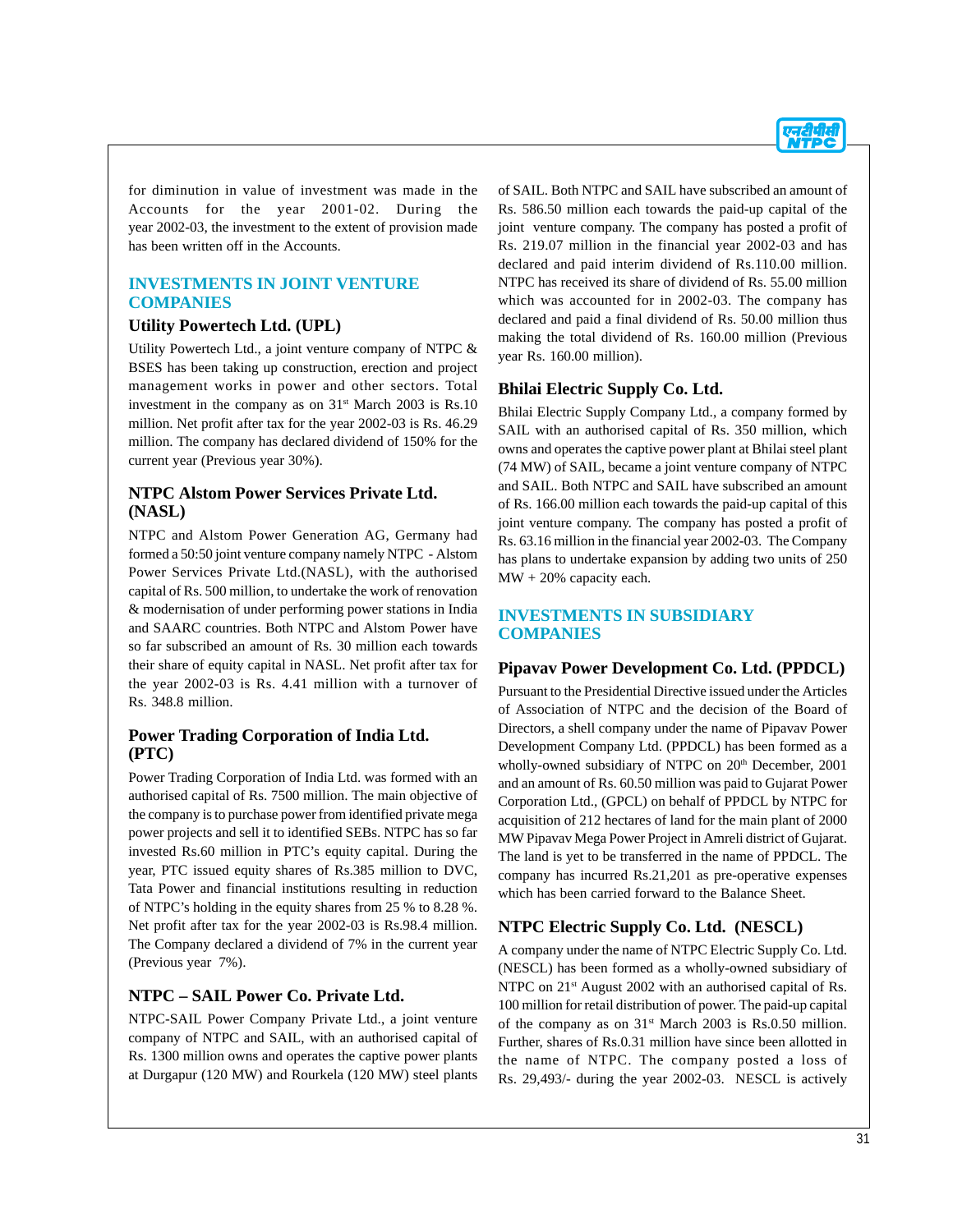

pursuing acquisition of majority stake in Kanpur ElectricSupply Co. Ltd., a distribution Company for retail supply of electricity in Kanpur electricity supply area. Taking over of other distribution circles are also under consideration.

## **NTPC Vidyut Vyapar Nigam Ltd. (NVVNL)**

A company under the name of NTPC Vidyut Vyapar Nigam Ltd., (NVVNL) has been formed as a wholly-owned subsidiary of NTPC on 1st November 2002 with an authorised capital of Rs. 100 million to undertake business of sale and purchase of electric power. The paid up capital of the company as on 31st March 2003 is Rs.0.50 million. Further, shares of Rs.0.32 million have since been allotted in the name of NTPC. NVVNL made a modest beginning in power trading with a turnover of Rs.40.46 million. The company posted a loss of Rs.131785/- during the year 2002-03.

## **NTPC Hydro Ltd. (NHL)**

A company under the name of NTPC Hydro Ltd., (NHL) has been formed as a wholly-owned subsidiary of NTPC on 12<sup>th</sup> December 2002 with an authorised capital of Rs.100 million for development of small and medium hydro electric power projects upto 250 MW. The paid-up capital of the company as on 31st March 2003 is Rs.0.50 million. Further, shares of Rs.0.32 million have since been allotted in the name of NTPC. The company has not started commercial operation as on  $31<sup>st</sup>$ March 2003. The company has incurred Rs. 16393 /- as preoperative expenses which has been carried forward to the Balance Sheet. NHL has entered into a Memorandum of Understanding with Government of Uttaranchal for development of 108 MW Lata-Tapovan Hydel Project subject to techno-economic viability.

## **INVENTORIES**

After making provisions for shortages and obsolete/ unserviceable items, inventories as on 31<sup>st</sup> March 2003 amount to Rs. 17712 million as against the previous year's figure of Rs. 20176 million. Coal in number of days consumption as on 31st March 2003 is 19 days in comparison to previous year 29 days. Spares in number of days consumption in March 2003 is 1183 days in comparison to previous year's figure of 1200 days. Considering the time lag in procuring critical spares & imported spares, company has to maintain adequate level of spares inventory in order to reduce the down time of the generating units.

## **SUNDRY DEBTORS**

Debtors amounted to Rs. 124349 million (net of provision for bad and doubtful debts amounting to Rs. 14558) as on  $31<sup>st</sup>$ March 2003 as compared to Rs. 115328 million (net of provision for bad & doubtful debts amounting to Rs. 11344 million) as on 31<sup>st</sup> March 2002. These debtors are considered good and recoverable. Provision for bad and doubtful debt is made based on various factors including collectibility of specific dues and disputes raised by the customers on commercial issues.

The debtors are at 65 % of revenue for the year ended 31st March 2003 representing an outstanding of 238 days of revenue.

The age profile is furnished below as on  $31<sup>st</sup>$  March 2003.

|                                | (Rs. million) | As on $31st$ March |
|--------------------------------|---------------|--------------------|
| <b>Particulars</b>             | 2003          | 2002               |
| Less than 6 months             | 10016         | 15057              |
| More than 6 months to one year | 7127          | 23643              |
| One year to three years        | 60985         | 58527              |
| More than three years          | 60779         | 29445              |
| <b>Total</b>                   | 138907        | 126672             |

## **SCHEME FOR ONE-TIME SETTLEMENT OF SEB DUES**

Pursuant to the decisions taken in the Chief Ministers' Conference on 3rd March 2001, the Govt. of India had constituted an Expert Group under the Chairmanship of Member, Planning Commission to suggest a scheme for One-Time Settlement of Dues payable by SEBs to Central Public Sector Undertakings (CPSUs) and also to suggest the steps required to ensure full payment of current dues in future. Recommendations of the Expert Group, which were endorsed by an empowered Group of Chief Ministers, were approved by the Cabinet Committee on Economic Affairs on 23rd March 2002.

The scheme provides for securitisation of dues (after 60% waiver of surcharge) against energy supplied upto 30<sup>th</sup> September 2001 in the form of 15 year 8.5% tax-free bonds to be issued by RBI on behalf of the State Governments to CPSUs. For ensuring full payment of current dues, the scheme provides the following:-

- Opening of Letter of Credit equivalent to 105% of the average monthly billing of the preceeding 12 months.
- SEBs shall be eligible to get cash incentive at 2% of the bond amount for opening and maintaining LC from July 2002 to Dec.2002.
- To ensure regular payment over the next four years, cash incentive shall be provided every six months @ 6% in the first year (i.e. 2002-03), 5% in the second year and 4% in the subsequent two years on the value of the bonds issued.
- In case of failure to open/maintain LC or default in making payment of current dues within 60 days, graded reduction in power supply is envisaged and in case defaults continues for more than 90 days, payments remaining outstanding would be recovered from States' RBI account.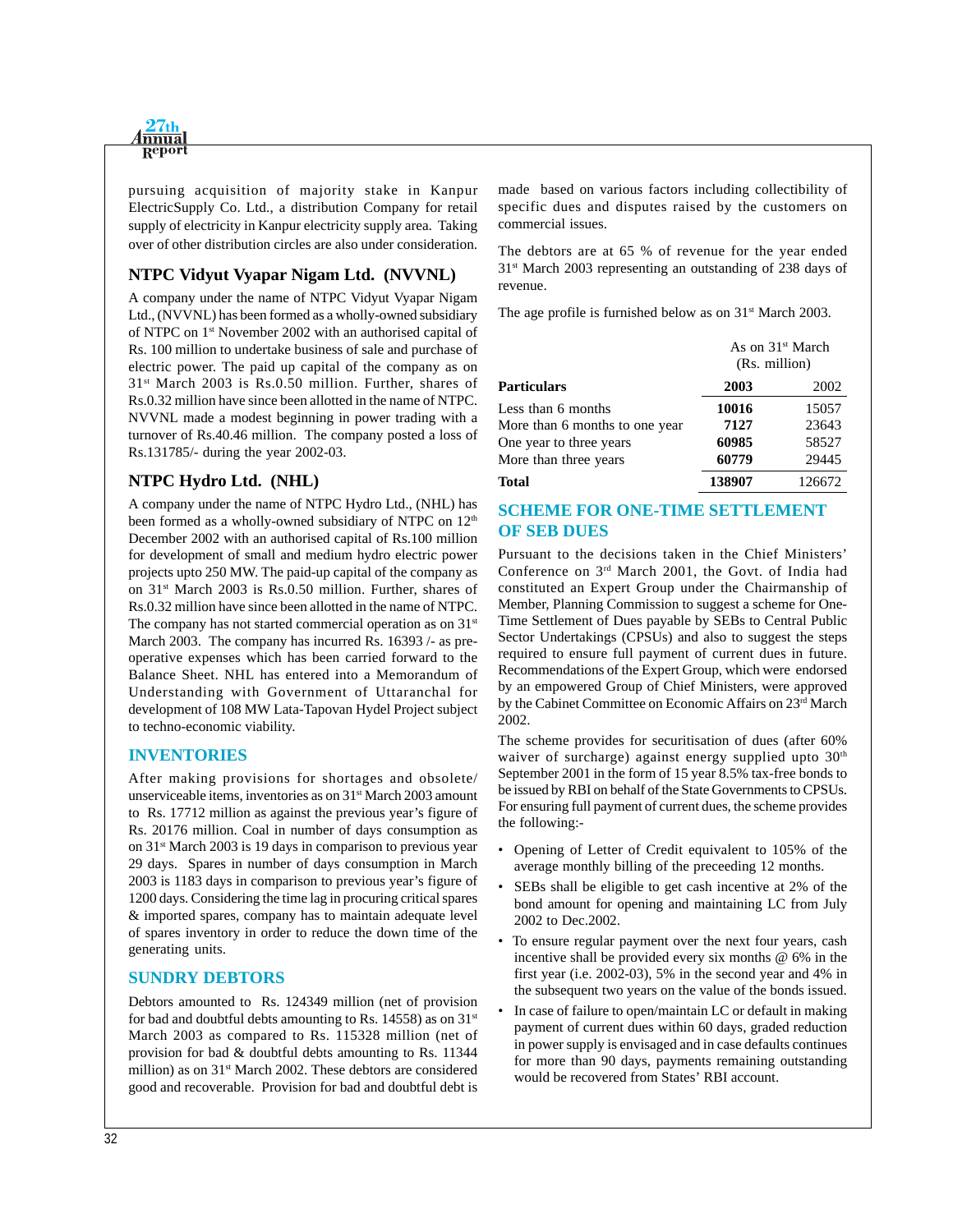

Tripartite Agreements under the Scheme have been signed on 20th March 2003 between Government of India, Reserve Bank of India and 24 States.

Most of the SEBs and power utilities of the above states have also enhanced their LCs to the required level and are making full payment of current bills.

In case of the Union Territories an alternate payment mechanism involving the Central Government and the Union Territories / Administration is being separately worked out.

The company has received 8.5 % tax-free Bonds amounting to Rs.115032 million from fourteen State Electricity Boards in September 2003.

#### **CASH & BANK BALANCES**

The cash and bank balances as at 31<sup>st</sup> March 2003 is Rs.5447 million as against the previous year figure of Rs.12048 million. Cash & Bank balance as percentage of total Assets is 1.10 in comparison to 2.67 in the previous year. Cash & Bank balance as percentage of total Sales is 2.86 in comparison to previous year's figure of 6.76.

#### **OTHER CURRENT ASSETS**

The balances of other current assets as at  $31<sup>st</sup>$  March 2003 is Rs.25142 million as against the previous year's figure of Rs.5511 million. Public Deposit Account with Government of India including interest due thereon as on 31st March 2003 is Rs.18477 million as against the previous year's figure of Rs.1611 million. Other Current Assets as percentage of total Assets is 5.10 as on 31<sup>st</sup> March 2003 in comparison to the previous year figure of 1.22.

#### **LOANS & ADVANCES**

The balance of loans and advances as at  $31<sup>st</sup>$  March 2003 is Rs.21482 million as against the previous year figure of Rs. 14736 million. Loans & Advances as percentage of total assets is 4.35 in comparison to previous year figure of 3.27.

Loans to employees granted for purchase of residential houses, cars and other assets are recovered regularly from the salary of the employees as per terms of sanction. Advance payment of income tax represents the tax liability for the year ended 31.3.2003 and that for earlier years. The company's liability towards income tax for the year ended has been fully provided for.

During the year the company has provided Rs. 3 million against doubtful loans and advances and also withdrawn Rs. 10 million from the provision.

#### **CURRENT LIABILITIES**

The balances of current liabilities as at  $31<sup>st</sup>$  March 2003 is Rs.34202 million as against the previous year's figure of

Rs.31881 million. Other liabilities represent amount of income tax deducted at source, redemption amount payable on maturity of bonds, sales tax payable etc.

#### **PROVISIONS**

The balances of provisions as at 31<sup>st</sup> March 2003 is Rs.11648 million as against the previous year's figure of Rs.16265 million.

During the year company has paid interim dividend of Rs. 4000 million. Final dividend of Rs.3080 million has been proposed and thus the total dividend for the year is Rs.7080 million as against Rs.7079 million of the previous year. Provision for Tax on the proposed dividend has been made for Rs.395 million.

#### **CONTINGENT LIABILITIES**

The contingent liabilities as at  $31<sup>st</sup>$  March 2003 are Rs.20483 million as against the previous year's figure of Rs.14203 million. The increase in contingent liabilities is mainly in respect of claims against the Company not acknowledged as debts for capital works and land compensation cases.

#### **RESULTS OF OPERATIONS**

|                                                                  | Year ended 31 <sup>st</sup> March |        |
|------------------------------------------------------------------|-----------------------------------|--------|
|                                                                  | (Rs. million)                     |        |
| Income                                                           | 2003                              | 2002   |
| Sales (including energy<br>internally consumed)                  | 190206                            | 177868 |
| <b>Consultancy Project</b><br>Management and<br>Supervision fees | 269                               | 285    |
|                                                                  | 190475                            | 178153 |

NTPC recorded a turnover of Rs. 190206 million during 2002- 03 as against Rs. 177868 million during 2001-02. Sales during the year has been provisionally recognised and accounted for on the basis of tariff worked out as per Central Electricity Regulatory Commission (CERC) Regulations 2001 pending final determination of tariff by the CERC.

## **CONSULTANCY WING**

Consultancy Wing, an ISO 9001 certified unit of NTPC, achieved turnover of Rs. 227 million and earned profit of Rs. 68 million during the year 2002-03.

The Consultancy Wing has secured 31 orders valued at Rs.443.60 million during the year and is executing procurement assignments for National Aids Control Organisation, Ministry of Health and Family Welfare funded by World Bank and for Department of Information & Technology, Govt. of India.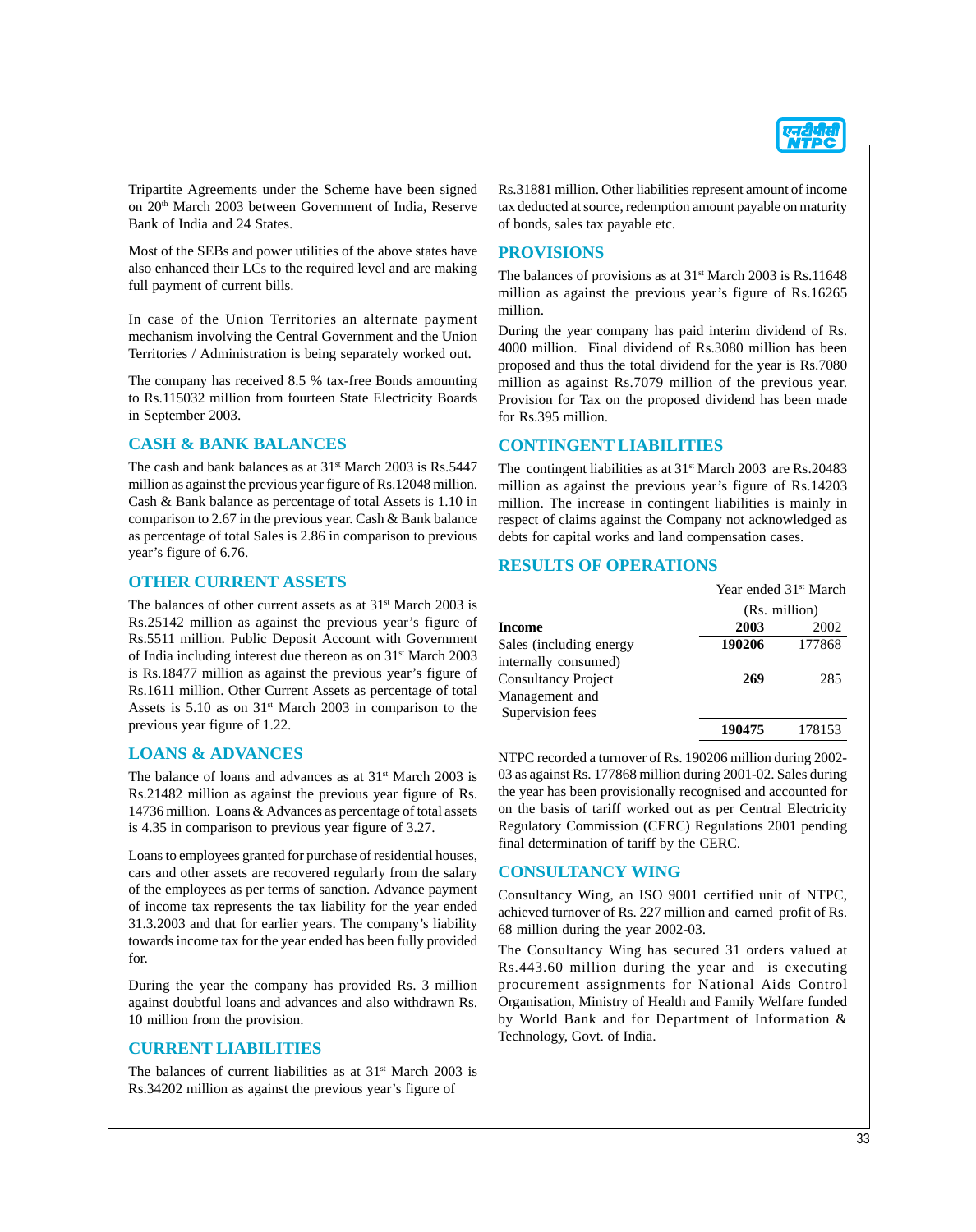

## **PROVISIONS WRITTEN BACK**

Provisions written back during the year 2002-03 are Rs.3988 million whereas in the previous year the figure was Rs.107 million. Provisions are reviewed at the end of the year and the amount is withdrawn wherever they are no longer required.

#### **OTHER INCOME**

Other income for the year ended 31st March 2003 is Rs.4036 million in comparison to previous year's figure of Rs.6725 million.

Other income includes Rs. 138 million and Rs.86 million towards receipts under loss of profit policy and receipt under Machinery Break Down/Fire policy respectively.

## **EXPENDITURE**

The details of the expenditure for the year ended  $31<sup>st</sup>$  March 2003 and 2002 and the cost per million units is given below:

|                                               | (Rs. million) |       |             |       |
|-----------------------------------------------|---------------|-------|-------------|-------|
|                                               |               | 2003  | 2002        |       |
|                                               | Per million   |       | Per million |       |
|                                               | units         |       | units       |       |
| Fuel                                          | 110312        | 0.798 | 103991      | 0.781 |
| <b>Employees Remuneration</b><br>and Benefits | 8213          | 0.059 | 8036        | 0.060 |
| Generation, Administration                    |               |       |             |       |
| and other Expenses                            | 10869         | 0.078 | 11640       | 0.087 |
| Depreciation                                  | 15291         | 0.111 | 13784       | 0.104 |
| Provisions                                    | 5555          | 0.040 | 1836        | 0.014 |
| Interest and Finance                          |               |       |             |       |
| Charges                                       | 9916          | 0.072 | 8677        | 0.065 |
| Total                                         | 160156        | 1.158 | 147964      | 1.111 |
|                                               |               |       |             |       |

#### Year ended 31<sup>st</sup> March

#### **Fuel**

Increase is due to increase in generation by 5098 million units and increase in the fuel cost.

#### **Generation, Administration & Other Expenses**

Water charges have reduced due to provision of Rs. 968 million made in the previous year at one of the Station as per demand received including for earlier years.

#### **Depreciation**

Increase in depreciation is mainly due to capitalisation of unit I & II of Simhadri STPP and due to provision for depreciation on additional items of machinery spares identified during the year.

#### **Provisions**

Increase in provisions is mainly due to increase in provision for doubtful debts amounting to Rs. 4140 million in the current year as against Rs.699 million in the previous year.

Provision for bad and doubtful debts provided as a percentage of sales during the year works out to 2.17 % in comparison of 0.39 % in the previous year.

#### **Interest & Finance Charges**

Difference in interest and finance charges is mainly due to waiver of guarantee commission by the Government of India amounting to Rs. 1731 million accounted for in the last year.

#### **PROFIT**

Profit before tax works out to Rs. 37540 million during the current year against previous year's Rs.37521 million.

As per CERC Tariff Regulations, income tax payable on generation income is recoverable from the State Electricity Boards. Accordingly, provision for income tax (net) for the year is Rs.1465 million (previous year Rs.2125 million).

Profit after tax works out to Rs. 36075 million against Rs.35396 million for the previous year.

#### **INTERNAL CONTROL**

The Company has a sound system of Internal Controls for financial reporting of various transactions, efficiency of operations and compliance with relevant laws and regulations. Suitable delegation of power and guidelines for accounting have been issued for uniform compliance. In order to ensure that all checks and balances are in place and all internal control systems are in order, regular and exhaustive internal audits are conducted by experienced auditing firms in close coordination with Company's own Internal Audit Department. Besides, the Company has two active Committees of the Board viz. Audit Committee and Committee on Management Controls which periodically review the important findings of different Audits keeping a close watch on compliance with Internal Control System.

#### **CAUTIONARY STATEMENT**

Statements in the Management Discussion and Analysis and in the Directors' Report, describing the Company's objectives, projections and estimates, are forward-looking statements and progressive within the meaning of applicable laws and regulations. Actual results may vary materially from those expressed or implied, depending upon economic conditions, government policies and other incidental factors.

For and on behalf of the Board of Directors

**(C.P. JAIN)**

 $\mathbf{A}$ 

**CHAIRMAN & MANAGING DIRECTOR**

Place : New Delhi Date : 23rd September 2003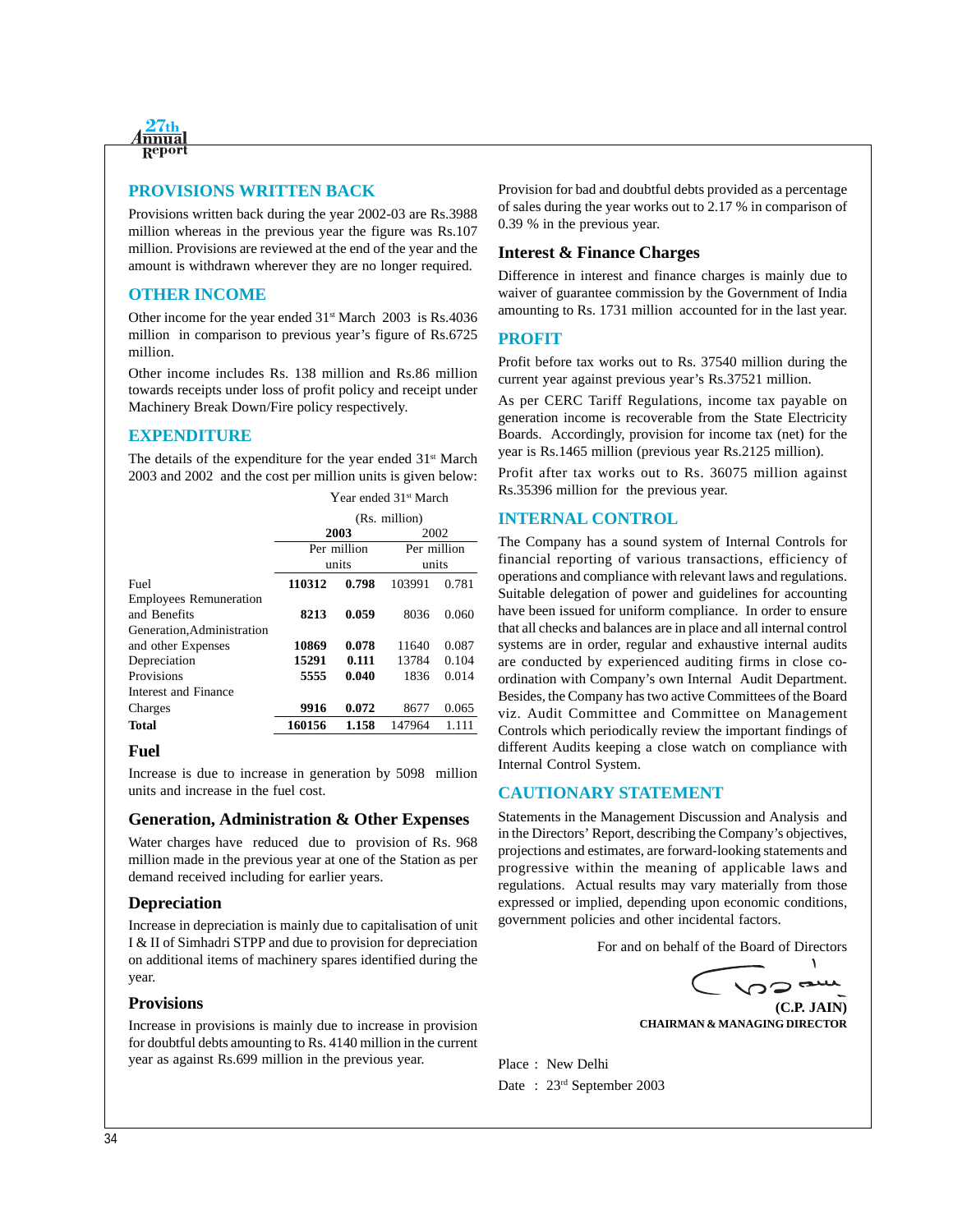#### **Annexure-II to Directors' Report**

## **CORPORATE GOVERNANCE**

Being a responsible corporate citizen the company has consistently, over the years been practicing the principles of good Corporate Governance and always deals transparently with every individual/organisation who/which comes in its contact. The undernoted information, mostly modeled on the SEBI's Code on Corporate Governance, is furnished on a voluntary basis.

## **COMPANY'S PHILOSOPHY ON CORPORATE GOVERNANCE**

As a good corporate citizen, the company is committed to sound corporate practices based on conscience, openness, fairness, professionalism and accountability in building confidence of its various stakeholders in it thereby paving the way for its long term success.

## **BOARD OF DIRECTORS**

## **Composition**

As on 31<sup>st</sup> March 2003 the Board comprised eleven directors. Out of these six are functional directors including the Chairman & Managing Director (CMD), two directors are nominated by the Government of India and three are independent directors. The directors bring to the Board wide range of experience and skills.

## **Age limit and Tenure of Directors**

The age limit of whole-time functional directors including the Chairman & Managing Director is 60 Years.

The Functional Directors including CMD are appointed for a period of five years from the date of taking over of charge or till the date of superannuation of the incumbent, or till further instructions from the Government of India, whichever event occurs earlier.

Government Nominees representing Ministry of Power, Government of India retire from the Board of NTPC on ceasing to be officials of the Ministry of Power.

Part-time Non-official Directors are appointed by the Government of India for a tenure of three years.

## **Board Meetings**

The meetings of the Board of Directors are held at the company's registered office in New Delhi.

Board meetings are scheduled well in advance and are governed by structured agenda. Agenda papers along with explanatory notes are distributed in advance to the Board Members to enable them to take informed decisions. At the beginning of each Meeting, the Chairman & Managing Director also briefs the Board members about the key developments relating to the Company in diverse areas.

The minutes of each Board Meeting are circulated for confirmation by the Board at its next meeting.

During the financial year 2002-03, nine meetings of the Board were held on 12th April, 19th June, 18th July, 27th August, 23rd September, 28th October; 17th December, 24th February and 17th March .

The maximum interval between any two meetings during this period was 80 days.

Details of designation, category of directors, number of Board meetings attended, attendance at last AGM, number of other directorship/committee membership (viz, Audit Committee, Shareholders' Grievance Committee and Remuneration Committee as per SEBI's Corporate Governance Code) held by them during the year 2002-03 are tabulated below: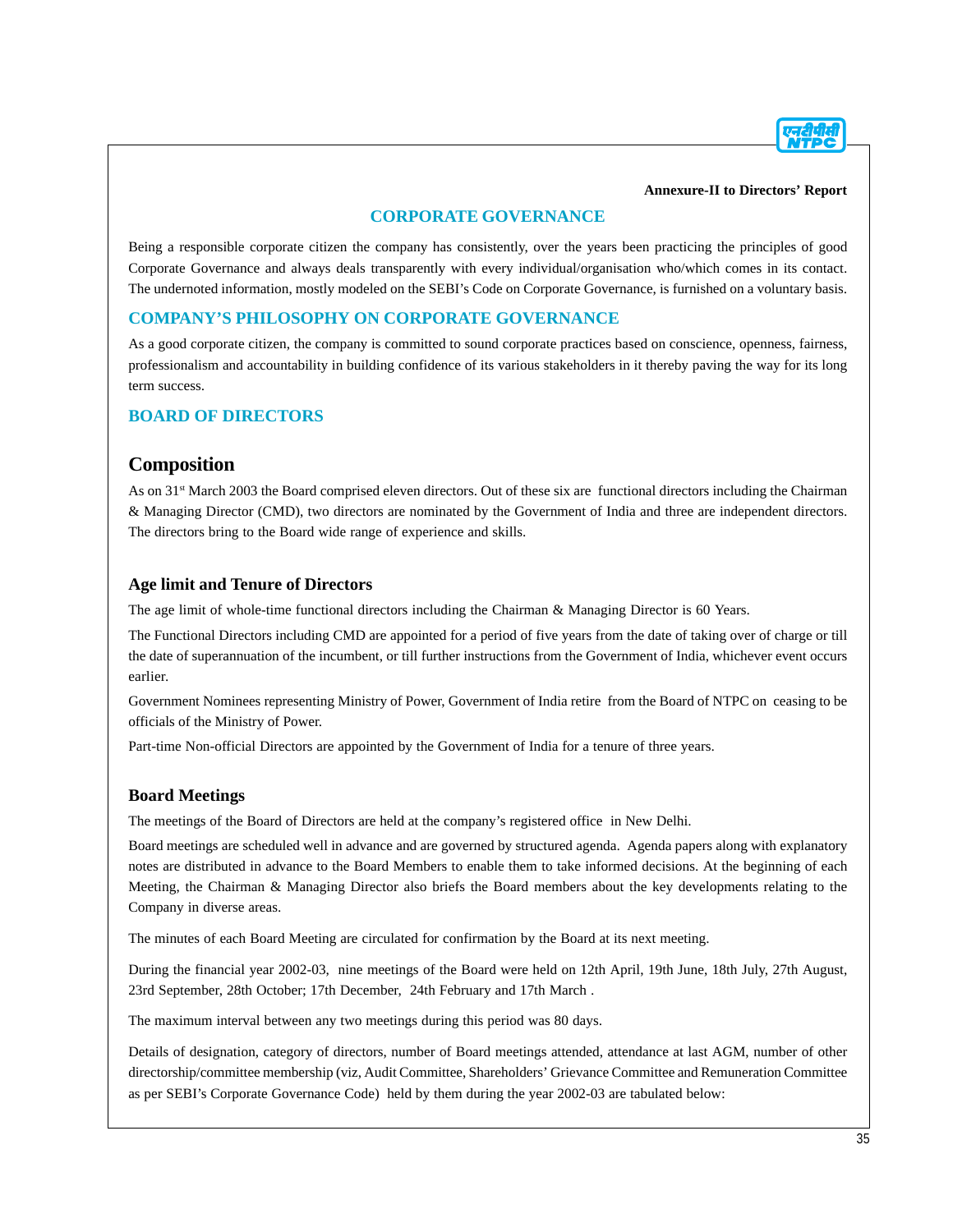| <b>Sl.No</b>   | <b>Directors</b>                                                                                                            | <b>Meeting held</b><br>during<br>respective<br>tenures of<br><b>Directors</b> | No. of<br><b>Board</b><br><b>Meeting</b><br><b>Attended</b> | <b>Attendance</b><br>at the last<br><b>AGM</b> | <b>Number of</b><br>other<br><b>Directorships</b><br>held | <b>Number of Committee</b><br>memberships in<br>companies (including<br>this company) |                          |
|----------------|-----------------------------------------------------------------------------------------------------------------------------|-------------------------------------------------------------------------------|-------------------------------------------------------------|------------------------------------------------|-----------------------------------------------------------|---------------------------------------------------------------------------------------|--------------------------|
|                |                                                                                                                             |                                                                               |                                                             |                                                |                                                           | <b>As Chairman</b>                                                                    | <b>As Member</b>         |
|                | <b>FUNCTIONAL DIRECTORS</b>                                                                                                 |                                                                               |                                                             |                                                |                                                           |                                                                                       |                          |
| $\mathbf{1}$   | Sh. C.P.Jain<br>Chairman &<br>Managing Director                                                                             | 9                                                                             | 9                                                           | Yes                                            | 3                                                         |                                                                                       |                          |
| 2              | Sh. P.Narasimharamulu<br>Director (Finance)                                                                                 | 9                                                                             | 9                                                           | Yes                                            | $\overline{4}$                                            | $\overline{\phantom{a}}$                                                              | $\overline{\phantom{a}}$ |
| 3              | Sh. H.L. Bajaj<br>Director (Commercial)<br>(Upto 01.07.2002)                                                                | 2                                                                             | $\overline{2}$                                              | No                                             | $\overline{c}$                                            | $\overline{\phantom{a}}$                                                              | $\overline{\phantom{a}}$ |
| $\overline{4}$ | Sh. B.N Ojha,<br>Director (Operations)                                                                                      | 9                                                                             | $\,8\,$                                                     | Yes                                            | 5                                                         | $\mathbf{1}$                                                                          | $\overline{\phantom{a}}$ |
| 5              | Sh. K.K. Sinha<br>Director (HR)                                                                                             | 9                                                                             | 8                                                           | Yes                                            | $\overline{4}$                                            | $\sim$                                                                                | L.                       |
| 6              | Dr. A. Palit<br>Director (Technical)<br>(Upto 31.05.2002)                                                                   | $\mathbf{1}$                                                                  | $\mathbf{1}$                                                | N <sub>o</sub>                                 | $\overline{\phantom{a}}$                                  |                                                                                       | $\sim$                   |
| $\tau$         | Sh. T.Sankaralingam<br>Director (Projects)                                                                                  | 9                                                                             | 9                                                           | Yes                                            | 5                                                         | $\overline{\phantom{a}}$                                                              | $\overline{\phantom{a}}$ |
| 8              | Sh. S.L. Kapur<br>Director (Technical)<br>(From 01.06.2002)<br><b>GOVERNMENT NOMINEES</b>                                   | 8                                                                             | $\tau$                                                      | Yes                                            | 6                                                         |                                                                                       |                          |
| 9              | Sh. M.Sahoo<br>JS&FA,MOP<br>(From 11.07.2002)                                                                               | $\overline{7}$                                                                | $\tau$                                                      | Yes                                            | 5                                                         | $\mathbf{1}$                                                                          | $\overline{2}$           |
| 10             | Sh. Ajay Shankar<br>JS(Thermal), MOP<br>(From 23.05.2002 to<br>16.09.2002 and<br>from 17.12.2002)                           | 6                                                                             | 6                                                           | Yes                                            | $\overline{c}$                                            |                                                                                       |                          |
| $11\,$         | Sh. Arvind Jadhav<br>JS(Thermal), MOP<br>(Upto 23.05.2002)                                                                  | $\mathbf{1}$                                                                  | $\mathbf{1}$                                                | No                                             | $\mathbf{1}$                                              | $\overline{\phantom{a}}$                                                              | $\overline{\phantom{a}}$ |
| 12             | Sh. R. Ramanujam<br>JS&FA,MOP<br>(Upto11.07.2002)                                                                           | $\overline{c}$                                                                | $\mathbf{2}$                                                | No                                             | 5                                                         | $\overline{a}$                                                                        | $\overline{\phantom{a}}$ |
| 13             | Sh. N.S. Sisodia<br>Spl. Secretary, MOP<br>(From 16.09.2002 to<br>08.10.2002)<br><b>PART-TIME</b><br>NON-OFFICIAL DIRECTORS | $\mathbf{1}$                                                                  | $\mathbf{1}$                                                | No                                             | $\overline{\phantom{a}}$                                  |                                                                                       | $\overline{\phantom{a}}$ |
| 14             | Prof. Ashok Misra<br>Director, IIT, Mumbai                                                                                  | 9                                                                             | 6                                                           | Yes                                            | $\overline{2}$                                            | $\overline{a}$                                                                        | $\mathbf{1}$             |
| 15             | Sh. R.V Shahi<br>Chairman, BSES<br>(Upto 15.04.2002)                                                                        | $\mathbf{1}$                                                                  | $\overline{\phantom{a}}$                                    | No                                             | $10\,$                                                    | $\overline{\phantom{a}}$                                                              | $\overline{\phantom{a}}$ |
| 16             | Sh. Deepak S. Parekh#<br>Chairman, HDFC                                                                                     | 8                                                                             | $\overline{4}$                                              | $\rm No$                                       | 14                                                        | $\overline{4}$                                                                        | $\overline{4}$           |
| 17             | Dr. R.K. Pachauri<br>Director General, TERI                                                                                 | $\sqrt{5}$                                                                    | $\mathfrak z$                                               | Yes                                            | $\boldsymbol{2}$                                          | $\overline{\phantom{a}}$                                                              | $\overline{\phantom{a}}$ |

# Excluding the directorships mentioned above, Sh. Deepak S. Parekh is an alternate Director in 5 companies.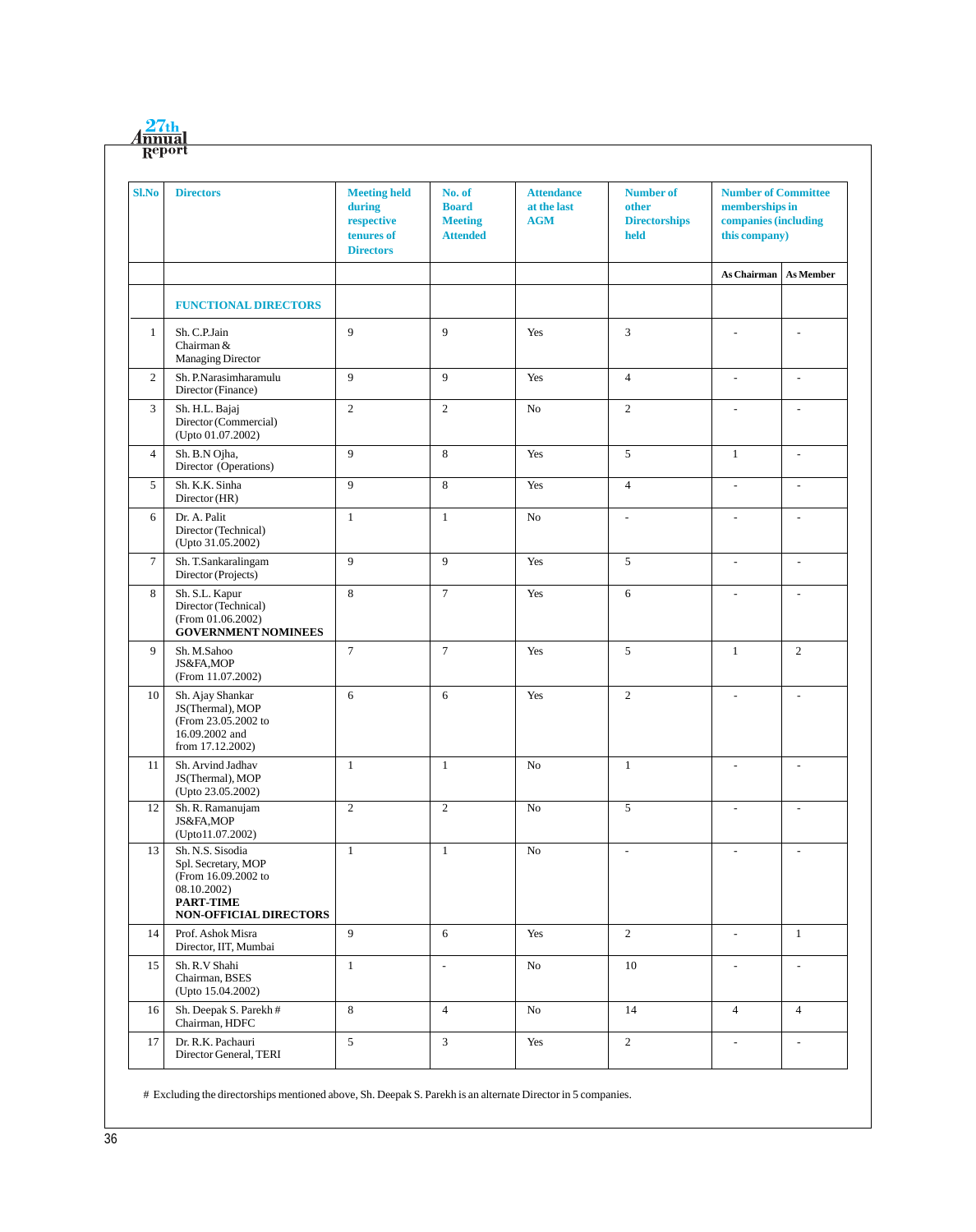## **ANNUAL GENERAL MEETING**

The Annual General Meeting of the last three years were held on 28th September 2000; 25th September 2001 and 23<sup>rd</sup> September 2002. All the meetings were held at the registered office of the Company. No postal ballots were used for voting.

## **COMMITTEES OF THE BOARD OF DIRECTORS**

The Board has established the following Committees:-

- Audit Committee
- Committee on Management Controls
- Sub-Committee of the Board for Contracts
- Project Sub-Committee
- Investment/Contribution Sub-Committee
- Sub-Committee of the Board for allotment and post-allotment activities of Bonds

#### **Audit Committee**

The Audit Committee was constituted on 3<sup>rd</sup> August, 1995 much prior to introduction of Section 292A in the Companies Act, 1956 and Clause 49 of the Listing Agreement with the Stock Exchanges as per SEBI Guidelines. The scope of the Committee was modified on 8<sup>th</sup> January 2001 to bring it in line with the provisions of section 292A of the Companies Act, 1956.

#### **Terms of reference**

The function of Audit Committee is to discuss with the Auditors periodically about Internal control systems and the scope of audit including the observations of the Auditors, to review the half yearly and annual financial statements before submission to the Board, to ensure compliance with Internal Control System and to investigate into any matter in relation to the above items or as referred to it by the Board.

#### **Composition**

As on 31-03-2003,the Audit Committee comprised the following members:-

- Shri B.N. Ojha, Director (Operations), NTPC
- Shri M. Sahoo, Part-time Director
- Prof. Ashok Misra, Part-time non-official Director
- Director (Finance), Head of Internal Audit and the Statutory Auditors are also invited in the Audit Committee Meeting but they have no right to vote. Quorum for the Audit committee is two members of which one is a Part-time Director.

## **Meetings and Attendance**

Three meetings of Audit Committee were held during the financial year 2002-03 on 18th July, 23rd September and 11th November. The details of the meetings of Audit-Committee attended by the members are as under:-

| <b>Members of Audit Committee</b>            | <b>Meeting attended</b> |
|----------------------------------------------|-------------------------|
| • Shri B.N. Ojha (Chairman of the Committee) | 3                       |
| • Shri M. Sahoo                              | 3                       |
| • Prof. Ashok Misra                          |                         |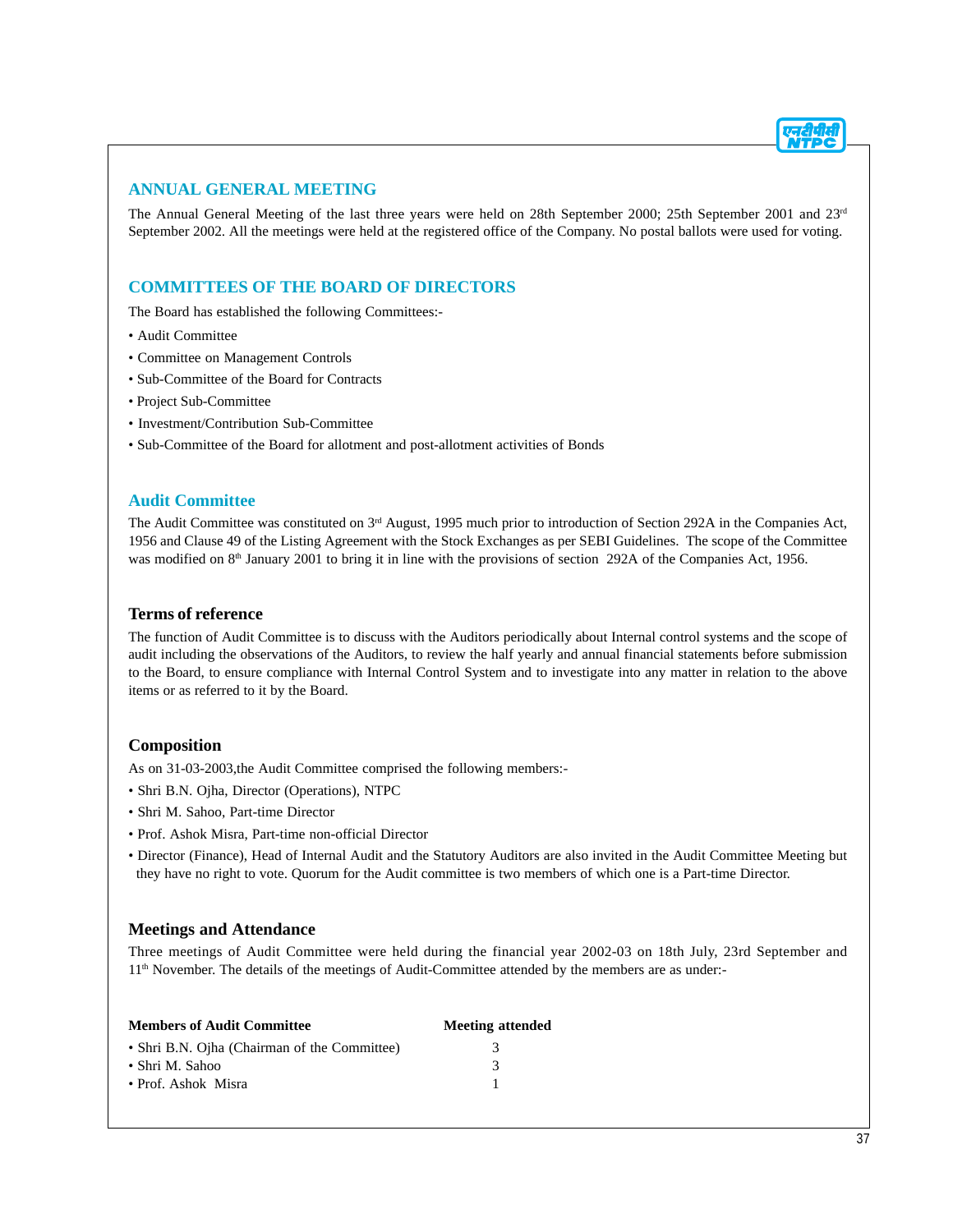

## **Committee on Management Controls**

On being conferred enhanced autonomy by the Government of India under 'Navratna Guidelines', this committee was constituted on  $15<sup>th</sup>$  March 2001 for establishing transparent and effective system of internal monitoring with membership of non-official Director. As per terms of reference the committee reviews the Management Control System, significant deviations in project implementation and construction, operation and maintenance budgets etc.

As on 31<sup>st</sup> March 2003 following four Directors comprised this committee:

- Shri B.N.Ojha, Director (Operations)
- Shri P. Narasimharamulu, Director (Finance)
- Shri M. Sahoo, Part-time Director
- Prof. Ashok Misra, Part-time non-official Director

Quorum for the Committee on Management Controls is two members of which one shall be Part-Time Director.

Two meetings of this committee were held during the financial year 2002-03 on 11th November and 17th March.

The details of meetings attended by the members are as under:-

| <b>Members of Committee</b>                  | <b>Meeting attended</b> |
|----------------------------------------------|-------------------------|
| • Shri B.N. Ojha (Chairman of the Committee) |                         |
| • Shri P. Narsimharamulu                     |                         |
| • Shri M. Sahoo                              | $\mathcal{D}$           |
| • Shri Ashok Misra                           | Ni1                     |
|                                              |                         |

#### **Sub-Committee for Contracts**

This committee has been constituted for approval of award of contracts of value exceeding Rs. 25 crore but not exceeding Rs. 100 crore and Overseas Consutancy Contracts exceeding Rs. 2 crore.

The following are members of Sub-Committee for contracts:

- Shri C.P. Jain, Chairman & Managing Director
- Shri P. Narasimharamulu, Director (Finance)
- Shri S.L. Kapur, Director (Technical)
- Shri T. Sankaralingam, Director (Projects)
- Shri Ajay Shankar, Part-time Director
- Shri M.Sahoo, Part-time Director

Quorum for the Sub-committee for contracts is four members.

#### **Meetings and Attendance**

Four Meetings of this committee were held during the financial year 2002-03 on 19<sup>th</sup> April, 14<sup>th</sup> August ,18<sup>th</sup> September and 20<sup>th</sup> October.

The details of the meetings attended by members of this Committee are as under:

| <b>Meeting Attended</b> |
|-------------------------|
| 4                       |
| 4                       |
| 4                       |
| 1                       |
| $\mathcal{L}$           |
| 3                       |
|                         |

# Only one meeting of Sub-Committee for Contracts was held during the tenure of Shri Ajay Shankar in the year 2002-03.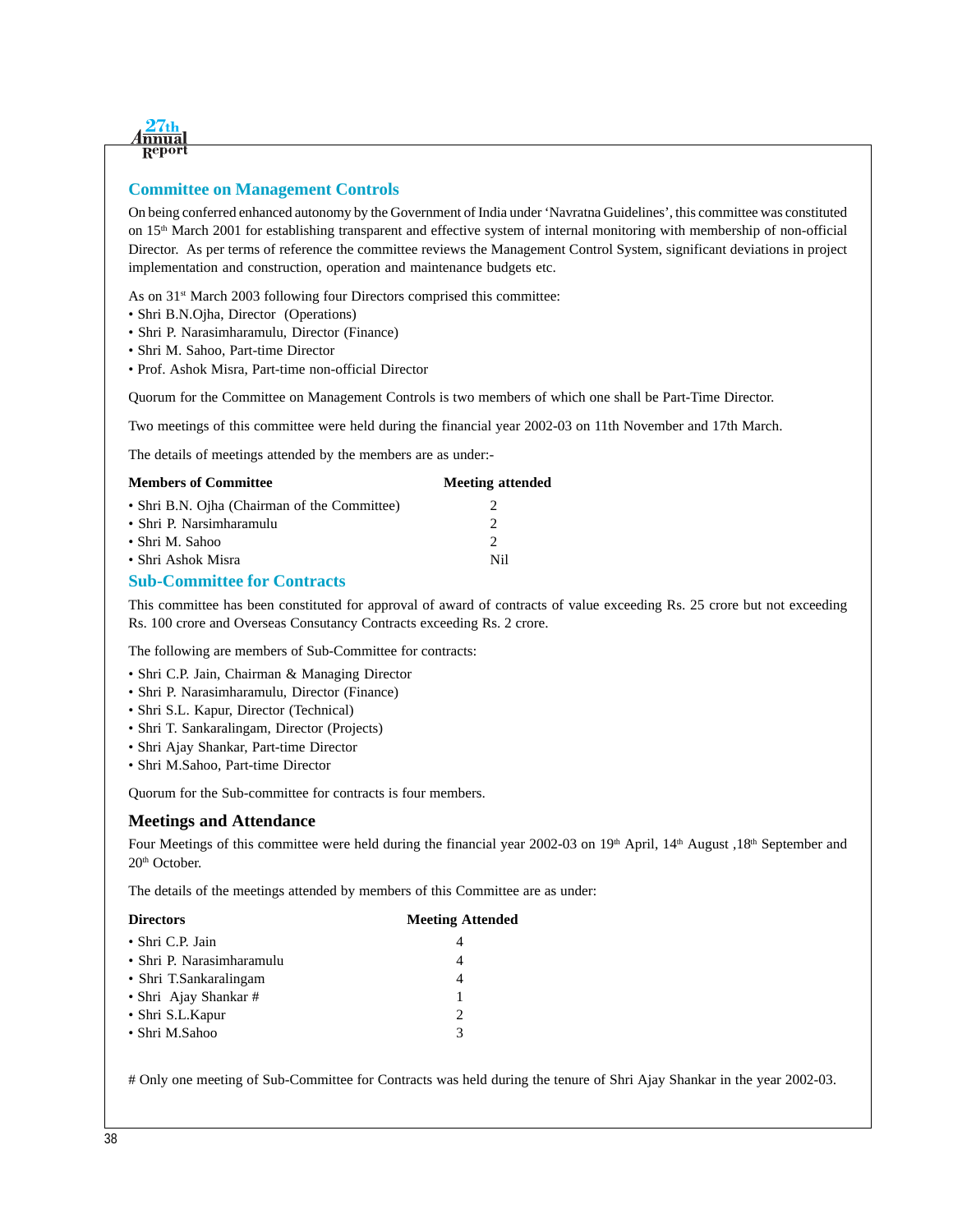#### **Project Sub-Committee**

The Project Sub-Committee examines and makes recommendation to the Board on proposals for Investment in New/Expansion Projects and Feasibility Reports of new projects.

As on  $31<sup>st</sup>$  March 2003, the Committee comprised the following members:

- Shri C.P. Jain, Chairman & Managing Director
- Shri P. Narasimharamulu, Director (Finance)
- Shri B.N. Ojha, Director (Operations)
- Shri S.L. Kapur, Director (Technical)
- Shri T. Sankaralingam, Director (Projects)
- Shri Ajay Shankar, Part-time Director (from 16.9.02)
- Prof. Ashok Misra, Non-official Part-time Director
- Shri H.L. Bajaj, Director (Commercial) (upto 1.7.02)
- Member (Th.), CEA (if nominated on the Board)
- Shri N.S. Sisodia, Part-time Director (upto 8.10.02).

Quorum for this Sub-Committee is four members including one part-time Director.

Three meetings of the Project Sub-Committee were held during the financial year 2002-03 on 24th September, 13th January and 15th February.

The details of the meetings of the committee attended by the members are as under:-

| <b>Members of Committee</b> | <b>Meeting Attended</b> |  |
|-----------------------------|-------------------------|--|
| • Shri C.P. Jain            | 3                       |  |
| • Shri B.N. Ojha            | 3                       |  |
| • Shri P Narasimharamulu    | 3                       |  |
| • Shri T. Sankaralingam     | 3                       |  |
| • Shri S.L. Kapur           | 3                       |  |
| • Shri N.S. Sisodia         |                         |  |
| • Prof. Ashok Misra         | $\mathcal{L}$           |  |
| • Shri Ajay Shankar         |                         |  |
| · Shri H.L. Bajaj           |                         |  |

#### **Investment / Contribution Sub-Committee of the Board**

The terms of reference of Investment/Contribution Sub-Committee of Board is deployment of funds as per Govt. Guidelines issued from time to time, and acceptance of Bonds/Debt Instruments in lieu of settled dues with State Electricity Boards or State Transmission Companies and deciding terms and conditions thereof. This committee also approves contribution/donation for national, public, benevolent or charitable cause, purpose or object or other funds not directly related to the business of the company or welfare of its employees between Rs. 5 lakh to Rs. 20 lakh subject to maximum limit of Rs. 1 crore in a year.

As on 31<sup>st</sup> March 2003, the Committee comprised the following four Members:

- Shri C.P. Jain, Chairman & Managing Director
- Shri P. Narasimharamulu, Director (Finance)
- Shri B.N. Ojha, Director (Operations)
- Shri K.K. Sinha, Director (HR) / Director (Commercial)

13 meetings of Investment/Contribution Sub-Committee of the Board were held during the financial year 2002-2003 on 1st April, 2nd April, 19th April , 8th May, 15th May, 24th May, 4th June, 18th June, 3rd September, 16th September, 24th September, 24th December and 18th March.

The details of the meetings of the committee attended by the members are as under:-

| <b>Members of Committee</b> | <b>Meeting attended</b> |
|-----------------------------|-------------------------|
| • Shri C.P. Jain            | 13                      |
| • Shri B.N. Ojha            | 12                      |
| • Shri P. Narasimharamulu   | 13                      |
| $\bullet$ Shri K.K. Sinha   | 11                      |
|                             |                         |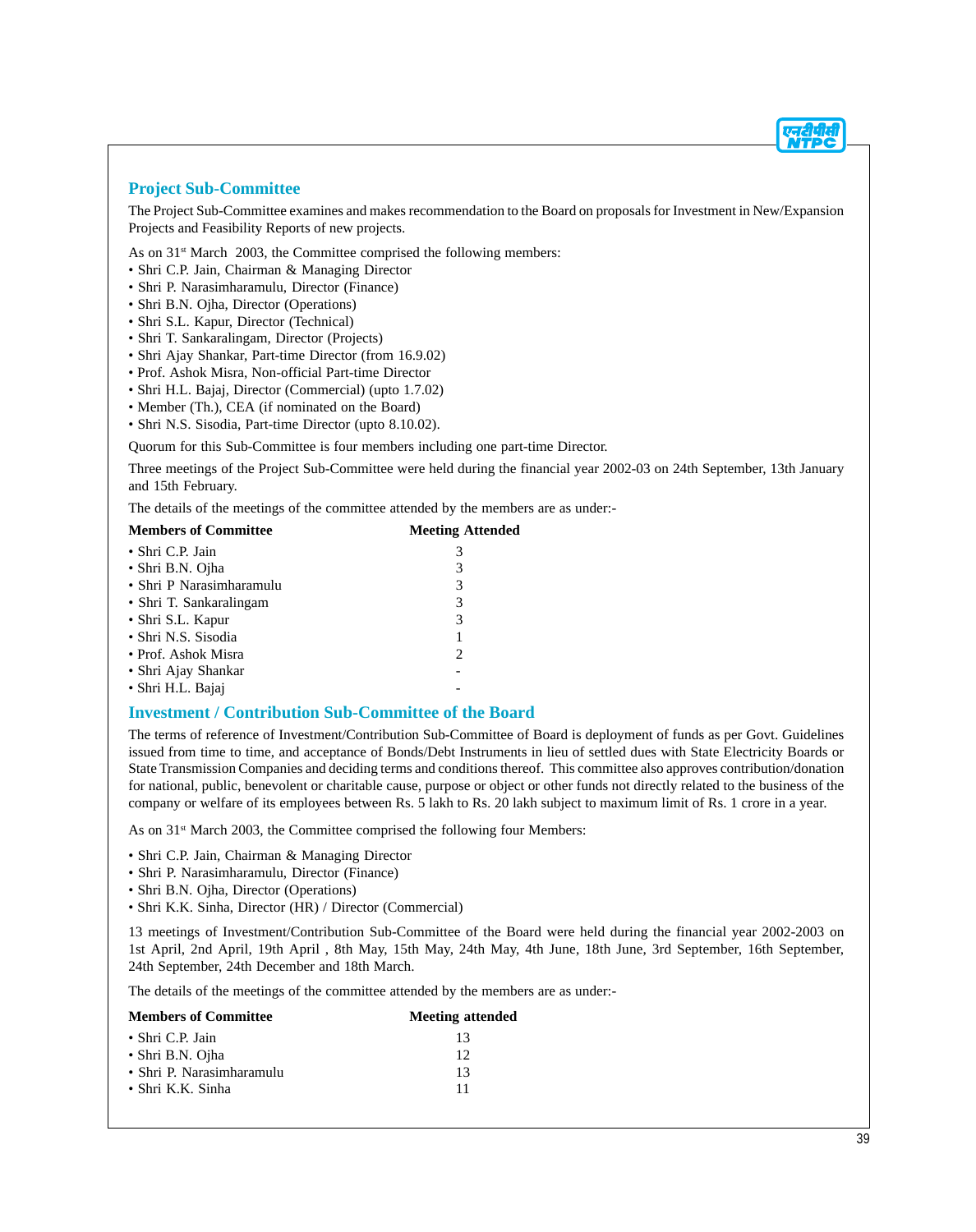

#### **Sub-Committee of the Board for Allotment and Post-Allotment Activities of Bonds**

The Board has constituted a Sub-Committee for Allotment and Post-allotment activities of Bonds. The scope of work of this committee is allotment of Bonds, issue of Bond Certificate/Letter of allotment, issue of duplicate certificates, consolidation/ split of Bonds etc.

The Committee comprised the following three Members:

- Shri P. Narasimharamulu, Director (Finance)
- Shri B.N. Ojha, Director (Operations)
- Shri T. Sankaralingam, Director (Projects) or Shri K.K.Sinha, Director (HR) or Shri S.L.Kapur, Director (Tech.)

Twelve meetings of this Committee were held during the financial year 2002-2003 on18th April, 30th April, 8th May, 11th July, 25th July, 1st August, 6th August, 24th August, 24th October, 31st October, 4th February and 25th February.

The details of the meetings of the committee attended by the members are as under:-

| <b>Members of Committee</b>            | <b>Meeting attended</b> |
|----------------------------------------|-------------------------|
| • Shri P. Narasimharamulu              |                         |
| • Shri B.N. Ojha                       | -11                     |
| • Shri T. Sankaralingam/Shri K.K.Sinha | -11                     |

NTPC being a Central Public Sector Undertaking, the appointment, tenure and remuneration of Directors are decided by the President of India. Hence, the Company has not constituted a Directors' Remuneration Committee. The Part-time Directors representing Government of India do not receive any remuneration from the Company. The Part-time Non-official Independent Directors received sitting fee of Rs. 5,000/- for each Meeting of Board or Committee thereof attended by them.

Since entire paid-up share capital of NTPC is held by the President of India and his seven nominees, there are only eight Shareholders of NTPC. Therefore no Shareholders' Committee has been constituted.

#### **MEANS OF COMMUNICATION**

In order to make the general public aware of the achievements of the company, a press conference is held immediately after the close of the financial year where the highlights of the company during the year are briefed to the Press for information of the stakeholders. Also, after the Annual General Meeting another press conference is held for communicating the audited results of the company.

Company's Annual Accounts are also made available on the Company's web site i.e. www.ntpc.co.inafter the Annual General Meeting.

For and on behalf of the Board of Directors

 $322$ 

**(C.P. JAIN) CHAIRMAN & MANAGING DIRECTOR**

**Place : New Delhi Dated : 23.9.2003**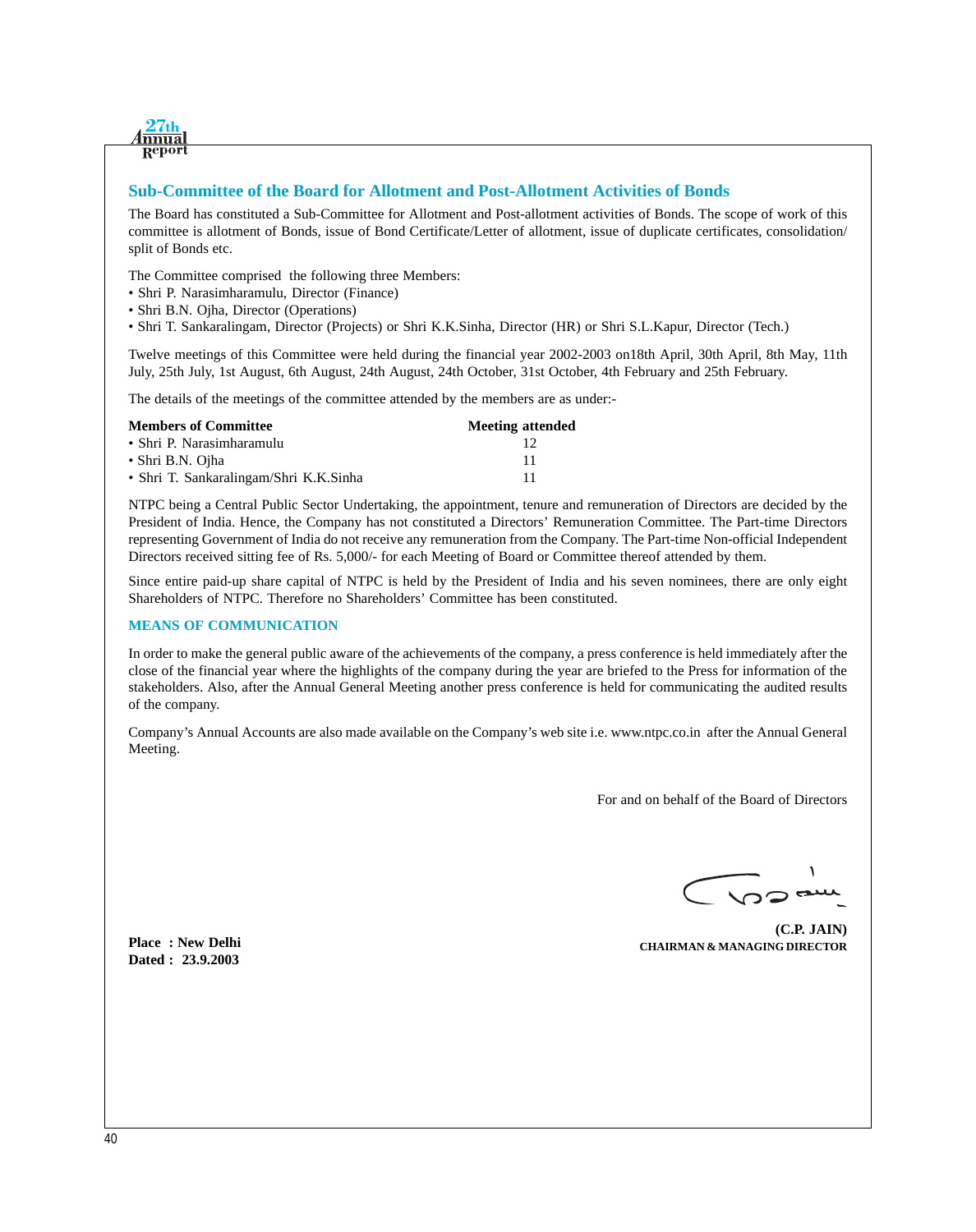एनदीपीसी<br>NTPC

## **Annexure-III to Directors' Report**

## **STATEMENT PURSUANT TO SECTION 212 OF THE COMPANIES ACT, 1956 RELATING TO SUBSIDIARY COMPANIES**

|    | <b>NAME OF THE SUBSIDIARY</b>                                                                                                                                                                                                                                                                    | <b>PIPAVAV POWER</b><br><b>DEVELOPMENT</b><br><b>COMPANY LTD.</b> | <b>NTPC ELECTRIC</b><br><b>SUPPLY COMPANY</b><br>LTD. | <b>NTPC VIDYUT</b><br><b>VYAPAR NIGAM</b><br>LTD. | <b>NTPC HYDRO</b><br>LTD.                 |
|----|--------------------------------------------------------------------------------------------------------------------------------------------------------------------------------------------------------------------------------------------------------------------------------------------------|-------------------------------------------------------------------|-------------------------------------------------------|---------------------------------------------------|-------------------------------------------|
| 1. | Financial year of the Subsidiary ended on                                                                                                                                                                                                                                                        | 31 <sup>ST</sup> March, 2003                                      | 31 <sup>ST</sup> March, 2003                          | 31 <sup>ST</sup> March, 2003                      | 31 <sup>ST</sup> March, 2003              |
| 2. | Date from which they became Subsidiary                                                                                                                                                                                                                                                           | 20th December, 2001                                               | 21st August, 2002                                     | 1 <sup>st</sup> November, 2002                    | 12 <sup>th</sup> December, 2002           |
| 3. | Share of the subsidiary held by the<br>company as on 31 <sup>st</sup> March, 2003<br>a) Number & face value                                                                                                                                                                                      | 360000 equity shares<br>of Rs. $10/-$ each                        | 50000 equity shares<br>of Rs. $10/-$ each             | 50000 equity shares<br>of Rs. $10/-$ each         | 50000 equity shares<br>of Rs. $10/-$ each |
|    | b) Extent of holding                                                                                                                                                                                                                                                                             | 100%                                                              | 100%                                                  | 100%                                              | 100%                                      |
| 4. | The net aggregate amount of<br>the subsidiary companies<br>Profit/(loss) so far as it<br>concerns the member of<br>the holding company<br>a) Not dealt with in the holding<br>company's accounts<br>i) For the financial year ended<br>31st March, 2003<br>ii) Upto the previous financial years | Rs. 21201*<br>Rs. 4515*                                           | (Rs. 29493)<br>Not Applicable                         | (Rs. 131785)<br>Not Applicable                    | Rs. 16393*<br>Not Applicable              |
|    | of the subsidiary company                                                                                                                                                                                                                                                                        |                                                                   |                                                       |                                                   |                                           |
|    | b) Dealt with in the holding<br>company's accounts                                                                                                                                                                                                                                               |                                                                   |                                                       |                                                   |                                           |
|    | (i) For the financial year ended<br>31st March, 2003.                                                                                                                                                                                                                                            | Nil                                                               | Nil                                                   | Nil                                               | Nil                                       |
|    | (ii) For the previous financial year<br>of the subsidiary company since<br>they become the holding<br>company's subsidiaries                                                                                                                                                                     | Nil                                                               | Nil                                                   | Nil                                               | Nil                                       |

\* Pre-operative expenses carried forward to Balance Sheet

**Place : New Delhi Dated : 23.9.2003**

For and on behalf of Board of Directors

 $\pmb{\backslash}$ CVOORIL

**(C.P. JAIN) CHAIRMAN & MANAGING DIRECTOR**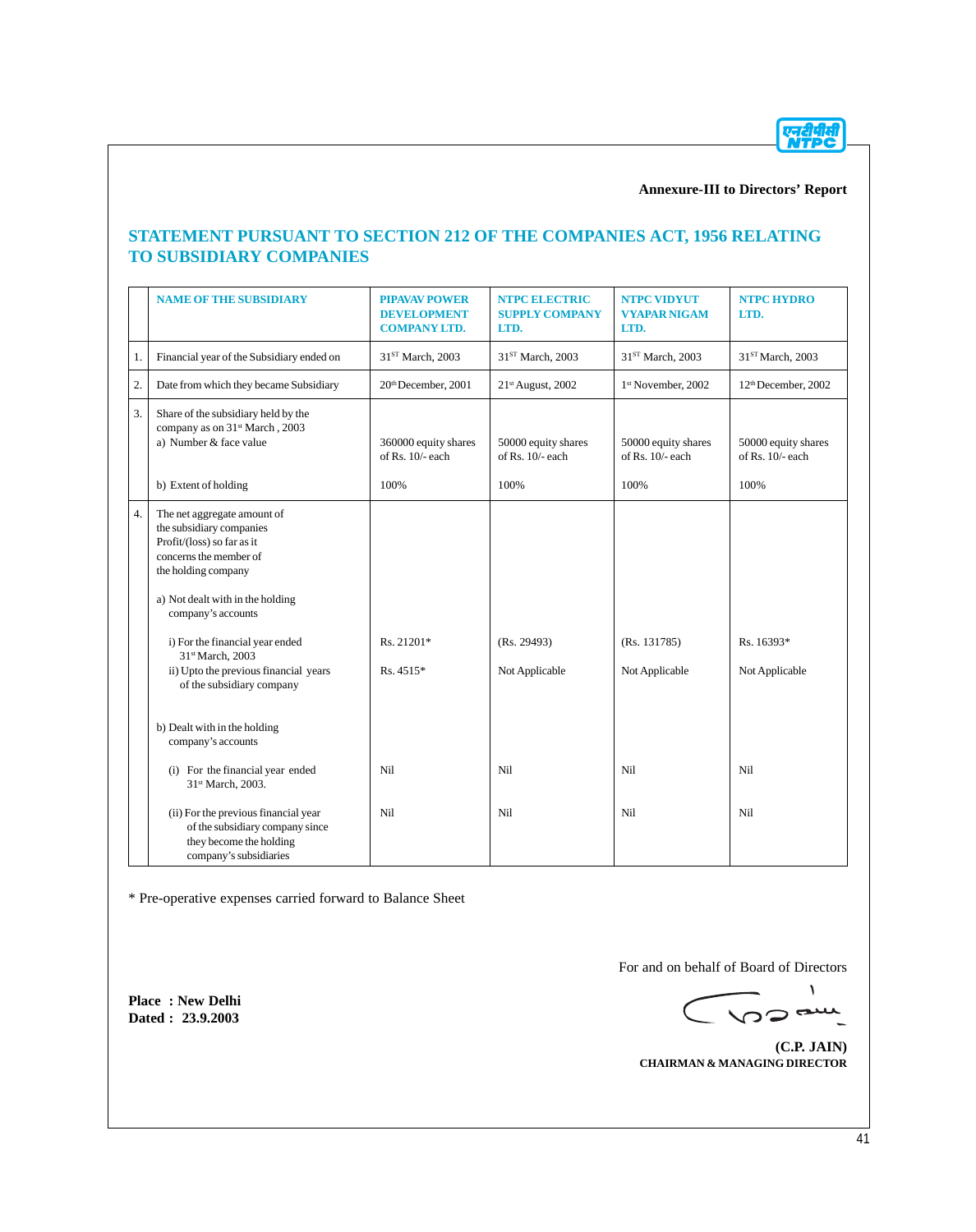**nnua** Repor

**Annexure-IV to Directors' Report**

## **PARTICULARS REQUIRED UNDER THE COMPANIES (DISCLOSURE OF PARTICULARS IN THE REPORT OF THE BOARD OF DIRECTORS), RULES 1988**

## **A. CONSERVATION OF ENERGY**

#### **(a) Energy conservation measures taken**

Some of the important energy conservation measures taken during the year 2002-03 in different areas are as under:

## **Energy Audits**

During the year 2002-03, 138 in-house energy audits in the areas of auxiliary power consumption, water balance, cooling water system, compressed air, coal handling plant, ash handling system, boilers, turbines, GT Compressors, GT open cycle efficiency, WHRB, lighting, thermal insulation were carried out at different stations. To enhance competency of energy auditors, seven training programmes on 'Practical energy audit' at different project sites of NTPC were held.

## **Auxiliary Power Consumption**

Using vapour absorption system of air conditioning, ambient condition based and actual requirement based operation of Circulating Water system auxiliaries and air handling units, reduction in load on boiler draft system equipment by attending duct leakages , optimising ash to water ratio and using 0.5 w LED indicating lamps in place of conventional 7w lamps etc.

## **Heat Energy**

Repair of thermal insulation, periodic cleaning of condenser water boxes and tubes etc.

## **Fuel Oil**

Recycling of dirty lubricating oil into fuel oil cycle, using Trevy Test method during safety valve floating etc.

#### **DM Water**

Attending to DM water/steam leakages etc.

## **Miscellaneous Water**

Performance based chemical treatment of water and maintaining appropriate Cycle of Concentration in Circulating Water system, controlling ash water ratio.

## **Diesel/ MGR Fuel**

Using energy efficient piston ring kits in locos, reduction in idle running of locos, dozers etc.

## **Lubricants**

Recovering waste oil, purifying and reusing the same and attending leakages in the lubricating oil systems etc.

## **Lighting**

Using energy efficient lamps and gadgets like Compact Fluorescent Lights, electronic chokes, timers etc.

## **Non Conventional Energy**

Using solar water heaters.

#### **(b) Additional investment and proposals for reduction in consumption of energy:**

- Provision of Rs.359 lakh has been kept in BE 2003-04 for various energy conservation schemes like:
	- Energy Audit Instruments
	- Energy Efficient devices in lighting
	- Vapour Absorption System for Air Conditioning
	- Solar Water Heaters
	- Soft Starter for Motors
	- FRP Blades for CT Fans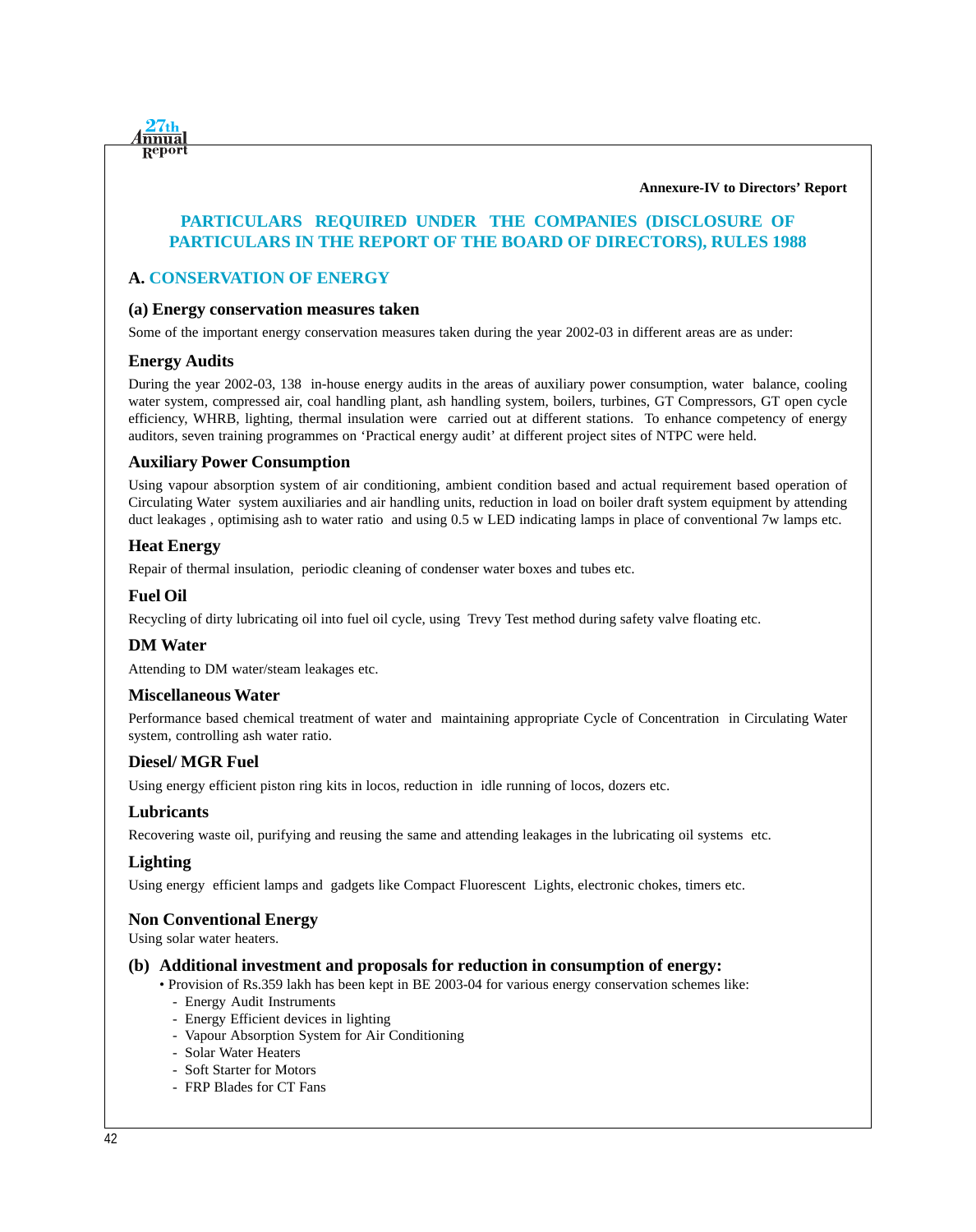## **c) Impact of the measures taken at (a) above**

| <b>Sl. No.</b> | Area /Activity              | <b>Energy Unit</b> | <b>Savings Qty. of Units</b> | <b>Rs.</b> (Million) |
|----------------|-----------------------------|--------------------|------------------------------|----------------------|
| 1.             | Electrical (including 8.91) |                    |                              |                      |
|                | MU in lighting)             | MU                 | 153.813                      | 217.536              |
| 2.             | Heat Energy(equivalent to   |                    |                              |                      |
|                | MT of coal)                 | MT                 | 71438.04                     | 54.009               |
| 3.             | Fuel Oil                    | KL                 | 1276.08                      | 13.127               |
| 4.             | DM Make up water            | <b>MT</b>          | 66852                        | .234                 |
| 5.             | Miscellaneous Water         | M.Cu. M            | 18.749                       | 21.611               |
| 6.             | Diesel/MGR Fuel             | KL                 | 65.23                        | 1.485                |
| 7.             | Lubricants                  | KL                 | 262.531                      | 6.776                |
| 8.             | Gas/Naphtha                 | MT                 | 42.9                         | .570                 |
| 9.             | Chemicals/Misc.             |                    |                              | 1.306                |
|                | <b>Total</b>                |                    | 316.654                      |                      |

Saving achieved during 2002-03 on account of specific efforts for energy conservation:- Savings achieved during  $2001-2002 =$  Rs. 295.163 Million

## **B. TECHNOLOGY ABSORPTION**

Efforts made towards technology absorption as per Form-B (Form-B is enclosed)

## **C. FOREIGN EXCHANGE EARNINGS AND OUTGO**

Activities relating to export initiative taken to increase export, development of new export markets for products and services and export plan :

Total Foreign Exchange Used/ Earned (2002-03) Rs. Million

## **1. Foreign Exchange Outgo**

| a) Value of Imports calculated on CIF basis |          |
|---------------------------------------------|----------|
| Capital Goods                               | 529.07   |
| Spare Parts                                 | 604.11   |
| b) Expenditure                              |          |
| Professional and Consultancy Charges        | 43.60    |
| Interest                                    | 2070.16  |
| <b>Others</b>                               | 13016.88 |
|                                             |          |

## **2. Foreign Exchange Earned**

| Consultancy | 1.37 |
|-------------|------|
| Interest    | 1.79 |
| Others      | 1.29 |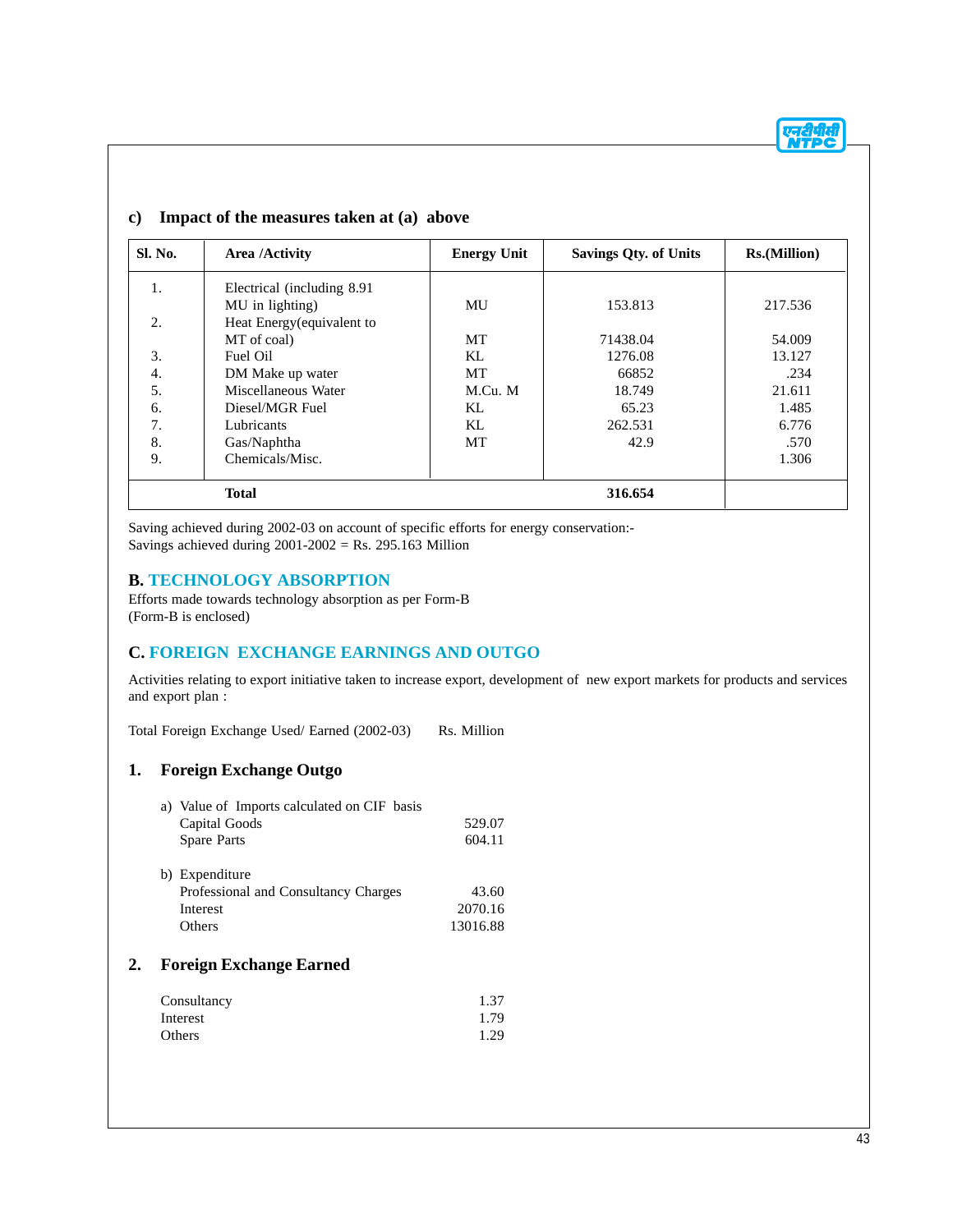

## **FORM B**

# **FORM FOR DISCLOSURE OF PARTICULARS WITH RESPECT TO ABSORPTION OF TECHNOLOGY**

## **RESEARCH & DEVELOPMENT (R&D)**

## **1.0 Specific Areas in which R&D Activities have been carried out during 2002-03:**

a. Health assessment of -

critical components of the operating stations, both coal  $\&$  gas fired, giving clear-cut recommendations for run/repair/ refurbish/replace and transformers/ Reactors through DGA, furfural content etc.

b. Development of -

scale / corrosion inhibitor for controlling scaling, fouling and corrosion in cooling water systems of power plant, test for natural frequency of turbine blades and its applications in power plants and procedure for removal of fouling of WHRBs due to acid dew point corrosion.

c. Studies on -

effects of steam impurities on turbine blades, effects of chloride and sulphate on stainless steel condenser tubes and behaviour of different forms of Sulphur on combustion of coal.

- d. Failure analysis of boiler & turbine components like boiler tubes, turbine blades etc.
- e. Condition monitoring of locomotives through wear debris analysis and development of web based software for condition monitoring.
- f. Analysis of various problems of equipment vibrations and providing solutions for the same.
- g. Scientific investigations of some used GT components to assess their condition for further use.
- h. Development of residual life estimation of turbine oils by RBOT method.
- i. Creation of new facilities
- j. Significant increase in the provision of R&D services to other utilities.
- k. Environment audit of NTPC stations to ensure proper environmental monitoring and control.

## **2.0 Benefits derived as a result of above R&D:**

- i) Through regular and systematic health assessment by way of latest NDT techniques, the life of hot gas path components like liners could be further extended beyond their expected life resulting into significant savings.
- ii) R&D analyzed the high vibration problems in CW pumps at Pragati Power, Delhi (due to which they were not able to commission the units) and established resonance problem as the cause. Stiffeners were provided that brought down the vibration because of which units could be commissioned.
- iii) R&D developed the Natural Frequency Test (NFT) method by which it is possible to pin-point the looseness of LP Turbine blades in the roots, cracks in the rotor, looseness of lacing wires, etc. This was demonstrated successfully in number of NTPC stations and other Utilities and based on the findings, remedial measures could be taken in time. This will reduce the forced outages in the stations.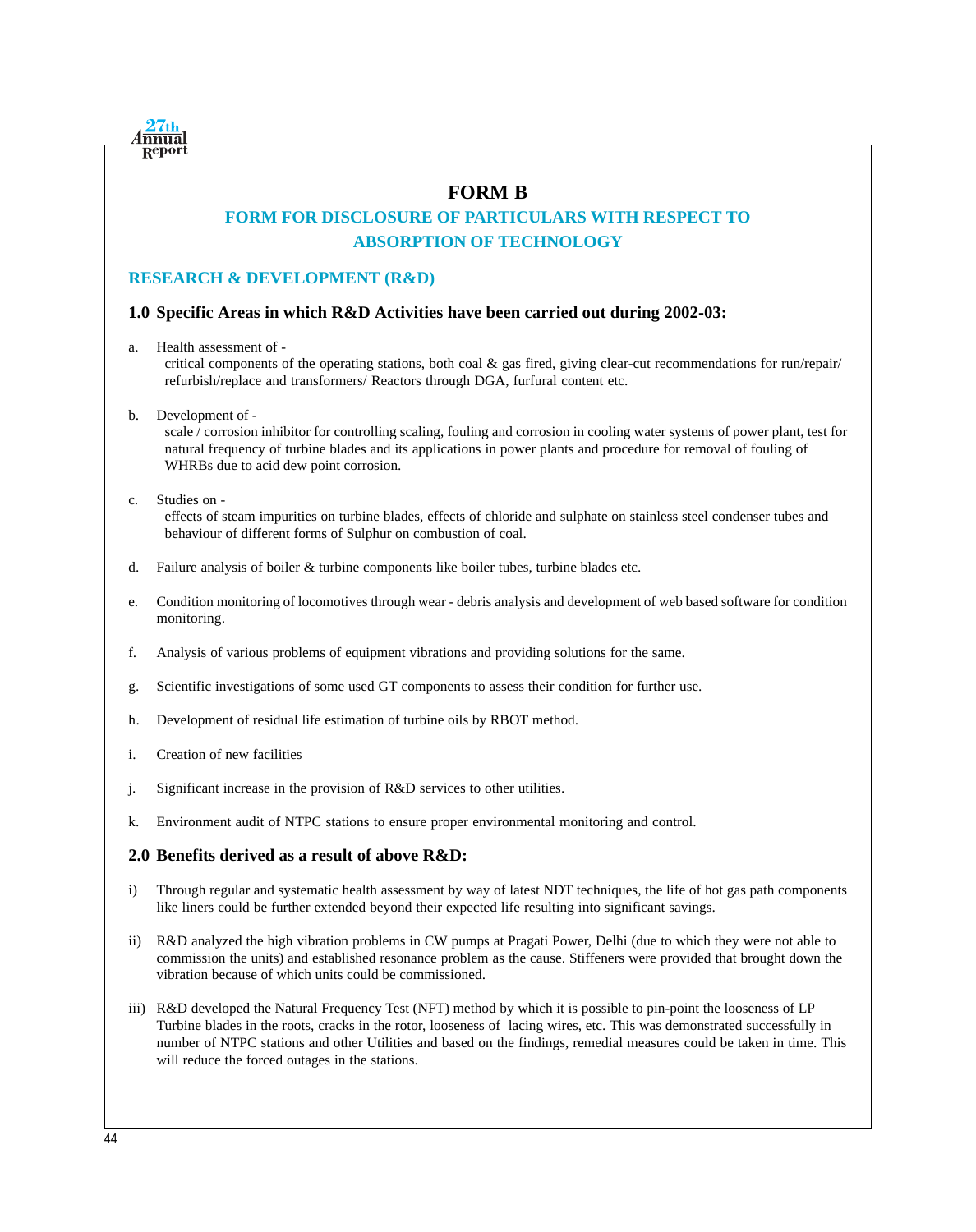- iv) Due to development of Web based software for condition monitoring of locomotives possible failures of some of the locomotives could be averted resulting into huge savings.
- v) Due to systematic health assessment of Transformers, number of transformers could be saved from incipient failures.
- vi) Chemical formulation development by R&D with commercially available chemicals in the Indian market to reduce scaling / corrosion / fouling in a cost effective manner and thereby improving heat transfer, efficiency and reliability of the CW system.
- vii) R&D through on-site studies developed a procedure for safe removal of fouling caused by corrosive products in WHRBs by acid dew point corrosion. The procedure has been implemented at site resulting in recovery of 2.3 MW each from two boilers.
- viii) Studies carried out on effects of steam impurities on turbine blades carried out will help in identifying the effects of various impurities on steam turbines and would thus help in preventing damages to the plant equipment and improve availability.
- ix) Development of residual life estimation of turbine oils by RBOT method will help in health assessment and extension of life of turbine oils and thus reduce maintenance.
- x) In order to make optimum use of the facilities and expertise available at R&D Centre, R&D increased its services significantly to other utilities like, Pragati Power, Delhi; HPGCL, Faridabad; SPSCL, Durgapur & Rourkela; PSEB; Karnataka Power, NHPC, etc. as such other utilities could also benefit from the expertise available at R&D Centre.
- xi) Environment audit carried out by R&D at all NTPC stations lead to further improvement in the environment monitoring system existing at the power stations.
- xii) Because of the scientific investigations of the used GT components carried out, the components having remnant life were identified and utilized thereby the unit could be put in operation within very short time thus significantly increasing the availability.

## **3.0 Future Plan (2003-04)**

In future R&D Centre intends to work on alternate fuels, distributed power generation, new technologies, fuel cell technology, non-conventional energy sources etc. To finalize the future plans, help of IIT-Delhi and other leading National and International Institutes is being taken. The following applied research projects will also be undertaken:

Corrosion behaviour studies of seawater at higher COC for use in Ash handling system and cooling water systems at Simhadri Power Station.

Establishing mechanical properties-Hardness correlations for in-situ health assessment of UDIMET-520 GT blade material.

To define level of degradation in metallurgical microstructures & mechanical properties for determination of end life criteria of gas turbine inlet segments.

Characterization & quantification of deposits of turbine blades & other high-pressure component parts of NTPC plants using various techniques.

Life assessment of super-heater/re-heater tubes by oxide thickness measurement.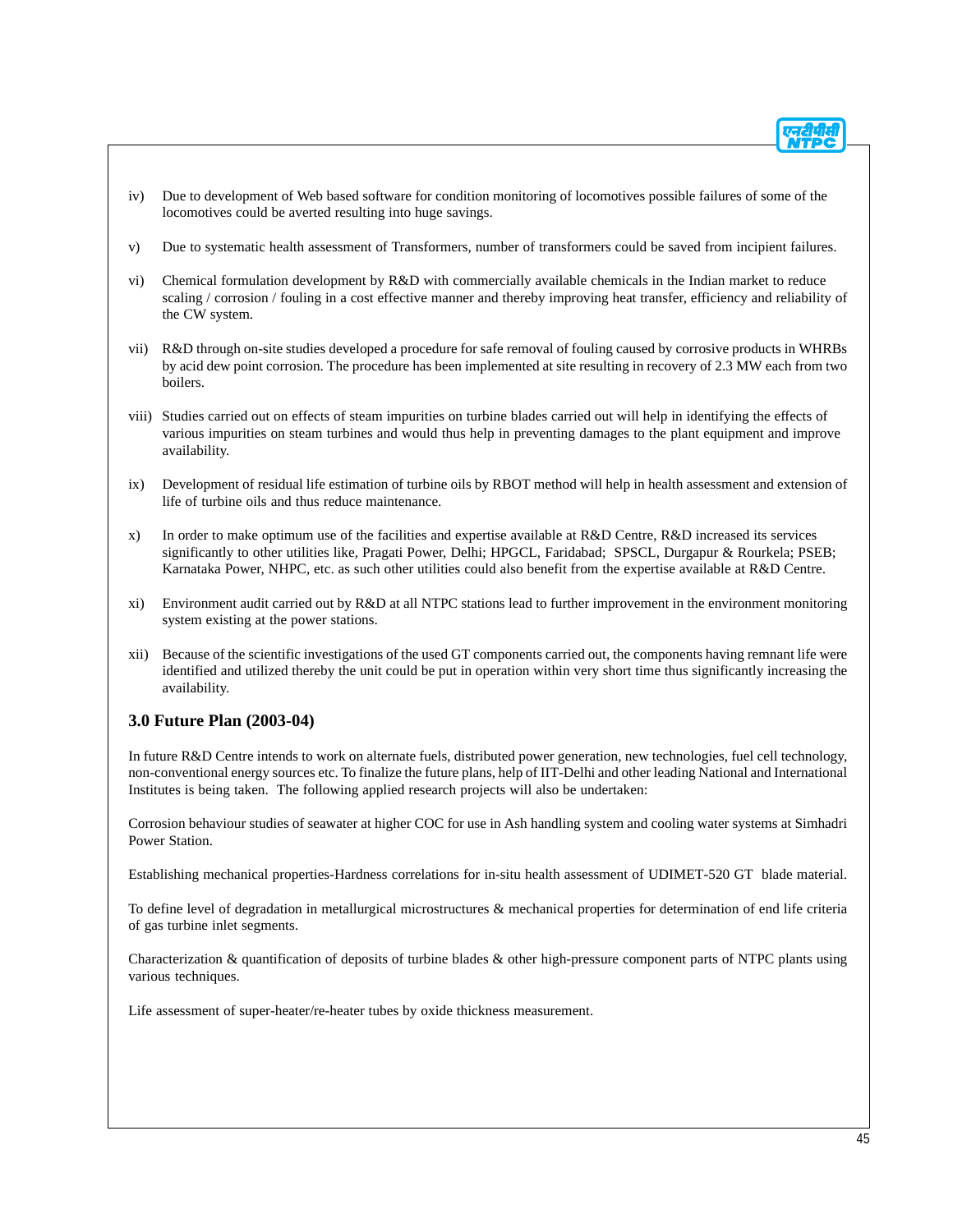$4\frac{27th}{mma}$ Report

| 4.0 Expenditure of R&D                                        |            | (Rs.million) |
|---------------------------------------------------------------|------------|--------------|
|                                                               | 2002-03    | 2001-2002    |
| a) Capital                                                    | 3          | 9            |
| b) Recurring                                                  | 46         | 47           |
| c) Total                                                      | 49         | 56           |
| d) Total R&D expenditure as a<br>percentage of total turnover | $0.0257\%$ | 0.0313%      |

# **Technology Absorption, Adaptation and Innovation**

NTPC has been pioneering introduction, absorption and adaptation of latest generation technologies in the Indian Power Sector. Efforts continued for innovation too. The cost saving resulting from introduction of some of the innovations/technologies are as under:

|    | <b>SI. No.</b> System Description                                                                                                | <b>Saving in Cost</b>                                                                                                                                                                     |
|----|----------------------------------------------------------------------------------------------------------------------------------|-------------------------------------------------------------------------------------------------------------------------------------------------------------------------------------------|
| 1. | Use of Supercritical parameters 255KG/sq.cm<br>steam pressure & 540 C /568 C MS/RH<br>steam temperature. (under implementation). | 2.5% improvement in thermal efficiency; reduction<br>in green-house gas emissions upto 79000 tonnes<br>per annum CO <sub>2</sub> for a typical 500 MW unit at 68.5%<br>Plant Load Factor. |
| 2. | Introduction of high performance 3D twisted,<br>hollow banana type blades for LP turbine<br>at Simhadri and Talcher.             | 3.2 Kcal/KWH improvement in Turbine Heat Rate.                                                                                                                                            |

## **Particulars of Technologies Imported During last Five Years**

| Sl. No. | <b>Technology</b>                                                                                                   | Year | <b>Status</b>     |
|---------|---------------------------------------------------------------------------------------------------------------------|------|-------------------|
| 1.      | Introduction of high performance 3D twisted<br>hollow banana type blades for LP turbine<br>at Simhadri and Talcher. | 2000 | Being Implemented |
| 2.      | One of the largest Sea-water intake systems<br>in the world for closed cycle condenser<br>cooling at Simhadri       | 2000 | Being Implemented |

For and on behalf of the Board of Directors

 $\sqrt{2}$  $\sim$  $\overline{\phantom{a}}$ 

**(C.P. JAIN) CHAIRMAN & MANAGING DIRECTOR**

**Dated: 23.9.2003 Place: New Delhi**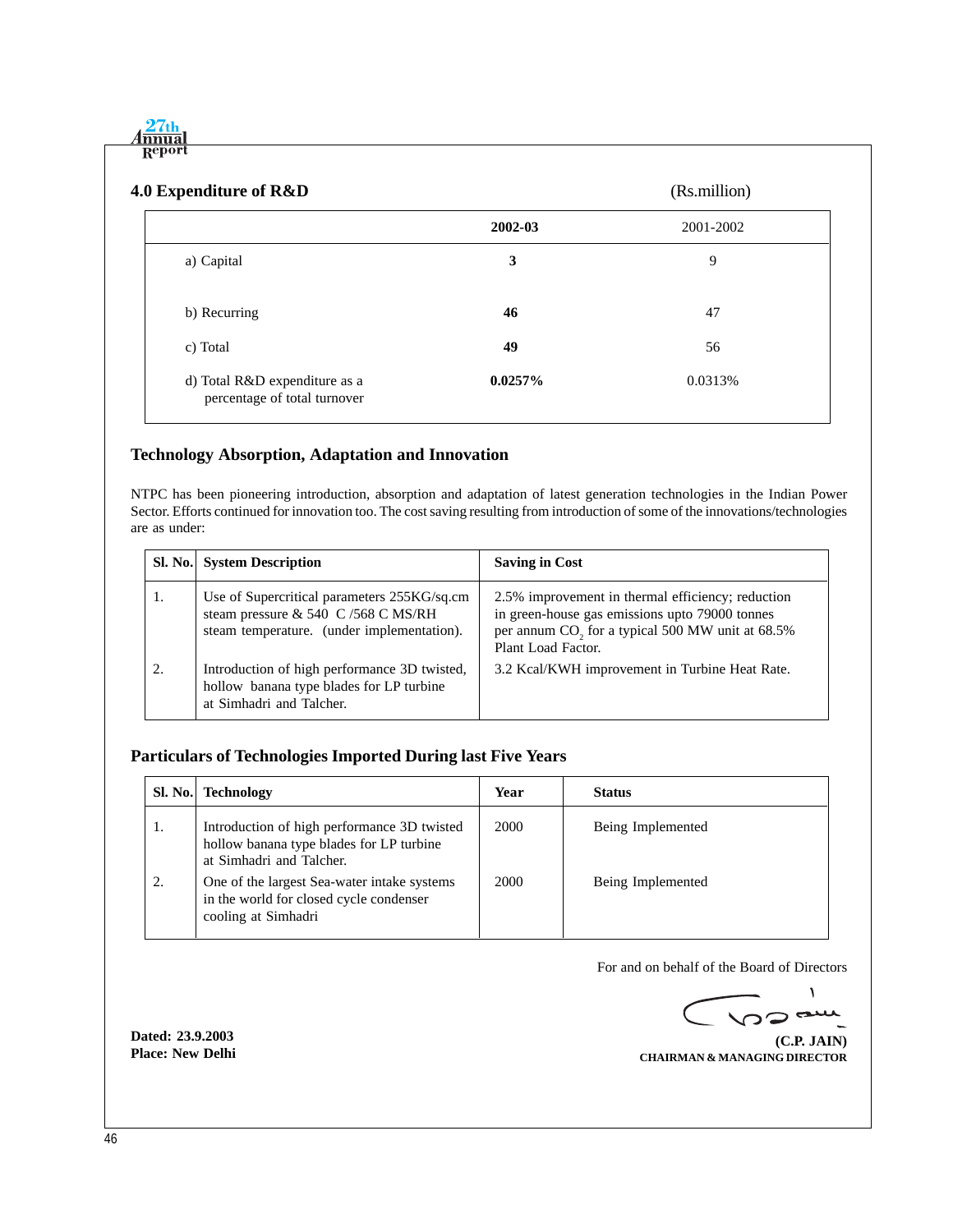एनदीपीसी<br>NTPC

|              | <b>1.REPRESENTATION OF SCs/ STs IN NTPC</b>                                                         |                |         |                |         |
|--------------|-----------------------------------------------------------------------------------------------------|----------------|---------|----------------|---------|
|              | Overall strength of employees category-wise and SCs/STs amongst them as on 1.1.2003 is given below: |                |         |                |         |
|              | <b>Group</b> Employees On Roll                                                                      | <b>SCs</b>     | $%$ age | STs            | $%$ age |
| А            | 8521                                                                                                | 703            | 8.25    | 82             | 0.96    |
| B            | 3121                                                                                                | 491            | 15.73   | 145            | 4.64    |
| $\mathsf{C}$ | 8584                                                                                                | 1469           | 17.11   | 561            | 6.53    |
| D            | 3176                                                                                                | 586            | 18.45   | 303            | 9.54    |
| <b>Total</b> | 23402                                                                                               | 3249           | 13.88   | 1091           | 4.66    |
|              | 2.RECRUITMENT<br>Total posts filled and SCs/STs amongst them during the year 2002 is given below:   |                |         |                |         |
| Group        | <b>Total Recruitment</b>                                                                            | <b>SCs</b>     | $%$ age | <b>STs</b>     | $%$ age |
| (1)          | (2)                                                                                                 | (3)            | (4)     | (5)            | (6)     |
| A            | 290                                                                                                 | 37             | 12.75   | 21             | 7.24    |
| B            | $\overline{\phantom{a}}$                                                                            |                |         |                |         |
| $\mathsf{C}$ | 51                                                                                                  | 3              | 5.88    | $\mathbf{2}$   | 3.92    |
| D            | 30                                                                                                  | $\overline{7}$ | 23.33   | $\overline{c}$ | 6.66    |
| <b>Total</b> | 371                                                                                                 | 47             | 12.66   | 25             | 6.73    |
|              | 3. PROMOTION                                                                                        |                |         |                |         |
|              | Promotions, group-wise, during the year 2002 is given below:                                        |                |         |                |         |
| Group        | <b>Total</b>                                                                                        | <b>SCs</b>     | $%$ age | STs            | $%$ age |
| (1)          | (2)                                                                                                 | (3)            | (4)     | (5)            | (6)     |
| A            | 1140                                                                                                | 102            | 8.94    | 5              | 0.43    |
| B            | 573                                                                                                 | 101            | 17.62   | 35             | 6.10    |
| $\mathsf{C}$ | 1547                                                                                                | 276            | 17.84   | 102            | 6.59    |
| D            | 162                                                                                                 | 25             | 15.43   | 14             | 8.64    |
| <b>Total</b> | 3422                                                                                                | 504            | 14.72   | 156            | 4.55    |

iv) All major vacancies involving All India Competitive Selection Tests are circulated to all accredited SC/ST Associations as prescribed under the relevant Government Directives.

v) Intimation of reserved vacancies to Directors of Social Welfare Boards in States/Union Territories.

vi) Exchange of SC/ST vacancies in the 3<sup>rd</sup> year of carry forward.

vii) Award of Annual Scholarships to the following extent to SC/ST students pursuing Degree/Diploma in Engineering course is given as under:

Degree Course Diploma Course

Rs. 1000/- p.m. Rs. 600/- p.m.

**For and on behalf of the Board of Directors**

 $\boldsymbol{\lambda}$  $C$  vs and

**Place: New Delhi Dated: September 23, 2003**

**(C.P. JAIN) CHAIRMAN & MANAGING DIRECTOR**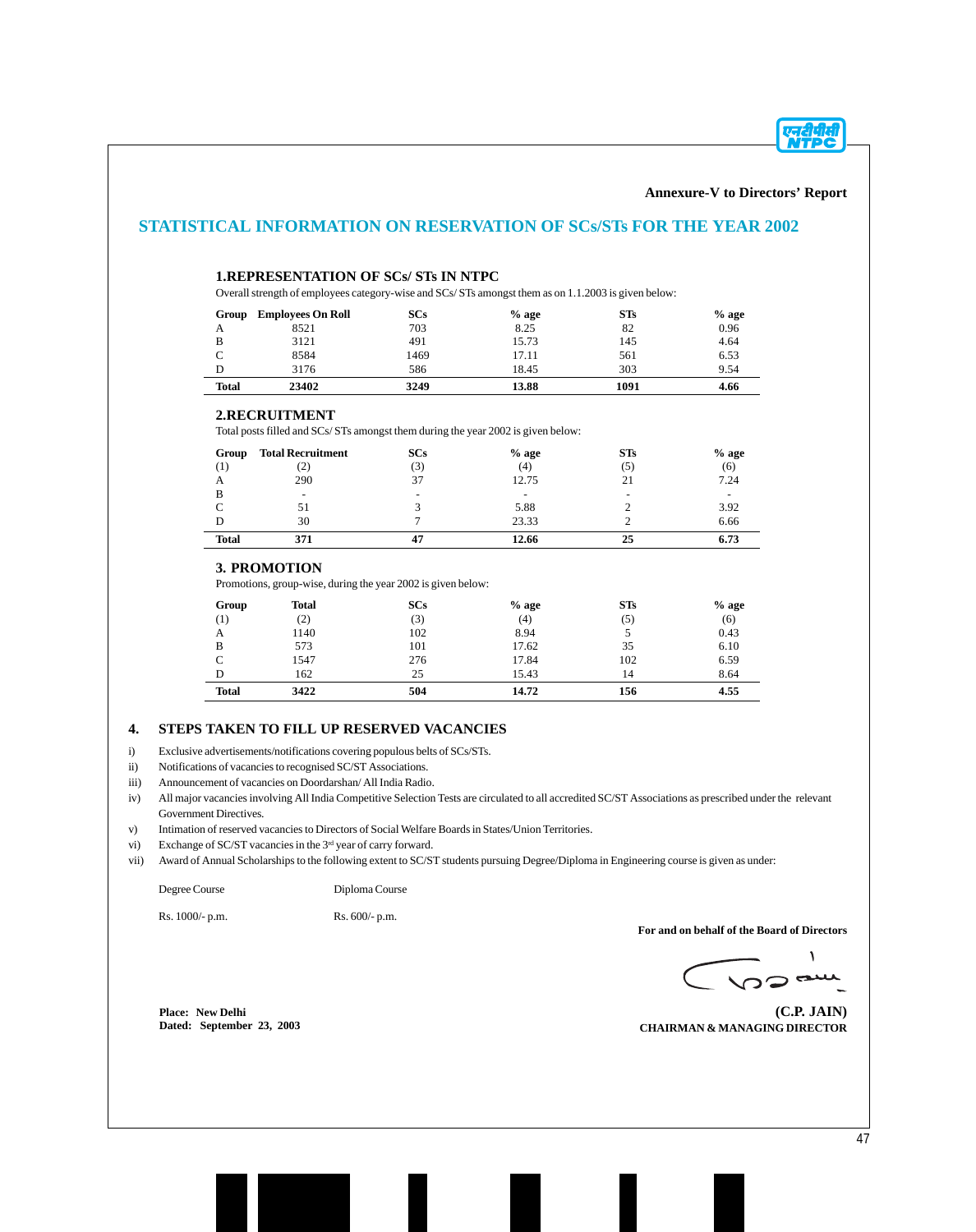<u>1<mark>27</mark>th</u><br>1 mua Report

#### **Annexure-VI to Directors' Report**

# **REVIEW OF ACCOUNTS OF NATIONAL THERMAL POWER CORPORATION LIMITED, NEW DELHI FOR THE YEAR ENDED 31st MARCH 2003 BY THE COMPTROLLER AND AUDITOR GENERAL OF INDIA.**

NOTE: This review of accounts has been prepared without taking into account comments under Section 619(4) of the Companies Act, 1956, and qualifications contained in the Statutory Auditor's Report.

## **1. FINANCIAL POSITION**

The table below summaries the financial position of the Company under broad headings for the last three years:

|                |                     |                                                           |                |                | (Rs. in Million) |
|----------------|---------------------|-----------------------------------------------------------|----------------|----------------|------------------|
|                |                     |                                                           | 2000-2001      | 2001-2002      | 2002-2003        |
|                | <b>Liabilities</b>  |                                                           |                |                |                  |
| a)             |                     | Paid up capital                                           |                |                |                  |
|                | $\ddot{i}$          | Government (including share                               | 78125          | 78125          | 78125            |
|                |                     | application money pending allotment)                      |                |                |                  |
|                | $\mathbf{ii}$       | Others                                                    |                |                |                  |
| $\mathbf{b}$   |                     | <b>Reserves and Surplus</b>                               |                |                |                  |
|                | $\mathbf{i}$        | Free Reserves and Surplus                                 | 179458         | 207269         | 235769           |
|                | $\ddot{\text{ii}})$ | Foreign Project Reserve                                   | $\overline{4}$ | $\overline{4}$ | $\overline{4}$   |
|                | $\mathbf{ii}$       | Capital Reserve                                           | 620            | 1127           | 1229             |
| c)             |                     | <b>Borrowings</b>                                         |                |                |                  |
|                | $\ddot{i}$          | From Government of India                                  | 24739          | 21943          | 1442             |
|                | $\ddot{\text{ii}})$ | From Financial Institutions                               | 16487          | 27059          | 43232            |
|                | iii)                | Foreign Currency Loans                                    | 51638          | 58159          | 55900            |
|                | iv)                 | Cash Credit                                               |                |                |                  |
|                | v)                  | Others                                                    | 5184           | 8651           | 31583            |
|                | vi)                 | <b>Interest Accrued and Due</b>                           |                |                |                  |
| d)             | i)                  | Current Liabilities & Provisions                          | 67325          | 48146          | 45850            |
|                | $\mathbf{ii}$       | Provision for Gratuity                                    |                |                |                  |
| $\bf e)$       | $\mathbf{i}$        | Deferred Tax Liability                                    |                |                | $\mathbf{1}$     |
|                | $\mathbf{ii}$ )     | <b>Advance Against Depreciation</b>                       |                |                | 271              |
|                | <b>Total</b>        |                                                           | 423580         | 450483         | 493406           |
| <b>Assets</b>  |                     |                                                           |                |                |                  |
| ${\bf f}$      |                     | <b>Gross Block</b>                                        | 323073         | 328912         | 366106           |
| g)             |                     | Less: Depreciation                                        | 138416         | 152131         | 167456           |
| $\mathbf{h}$   | Net Block           |                                                           | 184657         | 176781         | 198650           |
| $\mathbf{i}$   |                     | Capital Work-in-Progress & Construction Stores & Advances | 38165          | 65550          | 63863            |
| j)             |                     | <b>Investments</b>                                        | 39915          | 40281          | 36674            |
| $\bf k)$       |                     | Current Assets, Loans & Advances                          | 160752         | 167799         | 194132           |
| $\bf{I}$       |                     | <b>Deferred Tax Assets</b>                                |                |                |                  |
| $\mathbf{m}$   |                     | Misc. Expenditure not written off                         | 91             | 72             | 87               |
| $\mathbf{n}$   |                     | <b>Accumulated Loss</b>                                   |                |                |                  |
|                | <b>Total</b>        |                                                           | 423580         | 450483         | 493406           |
| $\bf{0}$       |                     | Working Capital [K-d(i) -c (vi)]                          | 93427          | 119653         | 148282           |
| $\mathbf{p}$ ) |                     | Capital Employed [h + o]                                  | 278084         | 296434         | 346932           |
|                |                     |                                                           |                |                |                  |
| $\mathbf{q}$   |                     | Net Worth $[a + b(i) - (n + m)]$                          | 257492         | 285322         | 313807           |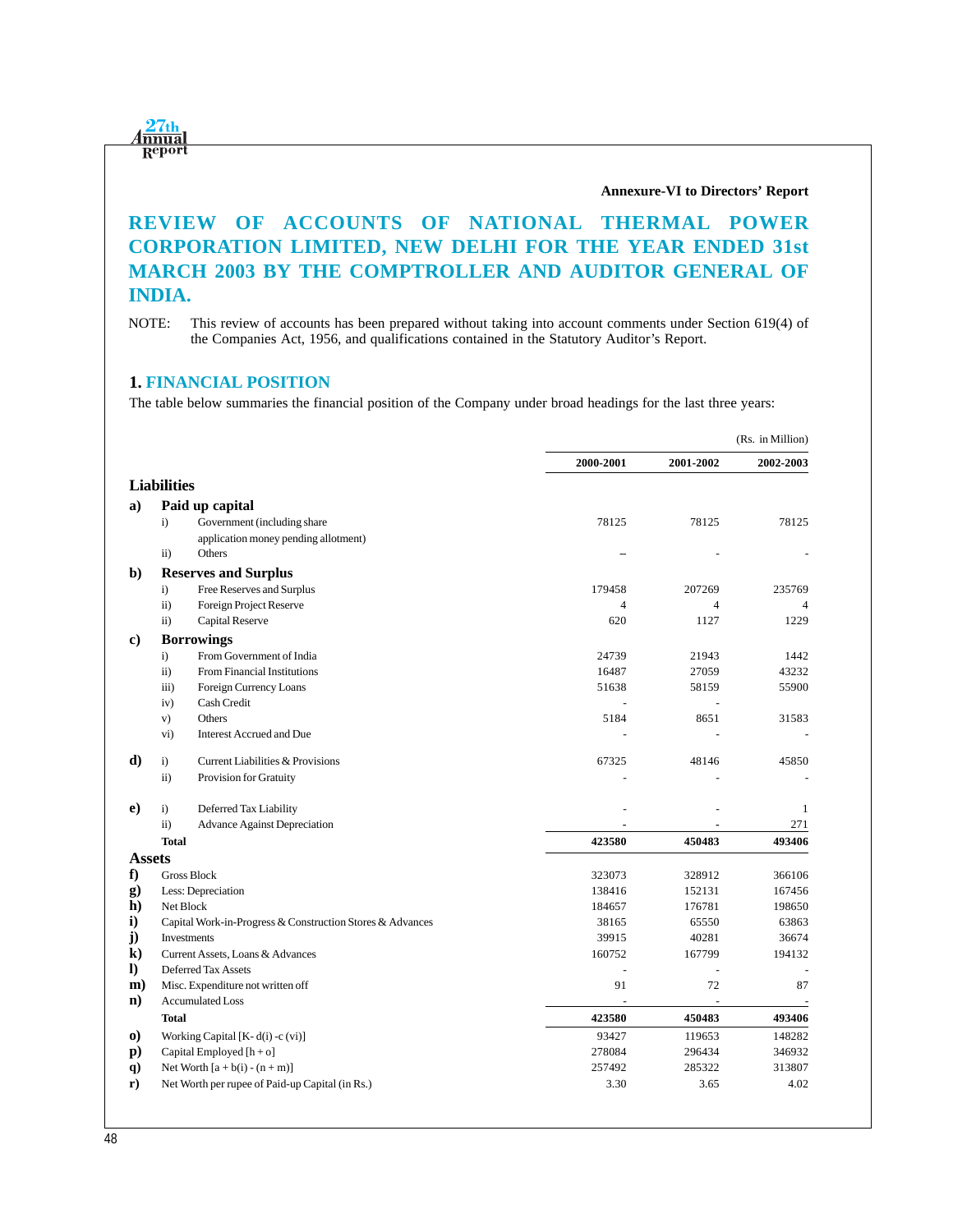## **2. SOURCES AND UTILISATION OF FUNDS**

Funds amounting to Rs.73311 Million from internal and external sources were realised and utilised during the year as detailed below:

|    |                                                     |       | (Rs. in Million) |
|----|-----------------------------------------------------|-------|------------------|
|    | <b>Sources of Funds</b>                             |       |                  |
| a) | Funds from operations:                              |       |                  |
|    | Profit after tax                                    | 36075 |                  |
|    | Add: Depreciation                                   | 15325 | 51400            |
| b) | Increase in Borrowings                              |       | 16345            |
| c) | Decrease in CWIP and Construction Stores & Advances |       | 1687             |
| d) | Decrease in Investments                             |       | 3607             |
| e) | Increase in Advance against Depreciation            |       | 271              |
| f) | Increase in Deferred Tax Liabilities                |       |                  |
|    | Total                                               |       | 73311            |
|    | <b>Utilisation of funds</b>                         |       |                  |
| a) | Increase in Miscellaneous Expenditure               |       | 15               |
| b) | Increase in Fixed Assets                            |       | 37194            |
| d) | Dividend & Dividend Tax paid                        |       | 11079            |
| e) | Increase in Working Capital                         |       | 25023            |
|    | (Excluding Dividend & Tax on Proposed Dividend)     |       |                  |
|    | <b>Total</b>                                        |       | 73311            |
|    |                                                     |       |                  |

## **3. WORKING RESULTS**

The working results of the Company for the last three years ending 31<sup>st</sup> March 2003 are given below:

|         |                                                            |         |         | (Rs. in Million) |
|---------|------------------------------------------------------------|---------|---------|------------------|
|         |                                                            | 2000-01 | 2001-02 | 2002-2003        |
| (i)     | Turnover (including Electricity Duty & Consultancy Income) | 190650  | 179110  | 191821           |
| (ii)    | Other income                                               | 9161    | 6725    | 4036             |
| (iii)   | Profit Before Tax, Prior Period & Extra Ordinary Items     | 41537   | 37021   | 38343            |
| (iv)    | Prior Period & Extra Ordinary Items                        | 798     | 500     | 803              |
| (v)     | Profit Before Tax                                          | 40738   | 37521   | 37540            |
| $(v_i)$ | Provision for Taxation                                     | 3400    | 2125    | 1465             |
| (vii)   | Profit After Tax                                           | 37338   | 35396   | 36075            |
| (viii)  | Proposed Dividend and Dividend Tax                         | 8232    | 7079    | 7475             |

## **4. RATIO ANALYSIS**

Some important ratios on the financial health and working of the Company at the end of the last three years ending 31st March 2003 are as under:

|               |                                                                     | 2000-01 | 2001-02 | 2002-03 |
|---------------|---------------------------------------------------------------------|---------|---------|---------|
| $\mathbf{i}$  | Liquidity ratio                                                     | 2.39    | 3.49    | 4.23    |
|               | Current ratio $[k/(d(i)+C(vi))]$                                    |         |         |         |
| $\mathbf{ii}$ | Debt equity ratio                                                   | 0.38    | 0.41    | 0.42    |
|               | Long term debt to net worth {c (i to iii)+c(v)/q}                   |         |         |         |
|               | <b>Profitability Ratios (in percentage)</b>                         |         |         |         |
| a)            | Profit Before Tax to:                                               |         |         |         |
| $\mathbf{i}$  | Capital Employed $\{3(v)/p\}$                                       | 14.65   | 12.66   | 10.82   |
| $\mathbf{ii}$ | Net Worth $\{3(v)/q\}$                                              | 15.82   | 13.15   | 11.96   |
| iii)          | Turnover (including Electricity Duty & Consultancy) $\{3(v)/3(i)\}$ | 21.37   | 20.95   | 19.57   |
| b)            | Profit After Tax to Equity                                          | 47.79   | 45.31   | 46.18   |
| $\mathbf{c}$  | Earning per Share (in Rs)                                           | 477.92  | 453.07  | $4.62*$ |

**\* Equity Shares with face value of Rs. 1000/- each have been split into equity shares of Rs. 10/- each in the current year.**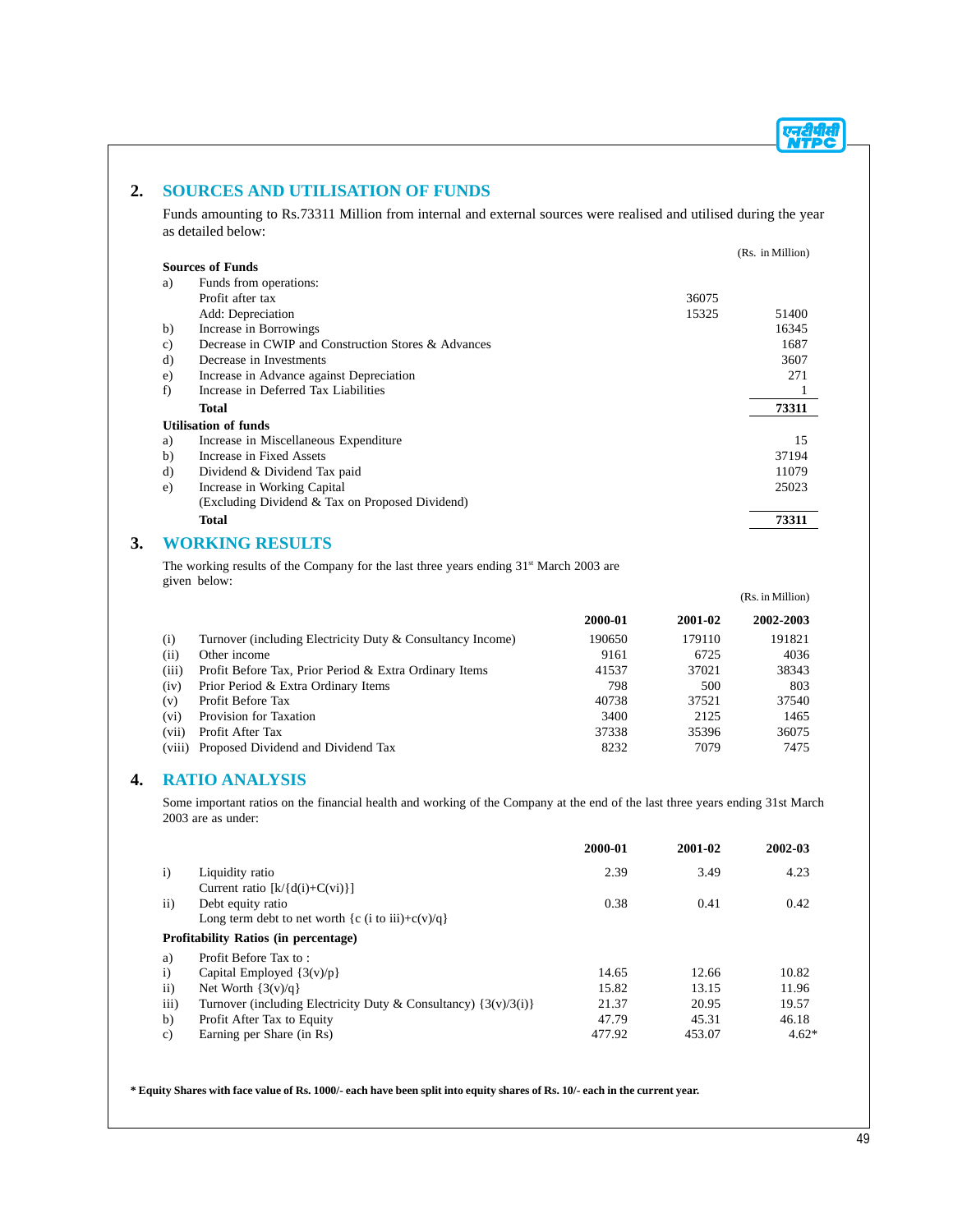

## **5. INVENTORY LEVELS**

The inventory levels at the close of the last three years ending 31st March 2003 are as under:

|                  |                           |         |         | (Rs. in Million) |
|------------------|---------------------------|---------|---------|------------------|
|                  |                           | 2000-01 | 2001-02 | 2002-03          |
| $\mathbf{i}$     | Coal and Fuel Oil         | 5077    | 6757    | 5015             |
| $\rm ii)$        | Chemicals and Consumables | 792     | 810     | 634              |
| $\overline{111}$ | Components and Spares     | 11802   | 12003   | 11390            |
| iv)              | Loose tools Others        | 61      | 58      | 51               |
| V)               | Other                     | 666     | 589     | 704              |

## **6. SUNDRY DEBTORS**

The Sundry debtors and Sales in the last three years ending 31st March 2003 are as follows:

(Rs. in Million)

| As at 31st<br>March |                 | Sundry debtors      | Turnover<br>(including Electricity) | Percentage of Sundry<br>Debtors to Turnover |       |  |
|---------------------|-----------------|---------------------|-------------------------------------|---------------------------------------------|-------|--|
|                     | Considered Good | Considered Doubtful | Total                               | Duty $\&$ Consultancy)                      |       |  |
| 2001                | 95851           | 10708               | 106559                              | 190650                                      | 55.89 |  |
| 2002                | 115328          | 11344               | 126672                              | 179110                                      | 70.72 |  |
| 2003                | 124349          | 14558               | 138907                              | 191821                                      | 72.41 |  |

Sundry debtors to turnover increased from 70.72 percent in 2001-2002 to 72.41 percent in 2002-2003.

The age-wise break-up of the Sundry debtors at the end of 31st March 2003 is as under:

| <b>Debtors Outstanding for</b> | (Rs. in Million) |
|--------------------------------|------------------|
| Less than six months           | 10016            |
| Six months to one year         | 7127             |
| One year to three years        | 60985            |
| More than three years          | 60779            |
| <b>Total</b>                   | 138907           |

**(Revathi Bedi) Principal Director of Commercial Audit and Ex-Officio Member, Audit Board-III, New Delhi**

**Place: New Delhi Dated: 19th September, 2003**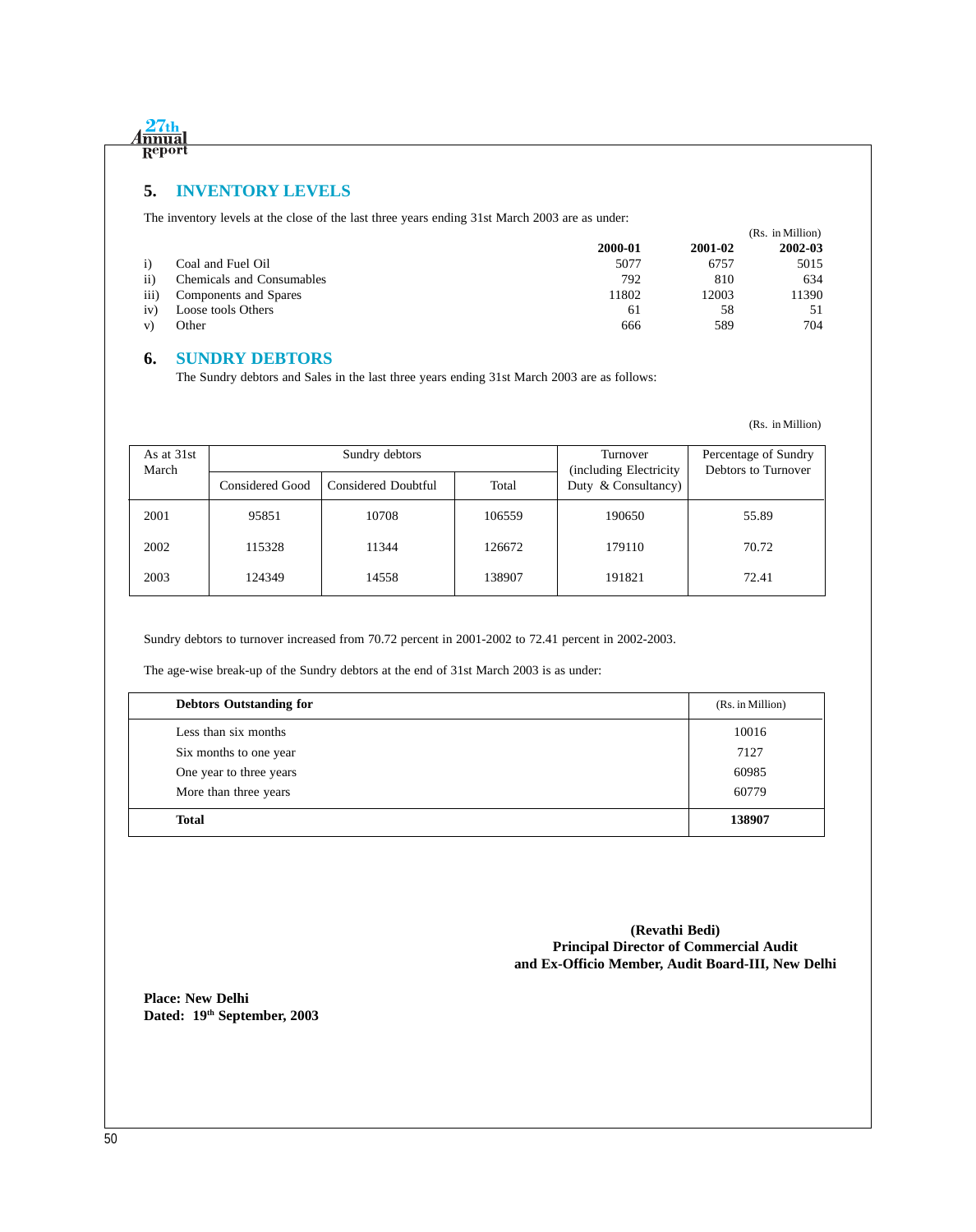**Annexure-VI to Directors' Report**

**Comments of the Comptroller and Auditor General of India under section 619(4) of the Companies Act, 1956 on the accounts of National Thermal Power Corporation Limited for the year ended 31st March 2003.**

**Comment**

**Management Reply**

**A. Balance Sheet Fixed Assets (Schedule 6) Land: Freehold – Rs. 804.60 crore.**

> Above includes deposits for Rs.15.63 crore placed with the court in connection with the cases filed by the land oustees for payment of enhanced compensation.

#### **B. General**

- (i) A reference is invited to note no.6 of Notes on accounts (Schedule 28). The Company has reconciled the surcharge income of Rs.1099.25 crore, being 40% of total surcharge outstanding as on September 30, 2001 against various customers under the securitisation scheme. Further, the Company would be entitled to interest income of Rs.1078.24 crore (upto March 31, 2003) on the bonds to be issued by the customers for a reconciled amount of Rs.8456.81 crore yielding interest at a rate of 8.5 per cent per annum with effect from October 1, 2001 under the securitisation scheme. This has not been disclosed.
- (ii) Contingent liabilities (Schedule 18) do not include a sum of Rs. 2.67 crore in respect of claim raised by a supplier towards supply of coal.

As per the accounting policy (2.3), the Company has been consistently treating the deposits relating to the land in possession as cost of land. This is also in line with the Guidance Note of the Institute of Chartered Accountants of India on 'Treatment of Expenditure During Construction Period.'

Under the Govt. of India scheme for one time settlement of dues of State Electricity Boards (SEBs), the State Governments are to issue 8.5% tax free bonds for agreed amount of dues and surcharge. Incentive is also payable by the Company to SEBs on compliance of certain conditions. All the three aspects of income and expenditure i.e. the surcharge income, the interest on bonds and the incentive payable as per the scheme are inter-related with the issue of bonds. As the bonds were not issued, full impact of the three aspects of the scheme could not be indicated. The factual position was disclosed in the Notes on Accounts in Schedule-28, para-6.

The claim of the supplier is not genuine and there is no liability whatsoever.

#### **(Revathi Bedi)**

Principal Director of Commercial Audit and Ex-Officio Member, Audit Board-III, New Delhi

**Place: New Delhi Dated: 19th September, 2003**

**(C.P. Jain)** Chairman & Managing Director

**Place: New Delhi Date : 23rd September, 2003**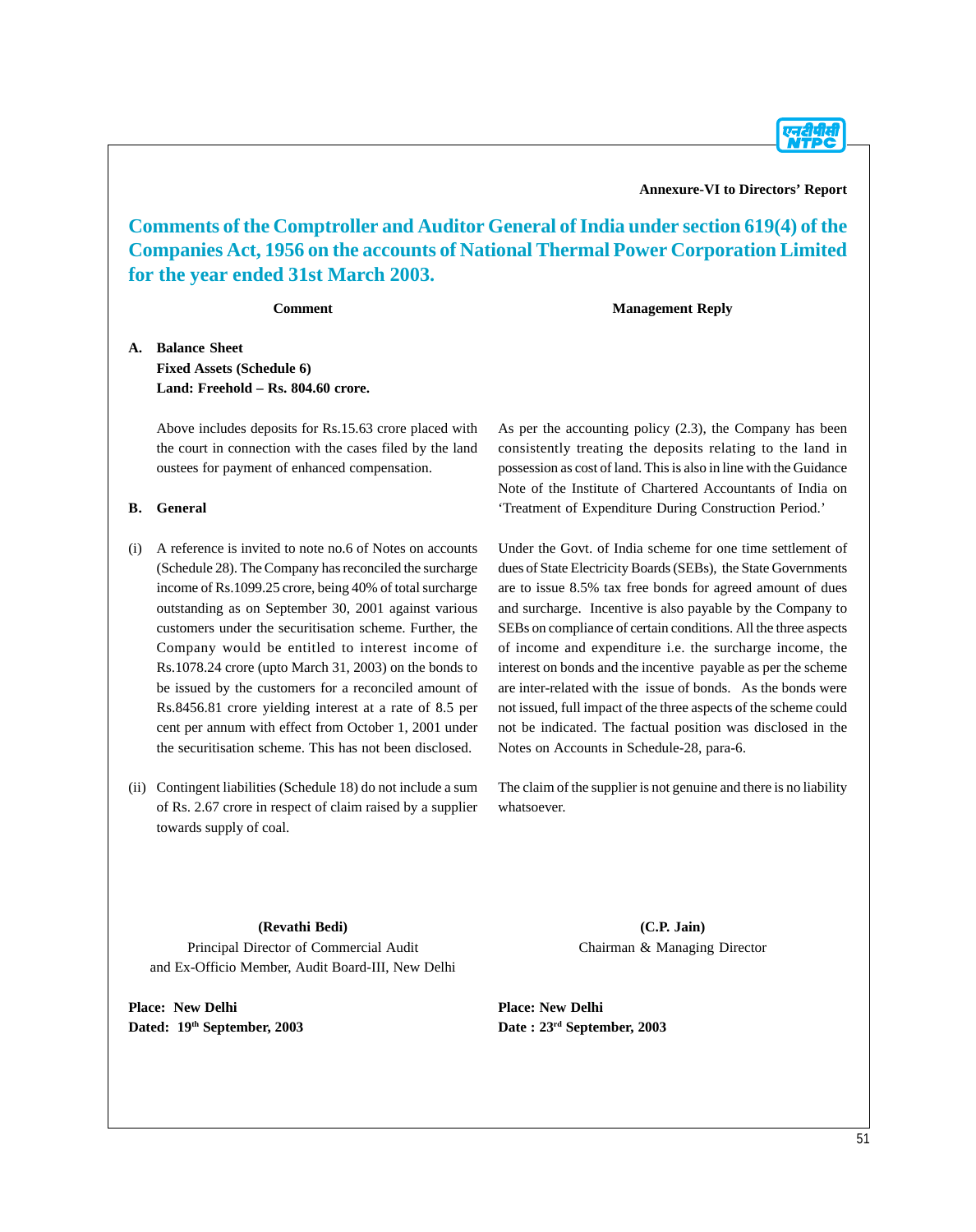**Annexure -VII to Directors' Report**

# **PARTICULARS OF EMPLOYEES PURSUANT TO SECTION 217(2A) OF THE COMPANIES ACT, 1956**

| Name                          | Designation<br>and Nature of<br>duties | Remuneration | Oualification       | Date<br>of Commencement<br>of Employment | Exp.<br>(Yrs) | Age<br>(Yrs) | Last Employment<br>held |
|-------------------------------|----------------------------------------|--------------|---------------------|------------------------------------------|---------------|--------------|-------------------------|
| 1.                            | 2                                      | 3.           | $\overline{4}$      | 5                                        | 6             | $\tau$       | 8.                      |
| Employed for the whole year   |                                        |              |                     |                                          |               |              |                         |
| <b>VEDAVALLIT</b>             | <b>STENO</b>                           | 27, 10, 211  | B.A.                | 09/02/88                                 | 15            | 40           |                         |
| Employed for the part of year |                                        |              |                     |                                          |               |              |                         |
| <b>BANERJEE PK</b>            | GM                                     | 11,18,194    | B Sc. (Engg.)       | 30/11/78                                 | 24            | 60           | HEAVY ENGG. CO.<br>LTD. |
| <b>KHATTAR HC</b>             | SR. MGR                                | 6,30,746     | AMIE                | 30/06/80                                 | 22            | 60           | <b>INDIAN RAILWAYS</b>  |
| MOHINDRA MC                   | DGM                                    | 7,10,306     | B Sc. (Engg.)       | 01/07/78                                 | 24            | 60           | <b>CEA</b>              |
| <b>KHANNA JC</b>              | <b>MGR</b>                             | 16,02,355    | <b>ICWA</b>         | 11/03/80                                 | 22            | 57           | <b>IDPL</b>             |
| <b>GUPTA AC</b>               | SR. MGR                                | 20,36,845    | B. Sc.(Engg.)       | 26/06/79                                 | 26            | 51           | DESEIN CONSUL.          |
| <b>CHAKRABORTY</b><br>AK      | SR.MGR                                 | 26,45,483    | BE (Elect.)         | 15/11/79                                 | 23            | 47           |                         |
| <b>NARASIMHAM</b><br>AL       | SR.MGR                                 | 22,59,260    | <b>AMIE</b>         | 09/01/79                                 | 23            | 57           | <b>BALCO</b>            |
| <b>NAIDU RVR</b>              | SR.MGR                                 | 20,40,716    | DIP. CIVIL<br>ENGG. | 08/08/83                                 | 20            | 58           | <b>ALMCI</b>            |
| <b>GUPTA SL</b>               | <b>SR.SUPDT</b>                        | 11,19,977    | $B.$ Sc. $(Engg.)$  | 27/04/84                                 | 18            | 50           |                         |
| <b>SADASIVAM R</b>            | <b>MGR</b>                             | 21,84,961    | DIP. (Elect.)       | 15/02/82                                 | 21            | 54           | <b>BHEL</b>             |

*Note:*

 $27th$ <u>Innua</u> Repor

- 1. Persons named above are/were employees of the Company.
- 2. Remuneration includes salary, allowances, leave encashment, leave travel concession, payment for subsidised leased accommodation, reimbursement of medical expenses to employees and employer's contribution to Provident Fund and other funds. However, it does not include the monetary value of the medical treatment provided in the Company's dispensaries/hospitals of Project sites, since it can not be quantified employees-wise. In addition, the employees are entitled to gratuity/group insurance in accordance with Company's Rules.
- 3. None of the employees listed above is related to any directors of the company.

For and on behalf of the Board of Directors

 $\mathcal{L}$ **VOD am** 

**(C.P. JAIN) CHAIRMAN & MANAGING DIRECTOR**

**Place: New Delhi Date: September 23, 2003**